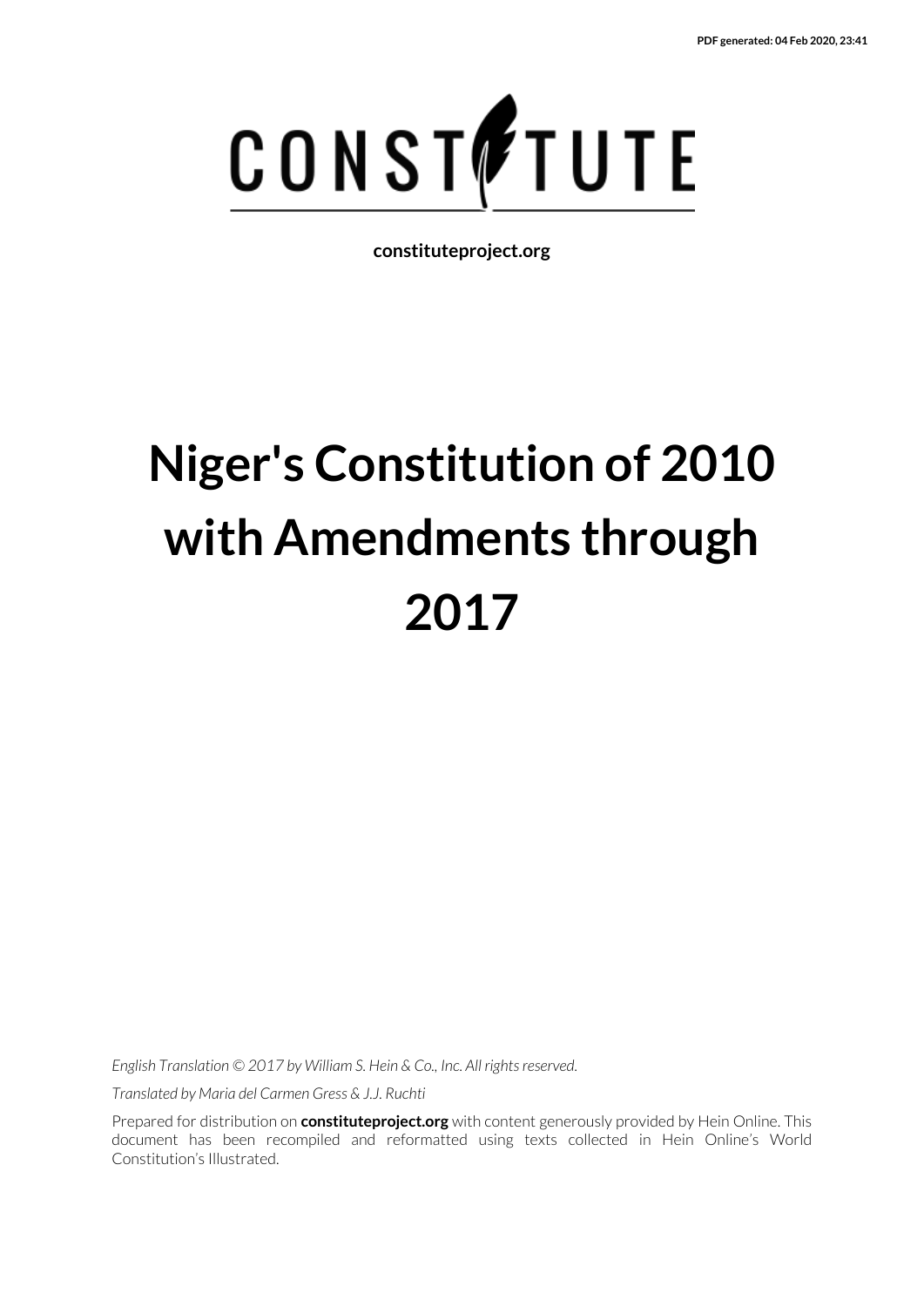### **Table of contents**

| FIRST TITLE: OF THE STATE AND OF SOVEREIGNTY3                                                         |
|-------------------------------------------------------------------------------------------------------|
| TITLE II: OF THE RIGHTS AND DUTIES OF THE HUMAN PERSON 6                                              |
|                                                                                                       |
|                                                                                                       |
|                                                                                                       |
|                                                                                                       |
| TITLE IV: OF THE LEGISLATIVE POWER 20                                                                 |
| TITLE V: OF THE RELATIONS BETWEEN THE EXECUTIVE AND THE                                               |
|                                                                                                       |
|                                                                                                       |
|                                                                                                       |
|                                                                                                       |
|                                                                                                       |
|                                                                                                       |
|                                                                                                       |
| TITLE VII: OF THE ECONOMICAL, SOCIAL AND CULTURAL DEVELOPMENT 35                                      |
|                                                                                                       |
| Section 2: Of the exploitation and the administration of the natural resources and of the subsoil. 36 |
| Section 3: Of the Economical, Social and Cultural Council [Conseil économique, social et              |
| TITLE VIII: Of the Superior Council of Communication [Conseil Supérieur de la                         |
| 39                                                                                                    |
| TITLE X: OF THE TREATIES AND INTERNATIONAL AGREEMENTS 40                                              |
| TITLE XI: OF COOPERATION AND ASSOCIATION WITH THE STATES 40                                           |
|                                                                                                       |
| TITLE XIII: OF THE TRANSITORY PROVISIONS 42                                                           |
|                                                                                                       |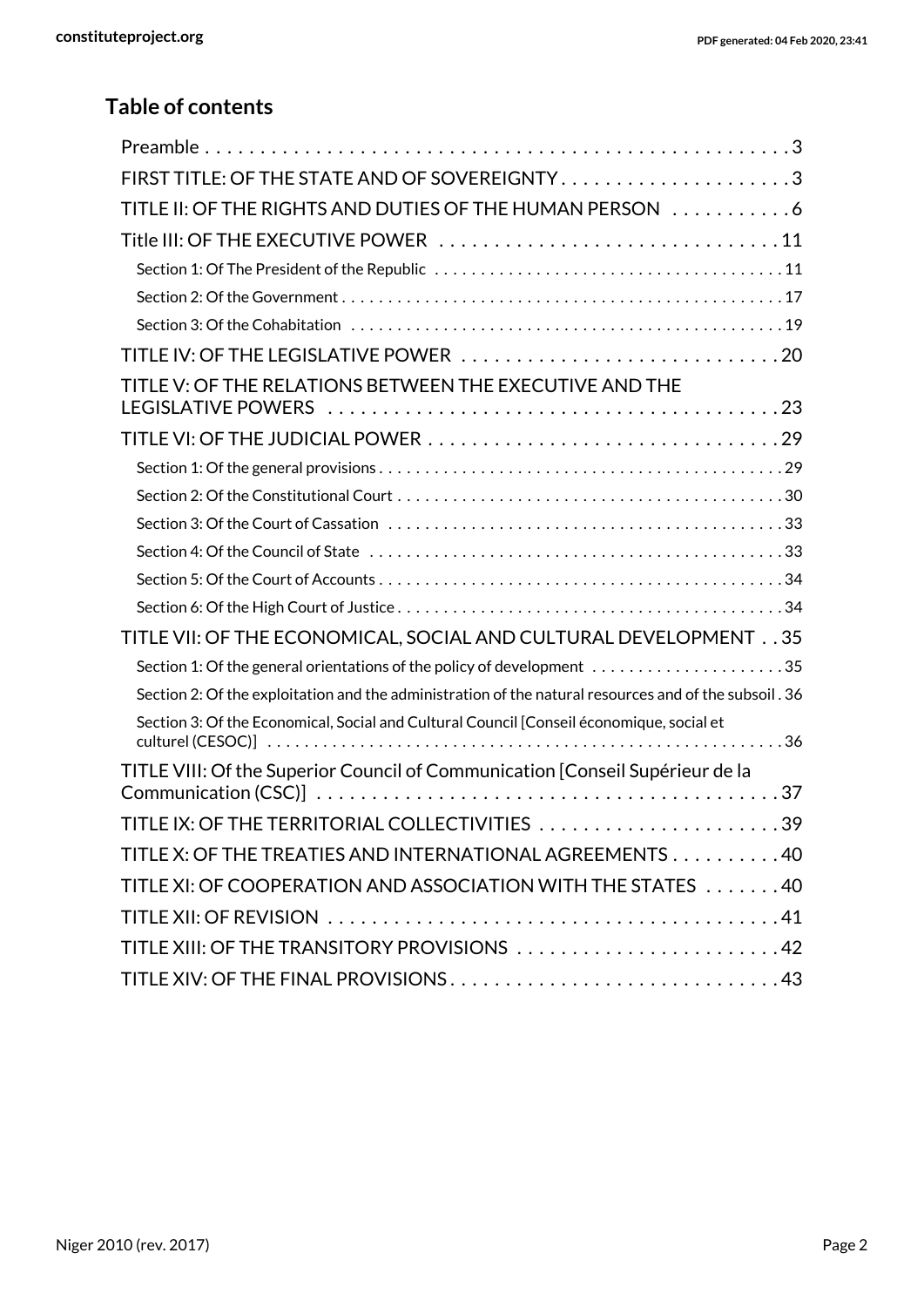- Source of constitutional authority
- Motives for writing constitution
- <span id="page-2-8"></span>• Preamble

<span id="page-2-2"></span>• Human dignity

- International law
- International human rights treaties
- <span id="page-2-4"></span>• International law
- <span id="page-2-9"></span>• Regional group(s)

<span id="page-2-10"></span><span id="page-2-5"></span>We, The Sovereign Nigerien People

- <span id="page-2-0"></span>**•** Resolved to consolidate the gains of the Republic and of the national independence proclaimed respectively on the 18th of December of 1958 and the 3rd of August of 1960 as well as those of the Sovereign National Conference that reunited from the 29th of July to the 3 d of November of 1991 the totality of the living forces of the Nation;
- **•** Resolved to build a State of Law guaranteeing, on the one hand, the exercise of collective and individual rights, freedom, justice, dignity, equality, safety, and well-being as fundamental values of our society and, on the other hand, democratic alternation and good governance;
- **•** Resolved to build a united Nation, dignified, peaceful, industrious and prosperous;
- **•** Profoundly attached to the values of civilization that founded our personality;
- **•** Concerned to safeguard our cultural identity;

<span id="page-2-3"></span>Proclaim our attachment to the principles of pluralist democracy and of human rights as defined by the Universal Declaration of Human Rights of 1948, the International Pact Relative to Civil and Political rights of 1966, the International Pact Relative to the Economical, Social and Cultural Rights of 1966, and by the African Charter of the Rights of Man and of Peoples of 1981;

Proclaim our attachment to the regional and international juridical instruments of protection and of promotion of human rights as signed and ratified by Niger;

Reaffirm our attachment to African Unity and our engagement to make every effort to realize regional and sub-regional integration;

Express our willingness to cooperate in amity, equality and mutual respect with all peoples [who] love [épris de] peace, justice and freedom;

Reaffirm our absolute opposition to any political regime founded on dictatorship, arbitrariness, impunity, injustice, corruption, racketeering, regionalism, ethnocentrism, nepotism, personal power and the cult of personality;

Solemnly adopt this Constitution, supreme law of the State to which we swear respect, loyalty and fidelity, and of which this Preamble is an integral part.

## <span id="page-2-1"></span>**FIRST TITLE: OF THE STATE AND OF SOVEREIGNTY**

### **First Article**

<span id="page-2-6"></span>

<span id="page-2-7"></span>• National flag

\* Type of government envisioned **The State of Niger is an independent and sovereign Republic.** 

<span id="page-2-11"></span>All threat [atteinte] to the Republican form of the State and to the democratic institutions is a crime of high treason punished as such by the law.

• National capital **The capital of the Republic of Niger is Niamey.** The capital of the Republic of Niger is Niamey.

The national emblem is the tricolored flag composed of three (3) horizontal, rectangular and equal bands whose colors are disposed from top to bottom in the following order: orange, white and green. The median white band has in its middle a disk of orange color.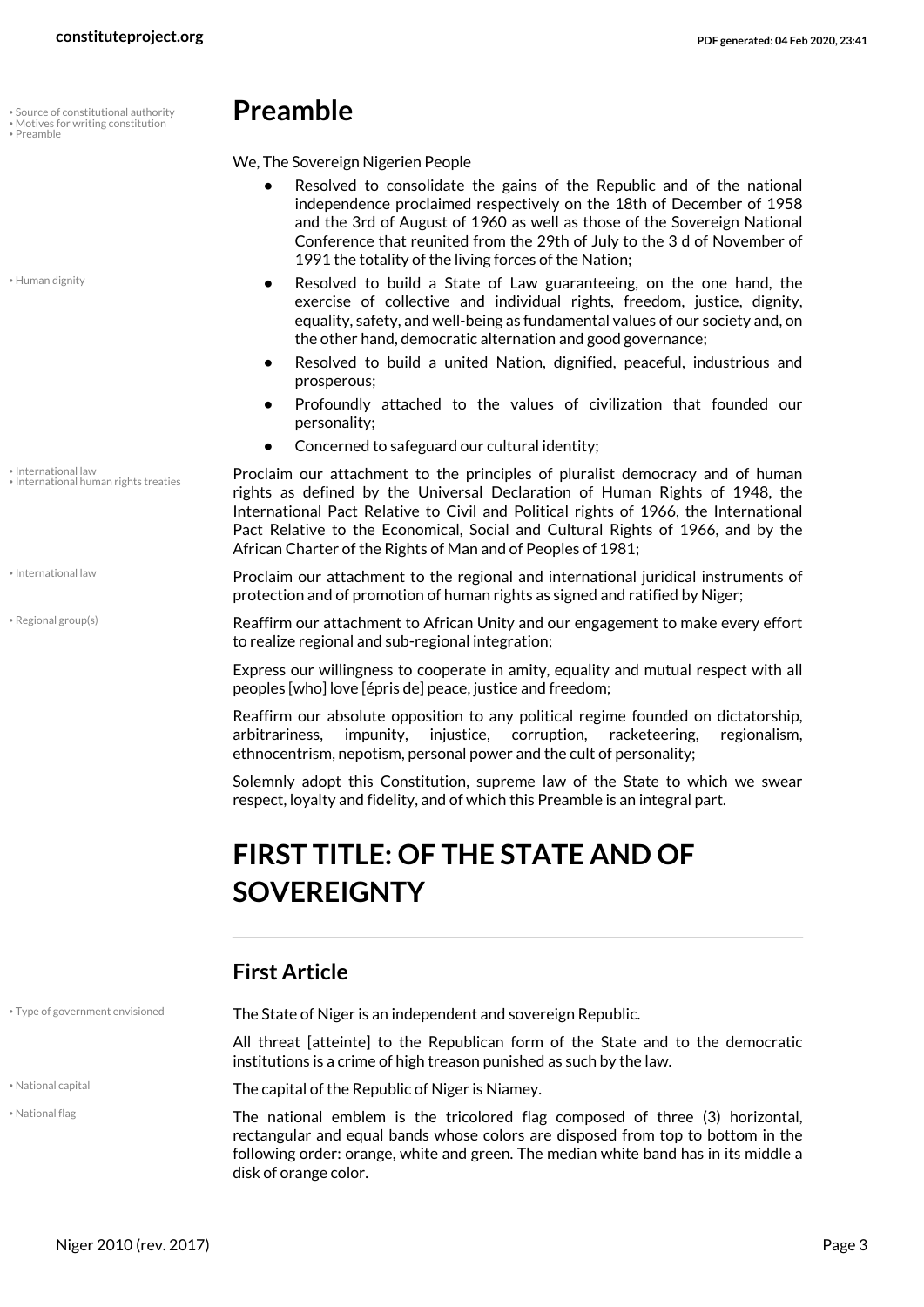- <span id="page-3-2"></span>
- <span id="page-3-3"></span>• National motto • Reference to fraternity/solidarity

• Reference to fraternity/solidarity

• National anthem **The hymn of the Republic is La Nigérienne** [the Nigerien].

The motto of the Republic is Fraternité, Travail, Progrés [Fraternity, Work, Progress].

The seal of the State, with a diameter of forty millimetres, is composed of a shield bearing a sun accosted to dexter by a lance in pale [en pal] charged with two Tuareg spades saltire [en sautoir], and to sinister by three ears of millet, one in pale and two placed saltire, accompanied at the point [en pointe] by a head of a zebu. Highlighted [en exergue], are placed the following inscriptions:

- **•** in the superior part: République du Niger [Republic of Niger];
- **•** in the inferior part: Fraternité, Travail, Progrés [Fraternity, Work, Progress].

The Arms of the Republic are composed of a shield of sinople, with a sun [with] rays of gold [soleil rayonnant d'or], accosted to dexter by a lance in pale charged with two Tuareg spades saltire, and to sinister of three millet ears, one in pale [en pal] and two placed saltire, accompanied at the point [en pointe] by a head of a zebu, all gold.

This shield is superimposed on a trophy formed of four flags of the Republic of Niger. The inscription République du Niger [Republic of Niger] is placed below.

#### **Article 2**

The attributes of the Republic, such as defined in the first Article, are reserved for the use of the public powers.

All illegal use and all profanation of these attributes are punished by the law.

#### **Article 3**

The Republic of Niger is a unitary State. It is one and indivisible, democratic and social.

<span id="page-3-8"></span>Its fundamental principles are:

- **•** the government of the people by the people and for the people;
- Separation of church and state  **by the separation of the State and of religion;** 
	- **•** social justice;
- Reference to fraternity/solidarity  **Reference to fraternity/solidarity**

#### <span id="page-3-7"></span>**Article 4**

National sovereignty belongs to the People.

No fraction of the People, no community, no corporation, no political party or association, no trade-union [syndicale] organization and no individual may arrogate its exercise.

<span id="page-3-1"></span><span id="page-3-0"></span>In the exercise of the power of the State, personal power, regionalism, ethnocentrism, discrimination, nepotism, sexism, the clan spirit, the feudal spirit, slavery in all its forms, illicit enrichment, favoritism, corruption, racketeering and the influence-trafficking are punished by the law.

## • Official or national languages **Article 5** • Protection of language use

<span id="page-3-6"></span><span id="page-3-4"></span>All communities composing the Nigerien Nation enjoy the freedom to use their languages[,] respecting those of others.

These languages have, in all equality, the status of national languages.

<span id="page-3-5"></span>General guarantee of equality • Equality regardless of gender • Prohibition of slavery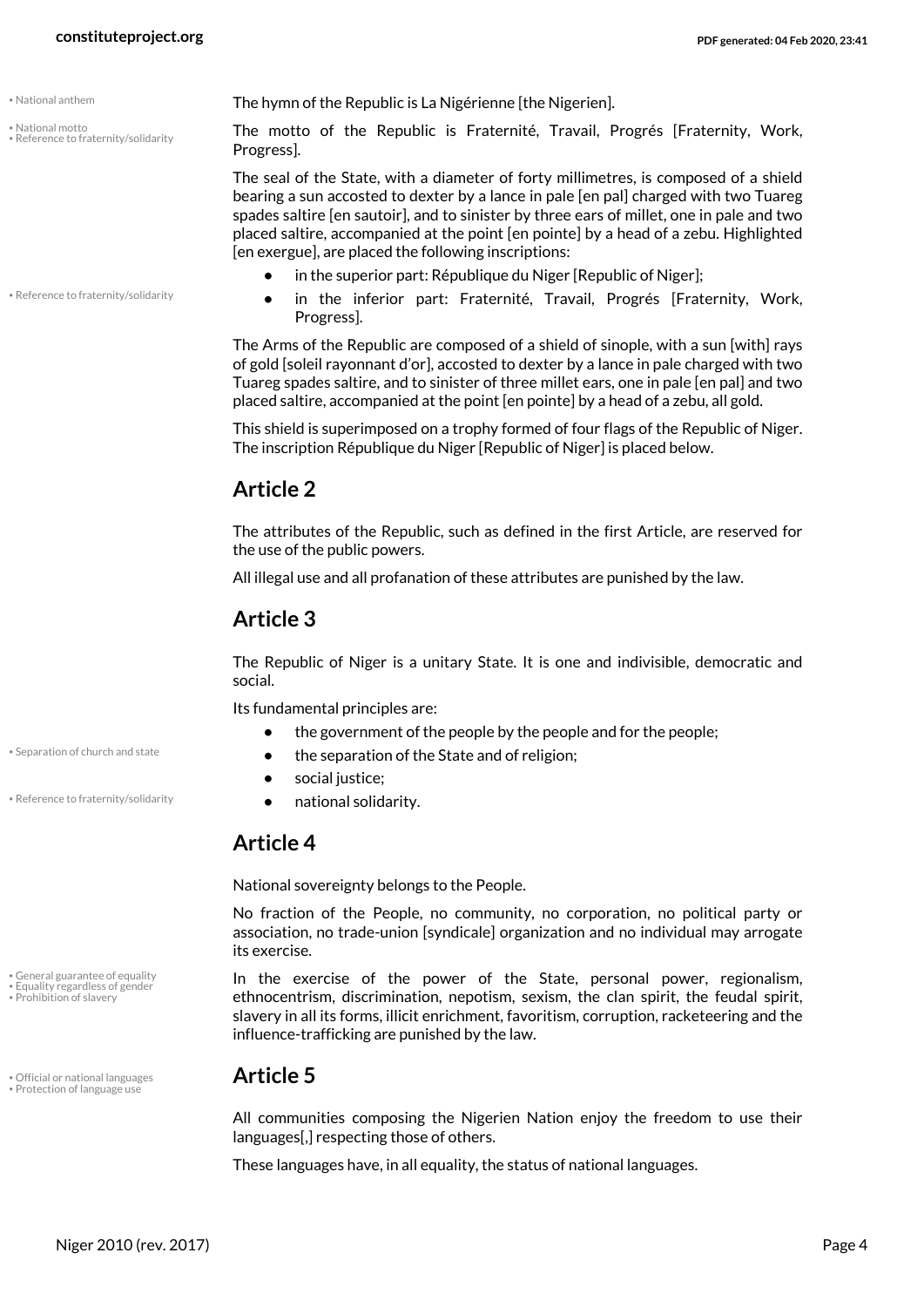The State sees to the promotion and to the development of the national languages.

The law establishes the modalities of their promotion and of their development.

The official language is French.

#### **Article 6**

#### <span id="page-4-9"></span>• Referenda

The People exercise their sovereignty through their elected representatives and by way [voie] of referendum. The conditions of recourse to the referendum are determined by the law.

An Independent National Electoral Commission [Comission électoral nationale Indépendante (CENI)] is charged with the organization, development and supervision of the voting operations. It proclaims the provisional results. • Electoral commission

<span id="page-4-1"></span>An organic law determines the modalities of the organization and of the functioning of this Commission. • Electoral commission

> The Constitutional Court sees to the regularity of the voting operations and proclaims the definitive results.

#### • Claim of universal suffrage **Article 7**

- Restrictions on voting
- General guarantee of equality **Article 8** Equality regardless of gender Equality regardless of social status
- 
- 
- Equality regardless of race<br>• Equality regardless of religion

• Equality regardless of political party

• Right to join trade unions • Right to form political parties

• Prohibited political parties

<span id="page-4-13"></span>**Suffrage is direct or indirect. It is universal, free, equal and secret.** • Suffrage is direct or indirect. It is universal, free, equal and secret.

<span id="page-4-10"></span><span id="page-4-0"></span>Nigeriens of the two (2) sexes, aged eighteen (18) years on the day of the ballot or the emancipated minors, enjoying their civil and political rights are electors[,] under the conditions determined by the law.

<span id="page-4-7"></span><span id="page-4-6"></span><span id="page-4-5"></span><span id="page-4-4"></span><span id="page-4-2"></span>The Republic of Niger is a State of Law [Etat de droit].

It assures to all equality before the law without distinction of sex, [or] of social, racial, ethnic or religious origin.

It respects and protects all beliefs. No religion, no belief can arrogate the political power or interfere in the affairs of State.

<span id="page-4-3"></span>All particularist propaganda of a regionalist, racial or ethnic character, all manifestation of racial, social, sexist, ethnic, political or religious discrimination, are punished by the law.

#### **Article 9**

<span id="page-4-12"></span><span id="page-4-11"></span>Under the framework [cadre] of the freedom of association recognized and guaranteed by this Constitution, the political parties, groups of political parties, trade-unions [syndicats], the non-governmental organizations and other associations or groups of associations are formed and exercise their activities freely, within respect for the laws and regulations in force.

The political parties and the groups of political parties concur in the expression of the suffrage. The same prerogatives are recognized to all Nigerien citizens enjoying their civil and political rights and meeting the conditions of eligibility provided by the law.

<span id="page-4-8"></span>The political parties with an ethnic, regionalist or religious character are prohibited. No party may be knowingly created with the purpose of promoting an ethnic group, a region or a religion, under penalty of the sanctions provided by the law.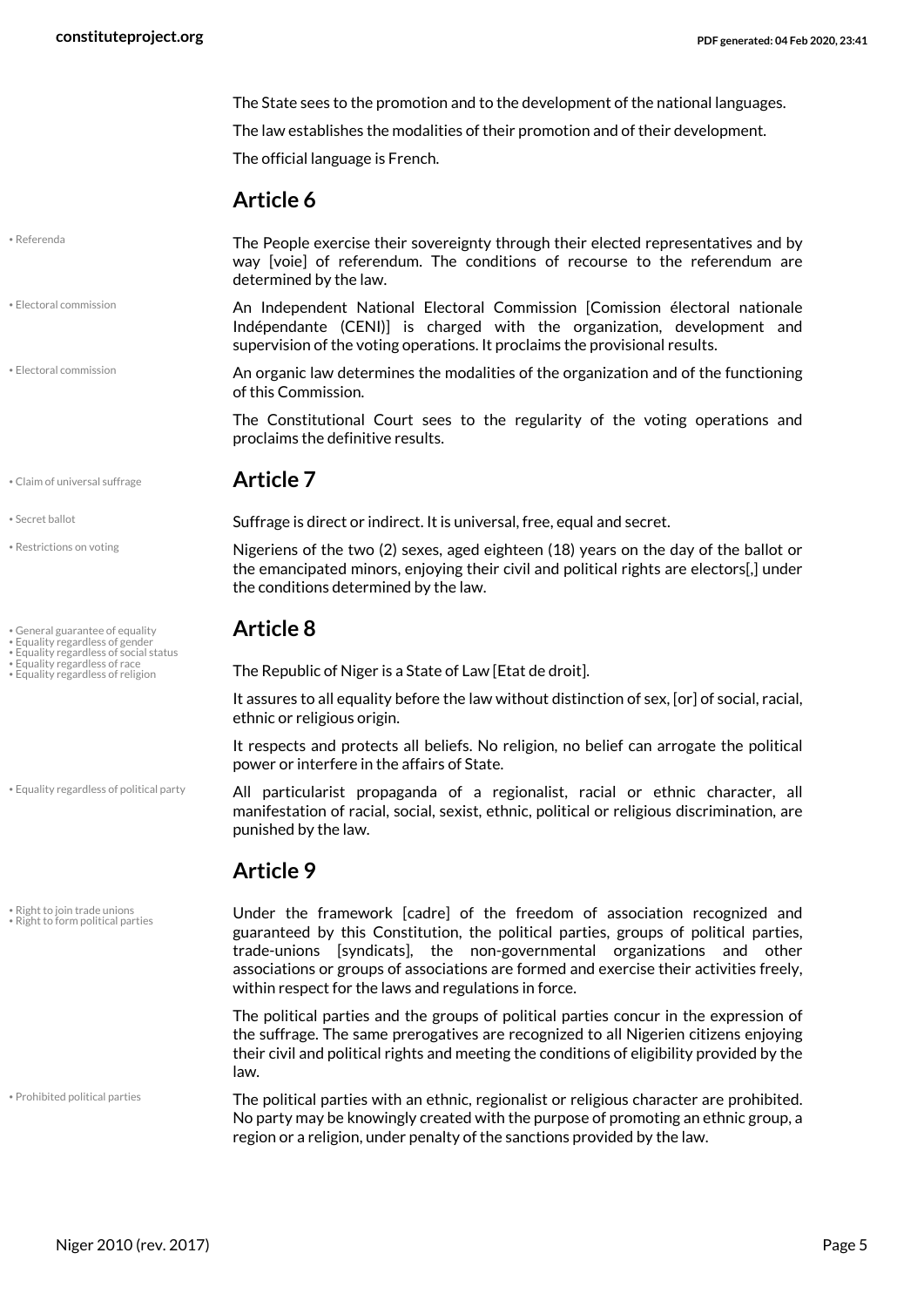## <span id="page-5-0"></span>**TITLE II: OF THE RIGHTS AND DUTIES OF THE HUMAN PERSON**

• General guarantee of equality **Article 10**

<span id="page-5-1"></span>All Nigeriens are born and remain free and equal in rights and in duties. However, the access of certain categories of citizens to electoral mandates, to elective functions and to public employments may be favored by particular measures specified by the law.

#### **Article 11**

The human person is sacred. The State has the absolute obligation to respect it and to protect it.

#### **Article 12**

Each one has the right to life, to health, to physical and moral integrity, to a healthy and sufficient food supply [alimentation], to potable water, to education and instruction in the conditions specified by the law.

<span id="page-5-7"></span>The State assures to each one the satisfaction of the essential needs and services as well as a full development [épanouissement].

Each one has the right to freedom and to security within the conditions defined by the law.

#### • Right to health care **Article 13**

Every person has the right to enjoy the best state of physical and moral health.

The State sees to the creation of the proper conditions to assure to all, medical services and medical assistance in the case of illness.

The law determines the modalities for implementing this provision.

#### <span id="page-5-4"></span><span id="page-5-3"></span>**Prohibition of cruel treatment Article 14**

<span id="page-5-2"></span>No one shall be submitted to torture, to slavery or to cruel, inhuman or degrading abuse [sévices] or treatments.

Any individual, any agent of the State, who is found guilty [se render coupable] of acts of torture or of cruel, inhuman or degrading abuse or treatments in the exercise of or on the occasion of the exercise of their functions, either on his own initiative or under instructions, will be punished according to the law.

### **Article 15**

No one is required to execute a manifestly illegal order.

The law determines the order manifestly illegal.

### **Article 16**

```
• Right to reasonable standard of living
```
<span id="page-5-6"></span>• Right to life

<span id="page-5-5"></span>

• Prohibition of slavery<br>• Prohibition of torture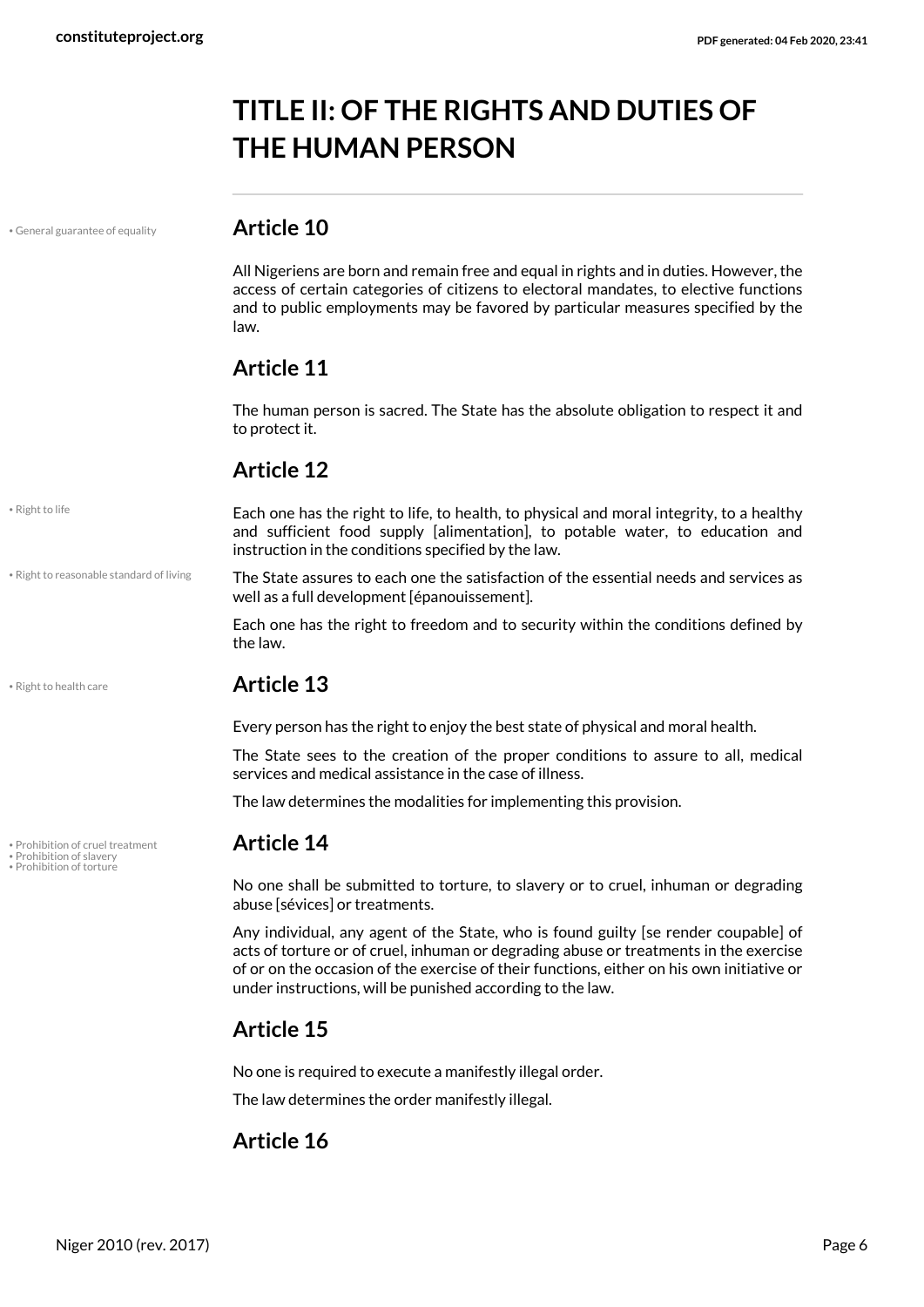No citizen may be forced into exile or be subject to deportation.

Enforced exile or deportation of a citizen is considered as a crime against the Nation and punished according to the law.

<span id="page-6-8"></span>Each one has the right to the free development of his personality in its material, intellectual, cultural, artistic and religious dimensions, provided that he does not violate the rights of others, or infringe the constitutional order, the law or morality.

No one may be arrested or charged except by virtue of a law that entered into force prior to the acts alleged against him.

#### • Protection from ex post facto laws **Article 19**

The laws and regulations only have retrospective effect so far as they concern the rights and advantages that they may confer to the citizen.

#### **Article 20**

<span id="page-6-3"></span>Any person accused of a delinquent act is presumed innocent until their culpability has been legally established in the course of a public process [procès] during which all the guarantees necessary for their free defense have been assured to them.

<span id="page-6-5"></span><span id="page-6-4"></span>No one shall be condemned for actions or omissions which, when they were committed, did not constitute an infraction according to the national law. In the same way [de même], more severe penalties than those applicable at the moment the infraction was committed may not be inflicted.

#### • Right to found a family **Article 21**

Marriage and family constitute the natural and moral base of the human community. They are placed under the protection of the State.

The State and public collectivities have the duty to see to the physical, mental and moral health of the family, particularly of the mother and of the child.

#### • State support for children **Article 22**

<span id="page-6-13"></span><span id="page-6-1"></span><span id="page-6-0"></span>The State sees to the elimination of all forms of discrimination concerning [à l'égard de] women, young girls and handicapped persons. The public policies in all the domains assure their full development and their participation in the national development.

The State takes, among others, measures to combat the violence done to women and children in public and private life.

<span id="page-6-2"></span>It assures to them an equitable representation within the public institutions through the national policy [concerning] gender and the respect for the quotas.

<span id="page-6-6"></span>• Reference to art **Article 17** • Right to development of personality

• Protection from ex post facto laws **Article 18** • Principle of no punishment without law

#### <span id="page-6-7"></span>• Right to counsel

- <span id="page-6-12"></span><span id="page-6-9"></span>• Right to fair trial • Presumption of innocence in trials
- Right to public trial
- Protection from ex post facto laws • Principle of no punishment without law

<span id="page-6-10"></span>

<span id="page-6-11"></span>• Right to marry

• Equality regardless of gender • Equality for persons with disabilities

• First chamber representation quotas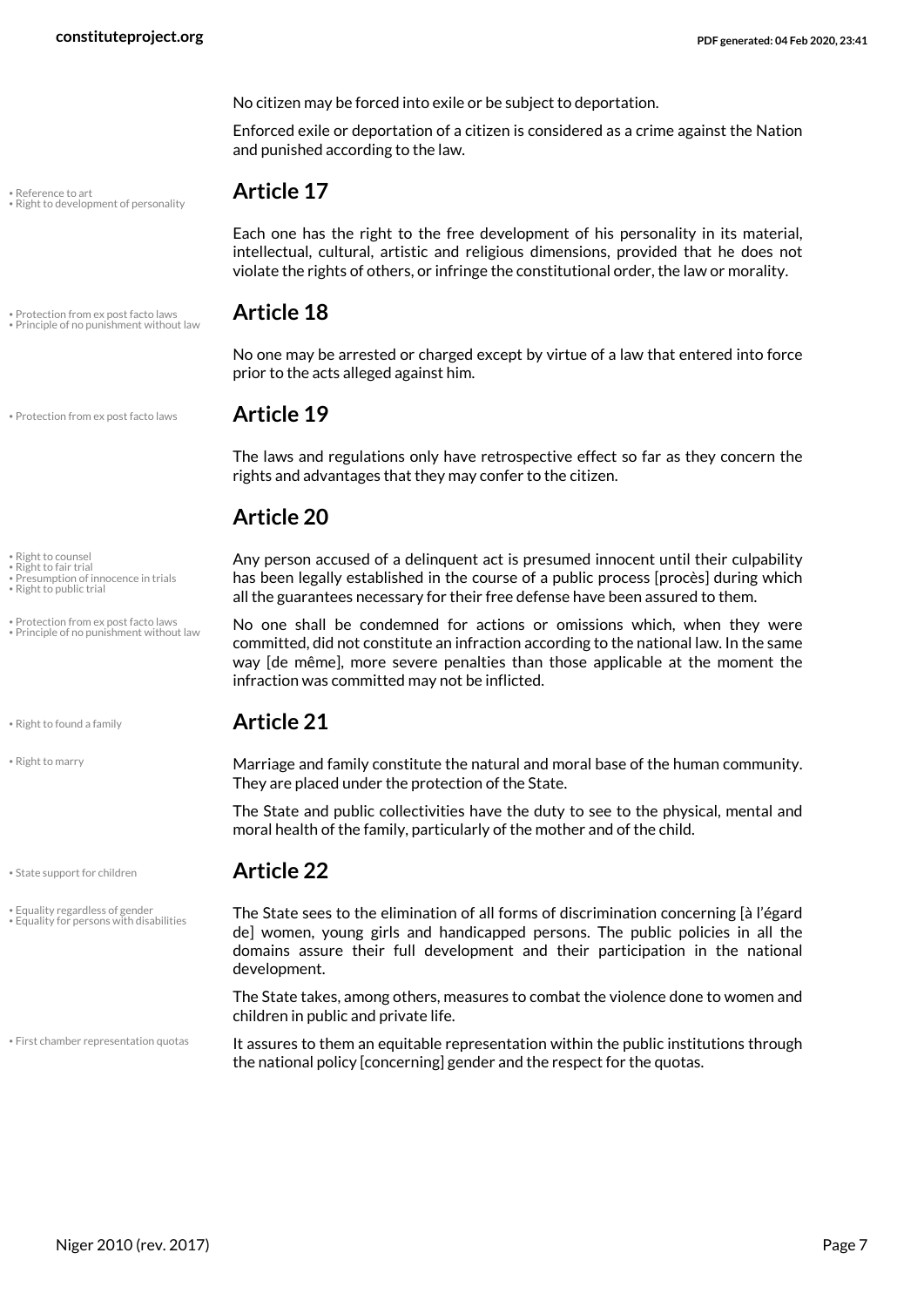#### **Article 23**

Parents have the right and duty to raise, educate and protect their children. Descendants have the right and duty to assist and help the ascendants. Both [les uns comme les autres] are supported in this task by the State and the other public collectivities.

The State and the other public collectivities, through their public policies and their actions, see to the promotion and to the access to a quality, gratuitous and public education.

## <span id="page-7-10"></span>• Rights of children **Article 24** • State support for children

<span id="page-7-11"></span><span id="page-7-5"></span>Youth is protected by the State and the other public collectivities against exploitation and abandonment.

The State sees to the material and intellectual development of youth.

It sees to the promotion of training and of employment of young [people] as well as to their vocational [professionnelle] integration.

• State support for the elderly **Article 25** 

• Limits on employment of children

<span id="page-7-1"></span>• Free education

<span id="page-7-13"></span>The State sees to the elderly through a policy of social protection.

The law establishes the conditions and modalities of this protection.

<span id="page-7-12"></span><span id="page-7-0"></span>The State sees to the equality of opportunities [chances] for handicapped persons with a view to their promotion and/or their social reintegration [réinsertion].

<span id="page-7-7"></span>The domicile is inviolable. Search, arrest or questioning [interpellation] may only be ordered under the conditions and forms specified by the law.

<span id="page-7-6"></span>Any person has a right to property. No one may be deprived of their property except for cause of public utility [and] subject to a fair and prior indemnification.

#### • Right to privacy **Article 29**

The secrecy of correspondence and of communications is inviolable. It may only be derogated under the conditions and forms specified by the law, under penalty of sanctions.

### • Freedom of expression **Article 30** • Freedom of religion

<span id="page-7-3"></span>Any person has the right to freedom of thought, of opinion, of expression, of conscience, of religion and of worship [culte].

The State guarantees the free exercise of worship and the expression of beliefs [croyances].

• Equality for persons with disabilities **Article 26** • State support for the disabled

• Regulation of evidence collection **Article 27** • Right to privacy

<span id="page-7-8"></span>• Protection from expropriation **Article 28** • Right to own property

<span id="page-7-9"></span>

<span id="page-7-4"></span><span id="page-7-2"></span>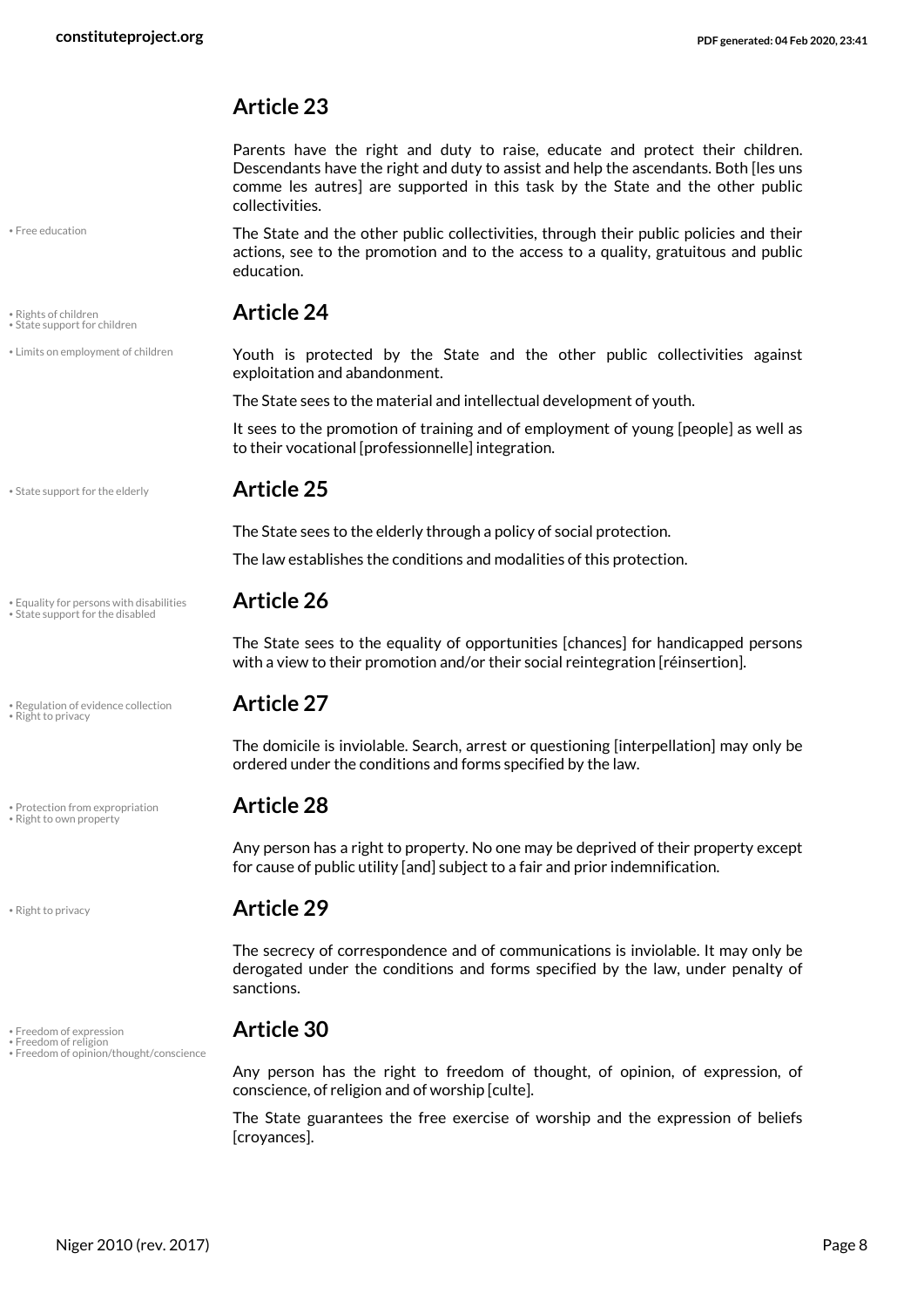These rights are exercised with respect for public order, for social peace and for national unity.

#### <span id="page-8-5"></span>• Right to information **Article 31**

Any person has the right to be informed and to [have] access to the information held by the public services within the conditions determined by the law.

## <span id="page-8-0"></span>• Freedom of assembly **Article 32** • Freedom of association

<span id="page-8-2"></span><span id="page-8-1"></span>The State recognizes and guarantees the freedom of movement, the freedoms of association, assembly, procession and manifestation within the conditions defined by the law.

<span id="page-8-4"></span>The State recognizes to all citizens the right to work and strives to create the conditions that make the enjoyment of this right effective, and that guarantee to the worker just compensation [rétribution] for his services or for his production.

No one may be the victim of discrimination within the framework [cadre] of his work.

<span id="page-8-6"></span>The State recognizes and guarantees the syndical right and the right to strike that are exercised within the conditions specified by the laws and regulations in force.

#### • Protection of environment **Article 35**

Any person has the right to a healthy environment. The State has the obligation to protect the environment in the interest of present and future generations.

Each one is required to contribute to the safeguarding and to the improvement of the environment in which he lives.

The acquisition, the storage, the handling and the disposal of toxic wastes or pollutants originating from factories and other industrial or handwork [artisanales] sites, installed on the national territory[,] are regulated by the law.

The transit, importation, storage, landfill, [and] dumping on the national territory of foreign pollutants or toxic wastes, as well as any agreement relating [to it] constitute a crime against the Nation, punished by the law.

The State sees to the evaluation and control of the impacts of any project and program of development on the environment.

• Protection of environment **Article 36**

The State and the other public collectivities see to the fight against desertification.

#### • Protection of environment **Article 37**

<span id="page-8-3"></span>The national and international enterprises have the obligation to respect the legislation in force in environmental matters. They are required to protect human health and to contribute to the safeguarding [of it] as well as to the improvement of the environment.

• Freedom of movement

<span id="page-8-8"></span>• Right to work **Article 33** • Right to equal pay for work

<span id="page-8-7"></span>• Right to join trade unions **Article 34** • Right to strike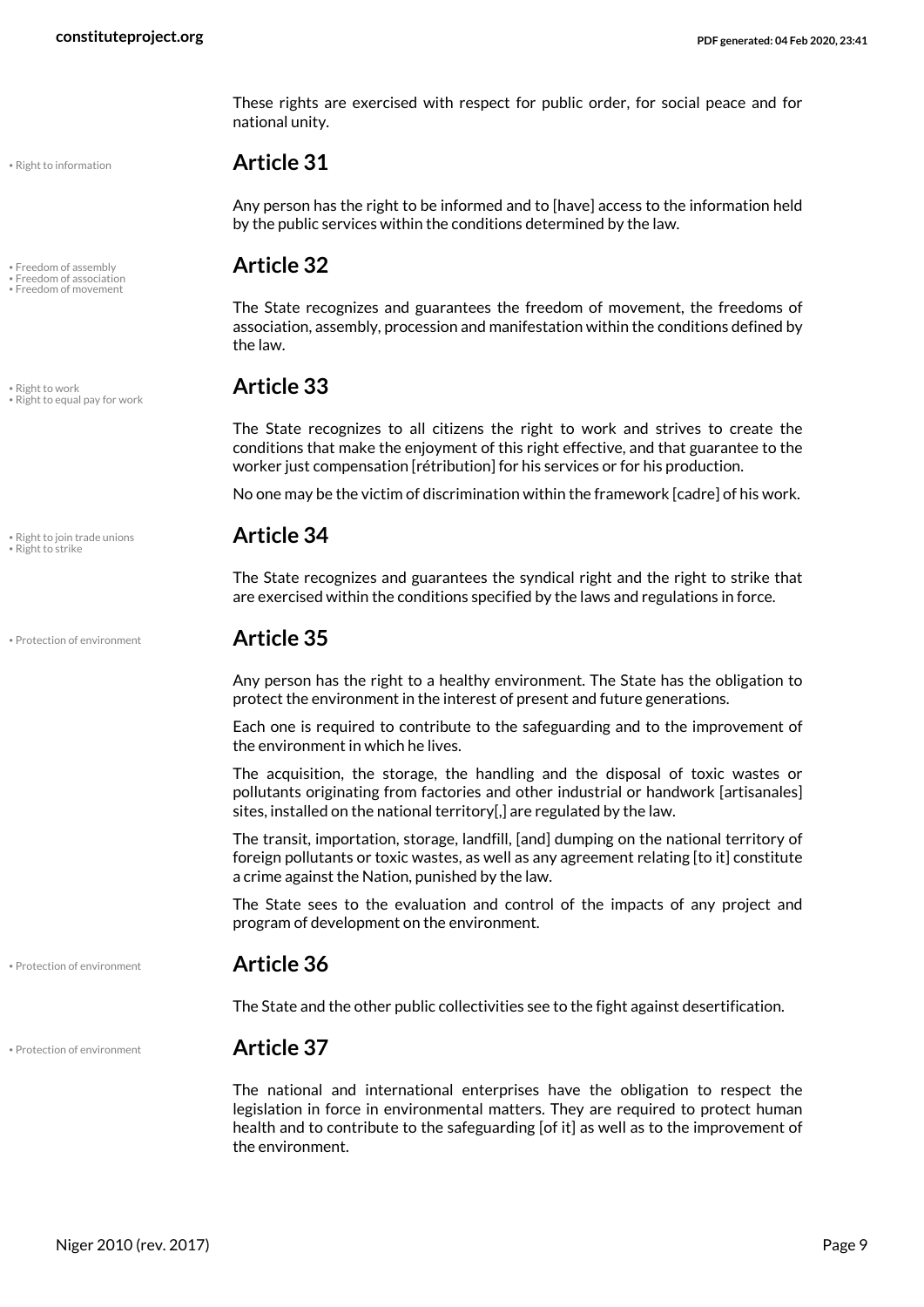#### • Duty to serve in the military **Article 38**

<span id="page-9-2"></span>The defense of the Nation and of the territorial integrity of the Republic is a sacred duty for each Nigerien citizen.

Military service is obligatory. The conditions of its accomplishment are determined by the law.

• Duty to obey the constitution **Article 39**

<span id="page-9-0"></span>All Nigerien citizens, civil or military, have the absolute obligation to respect, in all circumstances, the Constitution and the juridical order of the Republic, under penalty of the sanctions specified by the law.

<span id="page-9-1"></span>• Duty to pay taxes **Article 40**

All citizens have the duty to work selflessly for the common good, to fulfill their civic and professional obligations and to make their tax [fiscales] contributions.

#### **Article 41**

The Public assets are sacred and inviolable. Every person must respect them and protect them scrupulously. Any act of sabotage, of vandalism, of corruption, of diversion, of squandering, of money laundering or of illicit enrichment is punished [réprimé] by the law.

#### **Article 42**

The State must protect, abroad, the rights and legitimate interests of the Nigerien citizens.

Nationals of other countries benefit in the territory of the Republic of Niger from the same rights and freedoms as Nigerien nationals within the conditions determined by the law.

#### **Article 43**

The State has the duty to assure the translation and diffusion in national languages of the Constitution, as well as of the texts relative to human rights and to the fundamental freedoms.

It guarantees the teaching of the Constitution, of human rights and of civic education at all levels of training.

<span id="page-9-3"></span>A National Commission sees to the promotion and to the effectiveness of the rights and of the freedoms consecrated above.

The National Commission for Human Rights [Commission nationale des droits humains] is an independent administrative authority.

The law determines the composition, the organization, the attributions and the functioning of this Commission, in accordance with the international principles in force.

It presents, before the National Assembly, an annual report on human rights.

<span id="page-9-4"></span>• Human rights commission **Article 44** • International law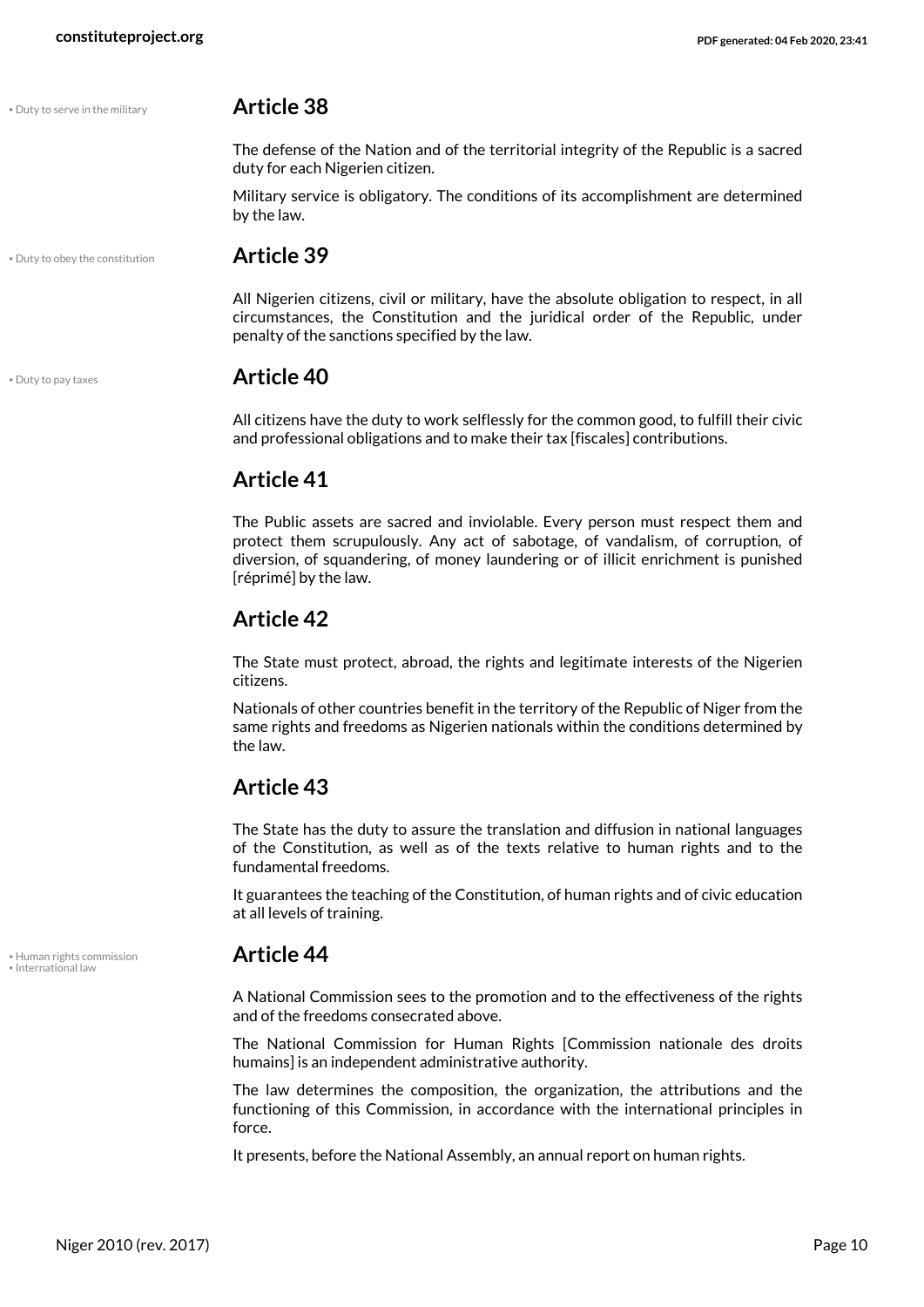#### **Article 45**

The rights and freedoms mentioned above are exercised within respect for the laws and regulations in force.

## <span id="page-10-0"></span>**Title III: OF THE EXECUTIVE POWER**

### <span id="page-10-1"></span>**Section 1: Of The President of the Republic**

| <b>Article 46</b> |
|-------------------|
|                   |

<span id="page-10-9"></span>The President of the Republic is the Head of the State.

He incarnates national unity.

The President of the Republic is above the political parties.

He is the guarantor of the national independence, of the national unity, of the integrity of the territory, of respect for the Constitution, [and] for the international treaties and agreements. He assures the regular functioning of the public powers and the continuity of the State.

#### • Head of state selection **Article 47**

The President of the Republic is elected by universal, free, direct, equal and secret suffrage for a mandate of five (5) years, renewable one (1) sole time.

<span id="page-10-6"></span><span id="page-10-5"></span><span id="page-10-2"></span>In any case, no one may exercise more than two (2) presidential mandates or extend the mandate for any reason whatsoever.

<span id="page-10-8"></span>Nigeriens of the two (2) sexes, of [Nigerien] nationality of origin, at least thirty-five (35) years old the day the dossier is deposited, enjoying their civil and political rights[,] are eligible to the Presidency of the Republic.

No one is eligible to the Presidency of the Republic if he does not enjoy a good state of physical and mental health, as well as of a good morality attested by the competent services.

<span id="page-10-3"></span>The organic law specifies the conditions of eligibility, of the presentation of the candidatures, of development of the ballot, of counting [dépouillement] and of proclamation of the results.

The Constitutional Court controls the regularity of these operations and proclaims the definitive results.

#### • Head of state selection **Article 48**

The election of the President of the Republic takes place by majority ballot in two (2) rounds.

The convocation of the electors is made by decree taken in the Council of Ministers.

<span id="page-10-10"></span>The first round of the ballot with a view to the election of the President of the Republic takes place ninety (90) days, at least and one hundred twenty (120) days, at most, before the expiration of the mandate of the President in office.

The candidate who obtains the absolute majority of the expressed suffrage in the first round is declared elected.

<span id="page-10-7"></span>• International law

<span id="page-10-11"></span>• Secret ballot

• Head of state term length • Head of state term limits

• Claim of universal suffrage

• Head of state term limits

• Minimum age of head of state • Eligibility for head of state

• Eligibility for head of state

• Eligibility for head of state

<span id="page-10-4"></span>

• Scheduling of elections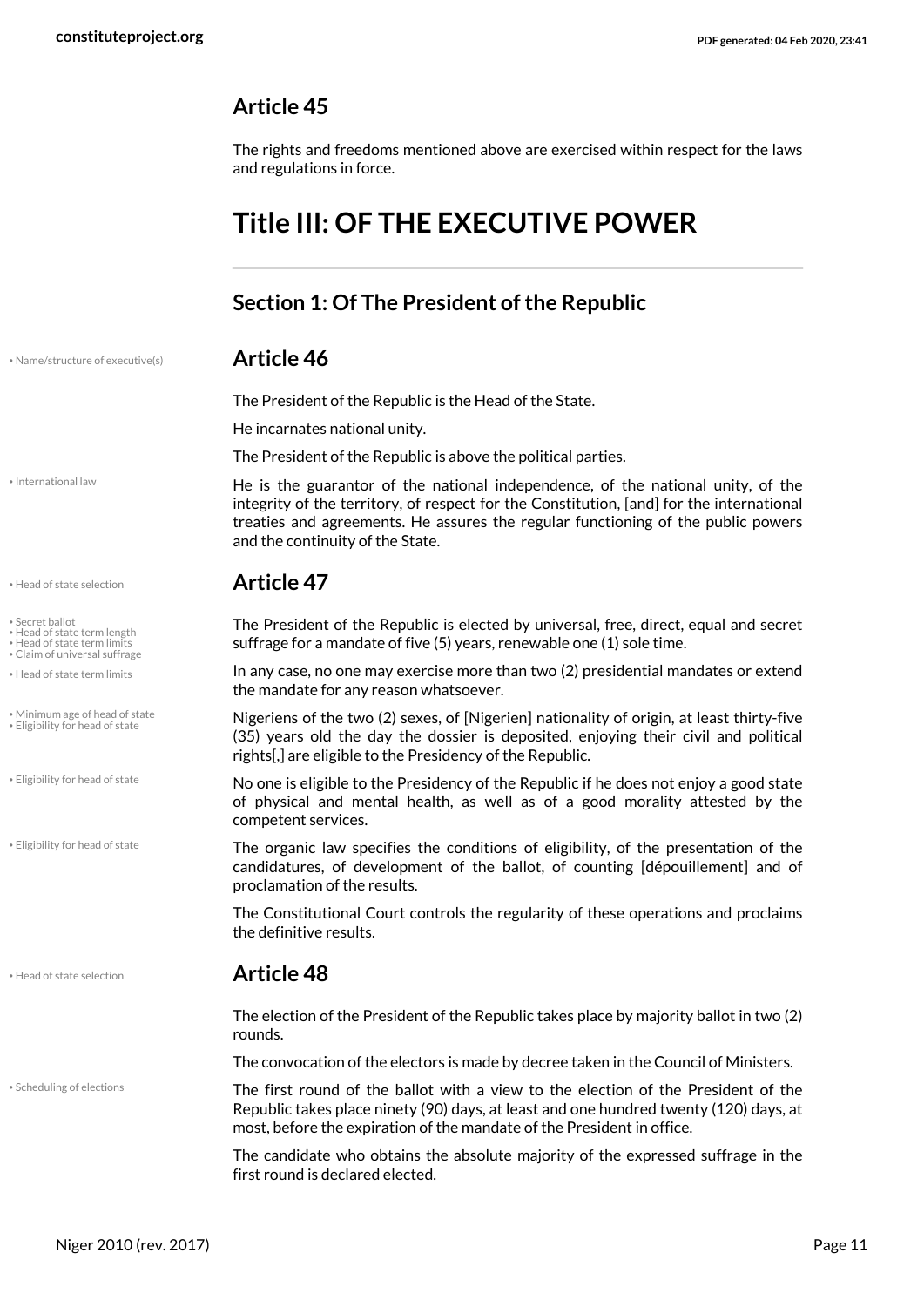If this condition is not met, it proceeds, no later than twenty-one (21) days after the publication of the definitive results by the Constitutional Court, to a second round of [the] ballot in which the two (2) candidates that arrived ahead in the first round take part.

In the case of death, withdrawal [déssistement] or incapacity of one or the other of the two candidates, the candidates following present themselves in the order of their ranking [classement] after the first round.

No withdrawal may be taken into consideration seventy-two (72) hours after the proclamation of the definitive results of the first round by the Constitutional Court.

In the case of death of the two (2) candidates, the electoral operations of the first round are retaken.

After the second round, the candidate who obtained the greatest number of votes is declared elected.

#### **Article 49**

The mandate of the new President of the Republic takes effect counting from the date of expiration of the mandate of his predecessor.

<span id="page-11-2"></span>Before entering into [his] functions, the President of the Republic takes an oath on the Holy Book [Livre Saint] of his confession before the Constitutional Court, in the presence of the members of the National Assembly, in these terms:

"Before God and before the sovereign Nigerien People, We ..., President the Republic, elected according to the laws, solemnly swear on the Holy Book [Livre Saint]:

- **•** to respect and to have respected the Constitution that the People have freely given to themselves;
- **•** to loyally fulfill the high functions with which we have been invested;
- **•** to never betray or to misrepresent the aspirations of the People;
- **•** to respect and to defend the republican form of the State;
- **•** to preserve the integrity of the territory and the unity of the Nation;
- **•** to respect and to defend the rights and freedoms of the citizens;
- **•** not to take or to be guaranty [cautionner] for any measures degrading [avilissante] the human dignity;
- **•** to see to the neutrality of the administration and to the respect for the texts that establish [consacrent] its depolitization;
- **•** to work tirelessly for the happiness of the People;
- **•** to spare no effort for the realization of African Unity; Regional group(s)
	- **•** to conduct ourselves in all [things] as faithful and loyal servant of the People;

In the case of perjury, may we suffer the rigors of the law.

May God help us."

The oath is received by the Constitutional Court.

<span id="page-11-0"></span>• God or other deities **Article 50** • Oaths to abide by constitution

<span id="page-11-1"></span>• Human dignity

<span id="page-11-3"></span>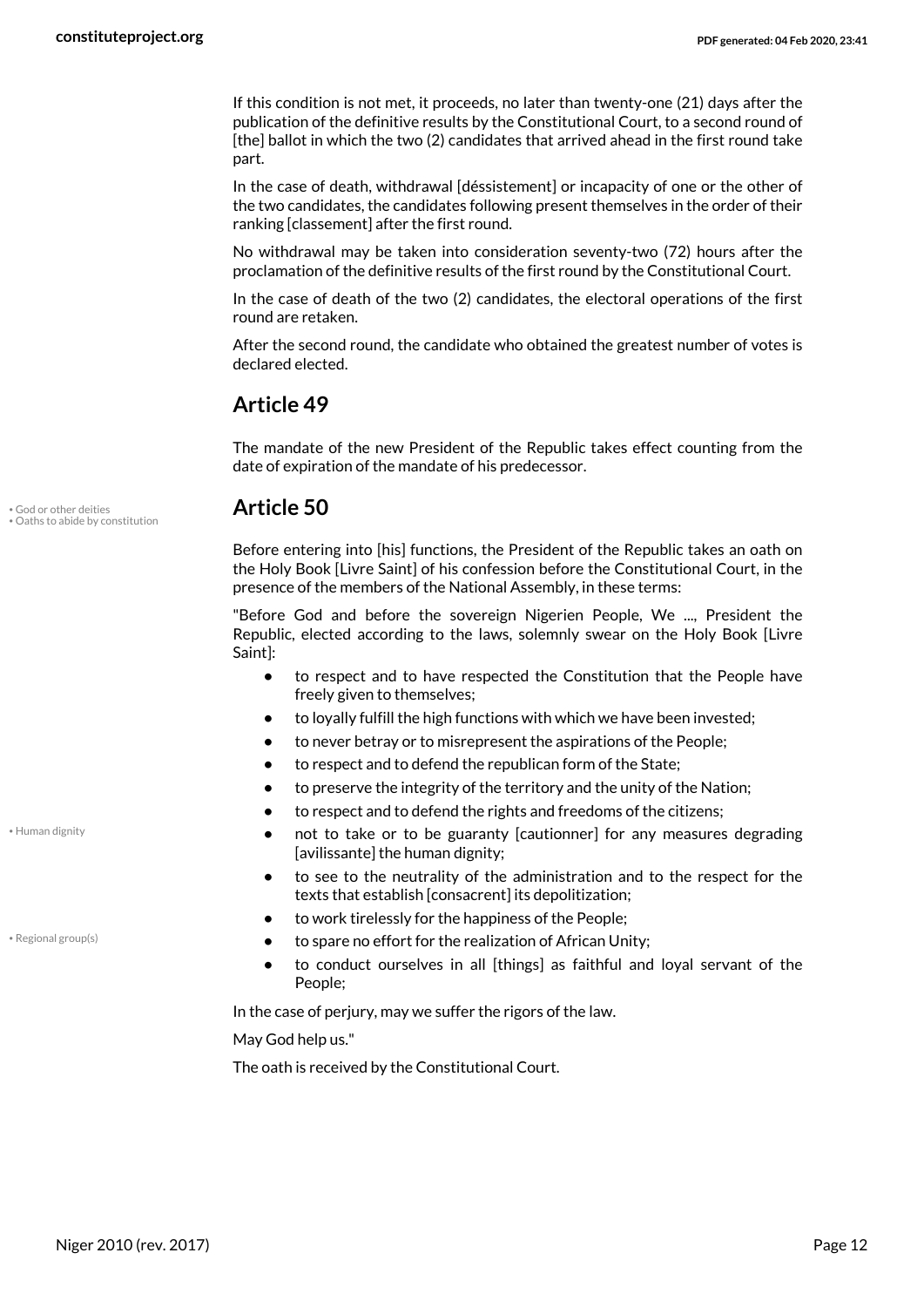#### **Article 51**

After the ceremony of investiture and within a time period of forty-eight (48) hours, the President of the Constitutional Court receives the declaration[,] written on the honor[,] of the assets of the President of the Republic.

This declaration is subject to an annual updating and [one] at the cessation of the functions. The initial declaration and the updates are published in the Journal Officiel [Official Gazette] and by the way of the press.

A copy of the declaration of the President of the Republic is communicated to the Court of Accounts and to the tax services.

The gaps between the initial declaration and the annual updates must be duly justified. The Constitutional Court has all powers of evaluation [appréciation] in this domain.

The Court of Accounts is also charged [chargée] with controlling the declaration of assets as received by the Constitutional Court.

#### **Article 52**

During his mandate, the President of the Republic may not, either by himself or by others, purchase or lease anything that belongs to the domain of the State or to its separated parts [démembrements].

He may not take part, either by himself or by others, in the public and private markets of the State and of its separated parts.

The provisions of this Article are extended to the Presidents of the Institutions of the Republic, to the Prime Minister, to the members of the Government and to the Deputies.

<span id="page-12-1"></span>

• Head of state replacement

### • Constitutional court powers **Article 53** • Head of state removal

<span id="page-12-2"></span><span id="page-12-0"></span>In the case of vacancy of the Presidency of the Republic by death, resignation, forfeiture or absolute impediment, the functions of President of the Republic are provisionally exercised by the President of the National Assembly and, if this last [one] is incapacitated, by the Vice-Presidents of the National Assembly in the order of precedence.

The physical or mental incapacity of the President of the Republic rendering him unfit to exercise the responsibilities [charges] of his function[,] is considered absolute impediment.

The refusal of the President of the Republic to obey an order of the Constitutional Court that declares a violation by him of the provisions of this Constitution is liable [passible] to the same consequences as the absolute impediment.

The absolute impediment is declared by the Constitutional Court, referred to [the matter] by the National Assembly, deciding by a majority of two-thirds (2/3) of its members.

In the case of death, the vacancy is declared by the Constitutional Court, referred to [the matter] by the Prime Minister or [by] a member of the Government.

In the case of resignation, the vacancy is declared by the Constitutional Court, referred to [the matter] by the resigning President of the Republic.

It [then] proceeds to new presidential elections ninety (90) days, at least, and one hundred twenty (120) days, at most, after the opening of the vacancy.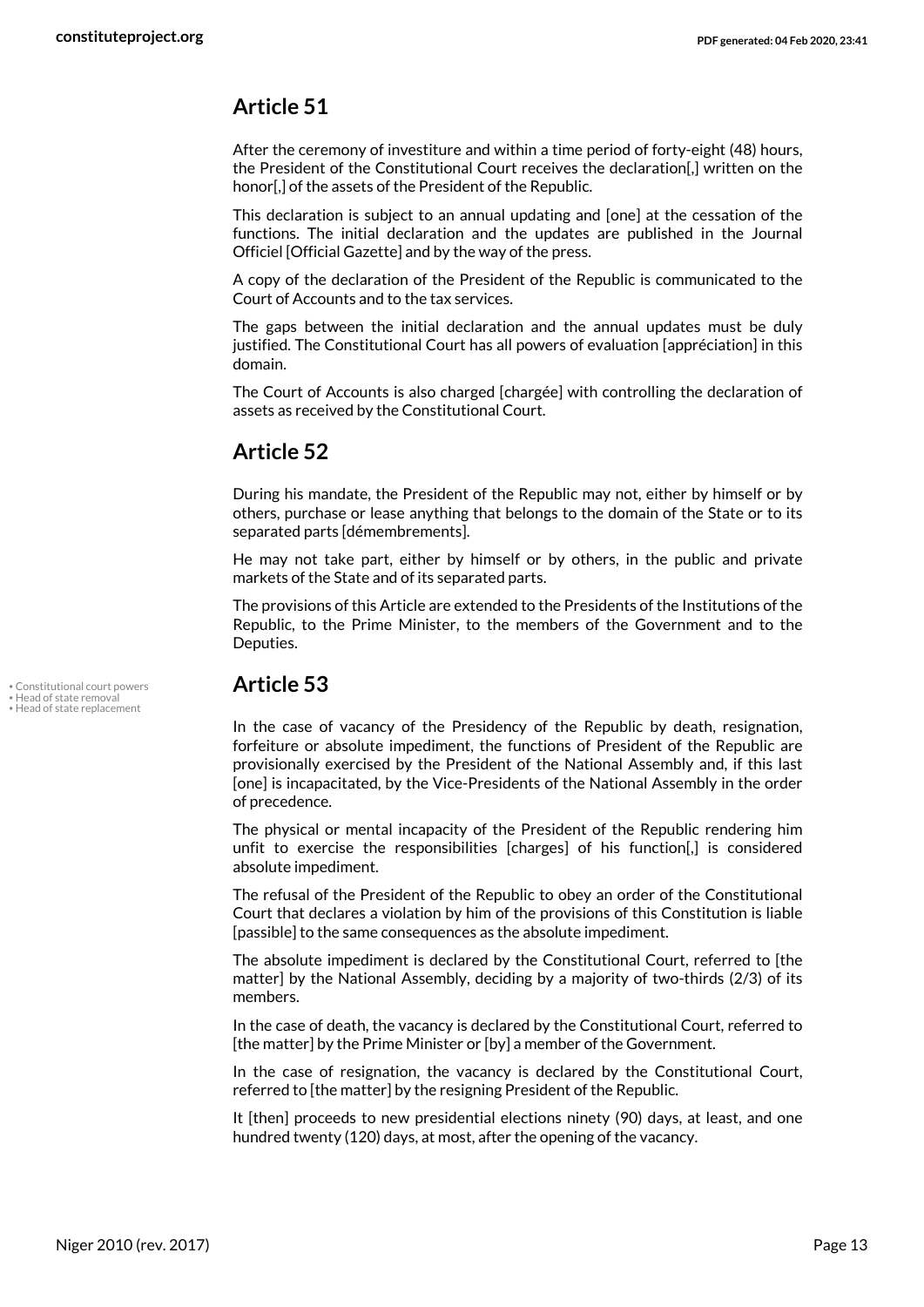When the President of the National Assembly assures the interim of the President of the Republic in the conditions enounced in the paragraphs above, he may not, except [by] resignation on his part or renouncement of the interim, stand as a candidate in the presidential elections. He exercises the attributions vested [dévolues] in the President of the Republic, with the exception of those provided for in Articles 59, 60 and 61.

In the case of resignation of the President of the National Assembly or of renunciation of the interim on his part, the interim of the President of the Republic is assured by the Vice-Presidents of the National Assembly, in the order of precedence.

In the case of impeachment [mise en accusation] of the President of the Republic before the High Court of Justice, his interim is assured by the President of the Constitutional Court who exercises all the functions of President of the Republic, with the exception of those mentioned in paragraph 8 of this Article. He may not stand as a candidate in the presidential elections.

<span id="page-13-7"></span>

#### • Standing committees **Article 54**

In the case of serious illness duly declared by a college of three (3) doctors appointed by the Bureau of the National Assembly on the proposal of the Order of Doctors [l'Ordre des médecins], the Constitutional Court, referred to [the matter] by two-thirds (2/3) of the members of the National Assembly, declares the absolutely impediment of the President of the Republic and pronounces the vacancy.

<span id="page-13-6"></span>The functions of President of the Republic are incompatible with the exercise of any other elective mandate, of any military, civil or public employment and of any other

For the duration of his mandate, the President of the Republic may not be president or member of the directive organ of a political party or any national association.

#### **Article 55**

professional activity.

• Restrictions on the armed forces

<span id="page-13-1"></span><span id="page-13-0"></span>

• Head of government removal • Head of government selection

• Head of government powers

• Establishment of cabinet/ministers **Article 57**

## • Cabinet removal **Article 56** • Cabinet selection

<span id="page-13-5"></span><span id="page-13-4"></span>The President of the Republic appoints the Prime Minister and terminates his functions.

On a proposal of the Prime Minister, he appoints the other members of the Government and terminates their functions.

<span id="page-13-3"></span>In the case of absence from the territory, of sickness or of vacation [congé] of the President of the Republic, his interim is assured by the Prime Minister within the limits of the powers that he would have delegated to him.

<span id="page-13-2"></span>The President of the Republic is the President of the Council of Ministers. He convokes and presides over the Council of Ministers.

The Prime Minister substitutes him in the presidency of the Council of Ministers within the conditions enunciated in this Constitution.

The agenda of the Council is established by mutual agreement between the President of the Republic and the Prime Minister.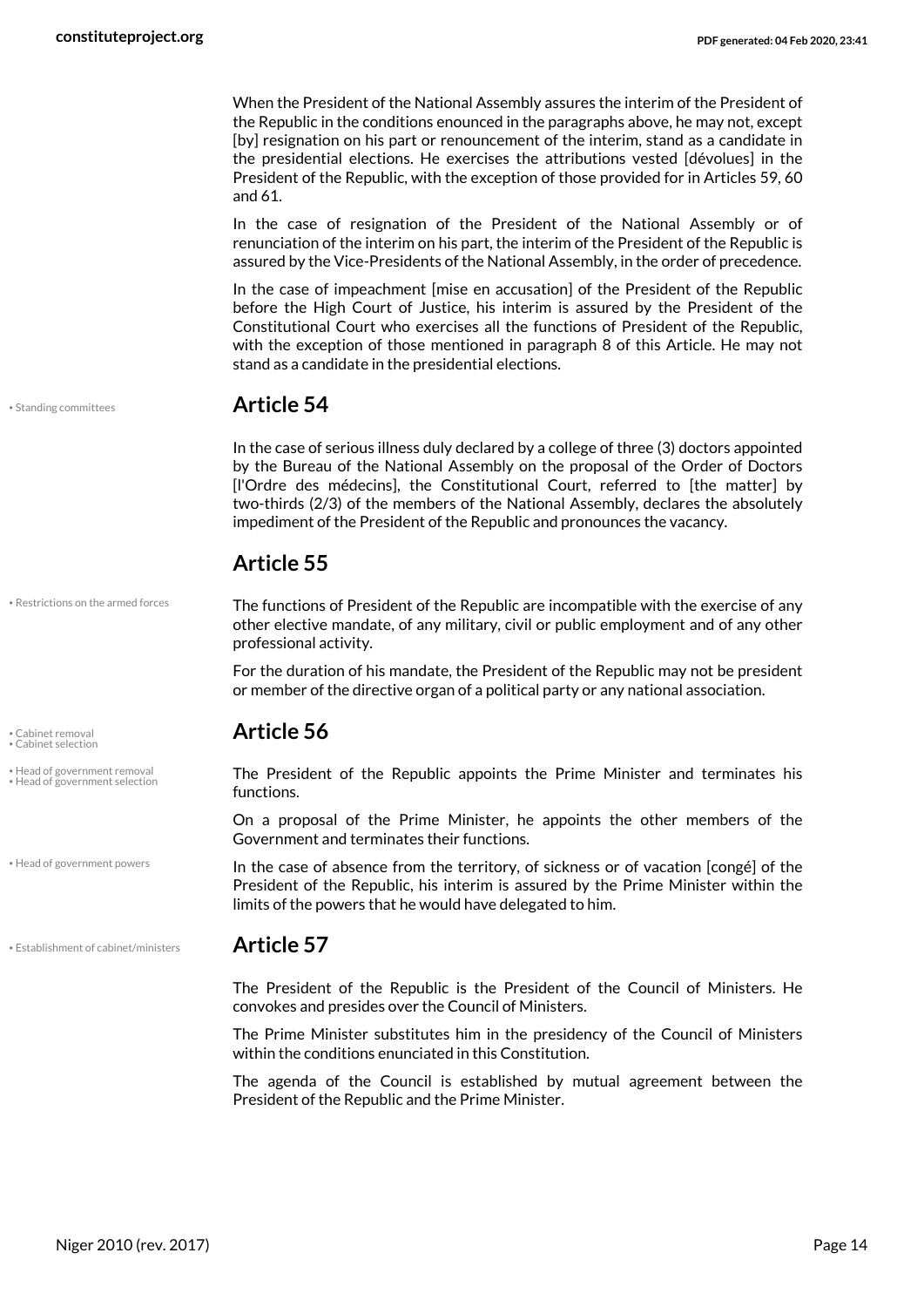### • Approval of general legislation **Article 58** • Veto override procedure

<span id="page-14-7"></span><span id="page-14-0"></span>The President of the Republic promulgates the laws within the fifteen (15) days that follow the transmission made to him by the President of the National Assembly.

This time period is reduced to five (5) days in the case of urgency declared by the National Assembly.

The President of the Republic may, before the expiration of these time periods, address a motivated demand to the National Assembly for a second deliberation of the law or of certain of its Articles. This deliberation may not be refused.

If after a second reading, the National Assembly votes the text by an absolute majority of its members, the law is promulgated of plain right and published according to the procedure of urgency.

#### • Dismissal of the legislature **Article 59**

<span id="page-14-3"></span>The President of the Republic can, after consultation of the President of the National Assembly and of the Prime Minister, pronounce the dissolution of the National Assembly.

A new Assembly is elected sixty (60) days at least and ninety (90) days at most after this dissolution.

A new dissolution may not proceed within the twenty-four (24) months following the elections.

After the expiration of the time period established in the preceding paragraph, if the legislative elections are not organized, the dissolved National Assembly is rehabilitated of plain right.

<span id="page-14-6"></span>

• Referenda **Article 60**

The President of the Republic may, after the opinion [après avis] of the National Assembly and of the President of the Constitutional Court, submit to referendum any text which appears to him to demand [devoir exiger] the direct consultation of the people with the exception of any revision of this Constitution which remains governed by the procedure specified in Title XII.

<span id="page-14-2"></span><span id="page-14-1"></span>At the demand of the President of the Republic, the Constitutional Court decides by an order [arrêt] on the constitutionality of the initiative of the recourse to the referendum.

When the bill is adopted by referendum, the President of the Republic promulgates it within the time periods specified in paragraphs 1 and 2 of Article 58.

<span id="page-14-4"></span>The President of the Republic accredits the ambassadors and the extraordinary envoys to foreign powers. The ambassadors and extraordinary envoys of foreign powers are accredited to him.

#### **Article 62**

The President of the Republic is the Head of the Administration. He sees to the neutrality of the administration and to the respect for the texts that consecrate its depolitization.

<span id="page-14-5"></span>• Foreign affairs representative **Article 61** • Head of state powers

• Constitutional court powers • Constitutional interpretation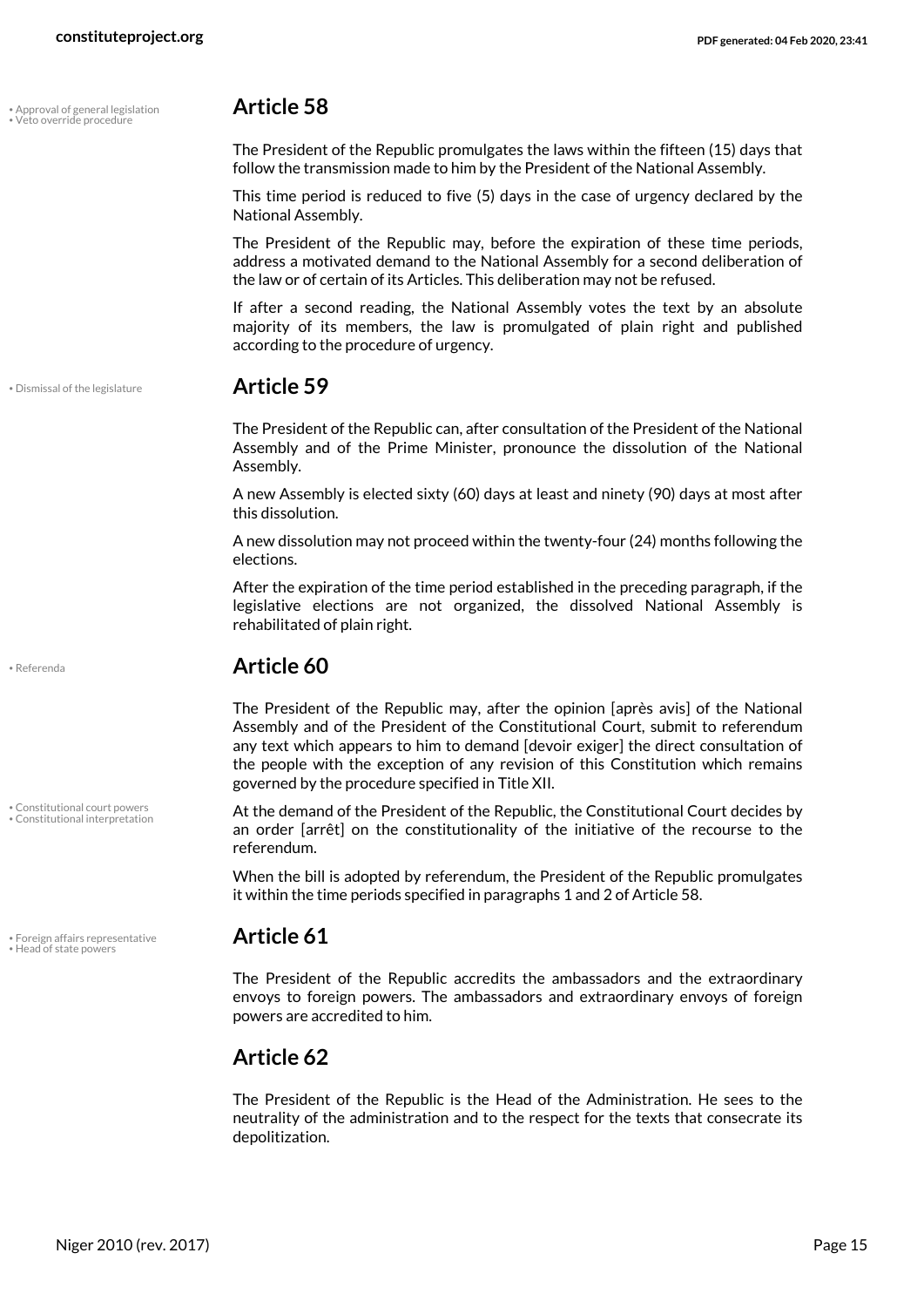• Designation of commander in chief **Article 63** • Advisory bodies to the head of state

### • Advisory bodies to the head of state **Article 64** • Selection of active-duty commanders

<span id="page-15-5"></span>The Superior Council of National Defense gives its opinion [avis] on the appointment to high military functions and on the promotion to the ranks [grades] of general officers, and on any other question of the military domain to which it is referred.

He is assisted by the Superior Council of National Defense [Conseil supérieur de la défense] and by the National Council of Security [Conseil nationale de sécuité].

<span id="page-15-2"></span>The President of the Republic is the Supreme Head of the Armies.

A law determines the composition, the attributions and the functioning of the Superior Council of National Defense.

• Advisory bodies to the head of state **Article 65**

<span id="page-15-0"></span>The National Council of Security gives its opinion on matters related to the security of the Nation, to the defense of the Nation, to the foreign policy and[,] in a general manner[,] on all matters related to the strategic and vital interests of the country.

A law determines the composition, the attributions and the functioning of the National Council of Security.

#### **Article 66**

The Nigerien armed forces [Forces Armée Nigériennes (FAN)] assure the defense of the integrity of the national territory against all external aggression and participate, by the side of the other forces, in the preservation of peace and security, in accordance with the laws and regulations in force.

They participate in the work [à l'œuvre de] of economic and social development of the Nation and may exercise the responsibilities corresponding to their competences and qualifications.

#### • Emergency provisions **Article 67**

<span id="page-15-1"></span>When the institutions of the Republic, the independence of the Nation, the integrity of the national territory or the execution of the international engagements are menaced in a grave and immediate manner, and the regular functioning of the public constitutional powers is interrupted, the President of the Republic takes the exceptional measures demanded by these circumstances after official consultation of the Prime Minister, of the President of the National Assembly and of the President of the Constitutional Court.

He informs the Nation by a message. The National Assembly meets of plain right if it is not in session.

No institution of the Republic may be dissolved or suspended during the exercise of the exceptional powers.

The exceptional measures must be inspired by the will to assure to the constitutional public powers, within the shortest time periods, the means to accomplish their mission.

The National Assembly approves [apprécie] with an absolute majority of its members the duration of the exercise of the emergency powers and terminates them in the case of abuse.

<span id="page-15-3"></span>

<span id="page-15-4"></span>• Constitutional court powers • International law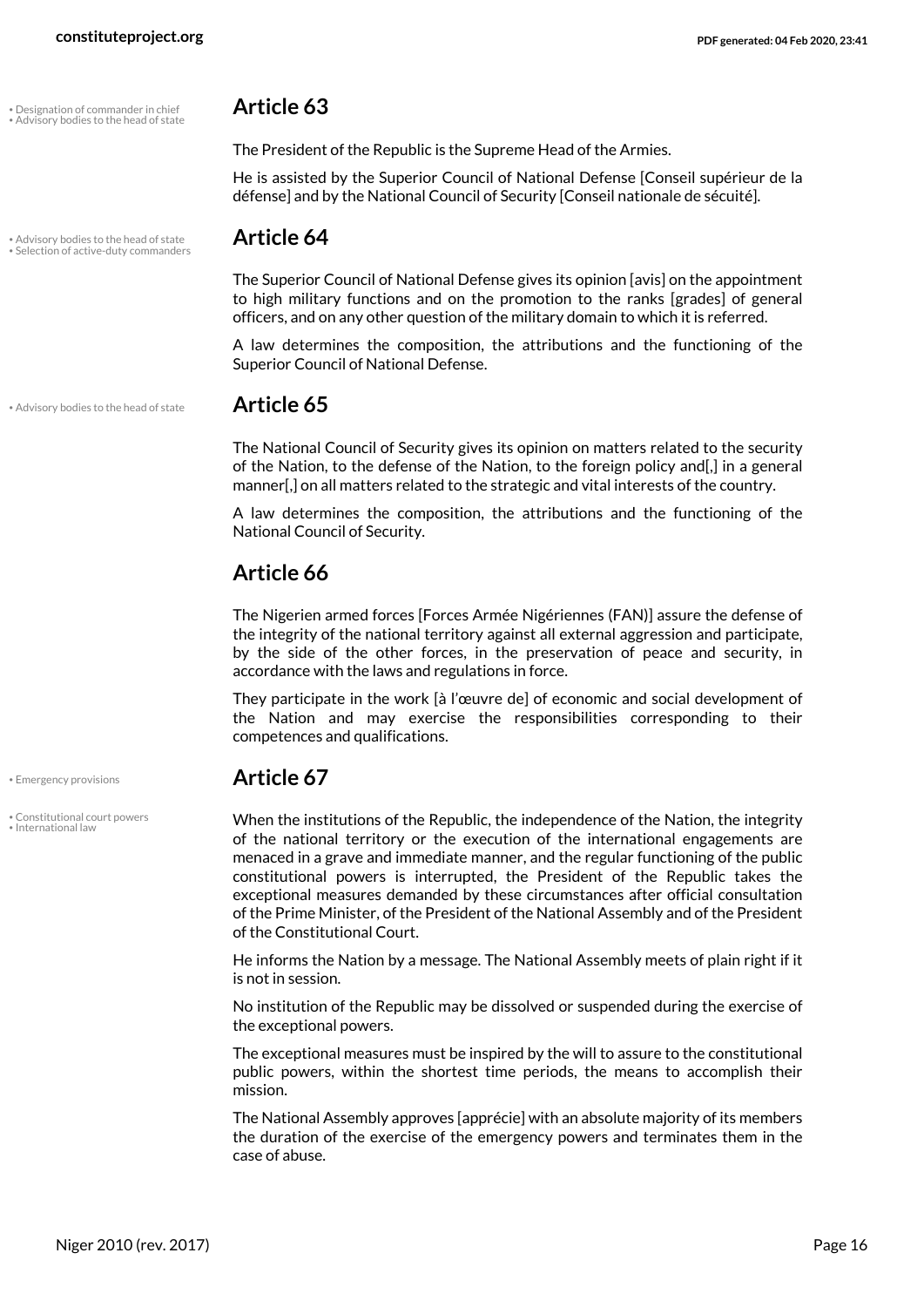#### <span id="page-16-2"></span>• Emergency provisions **Article 68**

The President of the Republic, after deliberation of the Council of Ministers, proclaims the State of Emergency within the conditions determined by the law.

• Advisory bodies to the head of state **Article 69**

<span id="page-16-1"></span>A Council of the Republic [Conseil de la République] is instituted in view of preventing and resolving the institutional and political crises, in a consensual manner, within the respect for this Constitution.

The Council of the Republic gives its opinion [avis] on the matters that it is referred to. These opinions are brought to the knowledge of the Nation, under reserve [for] the defense secrets. It meets under the presidency of the President of the Republic.

The Council of the Republic is constituted by:

- **•** the President of the Republic;
- **•** the President of the National Assembly;
- **•** the Prime Minister;
- **•** the former Presidents of the Republic and former Heads of State;
- **•** and by the Leader [Chef de file] of the opposition.

The law determines the attributions and the functioning of the Council of the Republic.

## <span id="page-16-5"></span>• Head of government decree power **Article 70** • Head of state powers • Selection of active-duty commanders

<span id="page-16-8"></span><span id="page-16-3"></span>The President of the Republic signs the ordinances and decrees deliberated in the Council of Ministers.

He appoints[,] by decree taken in the Council of Ministers, to the civil and military employments of the State.

The law determines the functions that he would be provided by decree taken in the Council of Ministers.

#### **Article 71**

The law establishes the advantages granted to the President of the Republic and organizes the modalities for granting a pension to former Presidents of the Republic and Heads of State.

<span id="page-16-7"></span>

#### • Power to pardon **Article 72**

The President of the Republic has the right of pardon. This pardon may not be granted in the cases of imprescriptible crimes.

#### <span id="page-16-0"></span>**Section 2: Of the Government**

### • Name/structure of executive(s) **Article 73** • Head of government powers

<span id="page-16-6"></span><span id="page-16-4"></span>The Prime Minister is the Head of the Government. He directs, animates and coordinates the governmental action.

He assures the execution of the laws.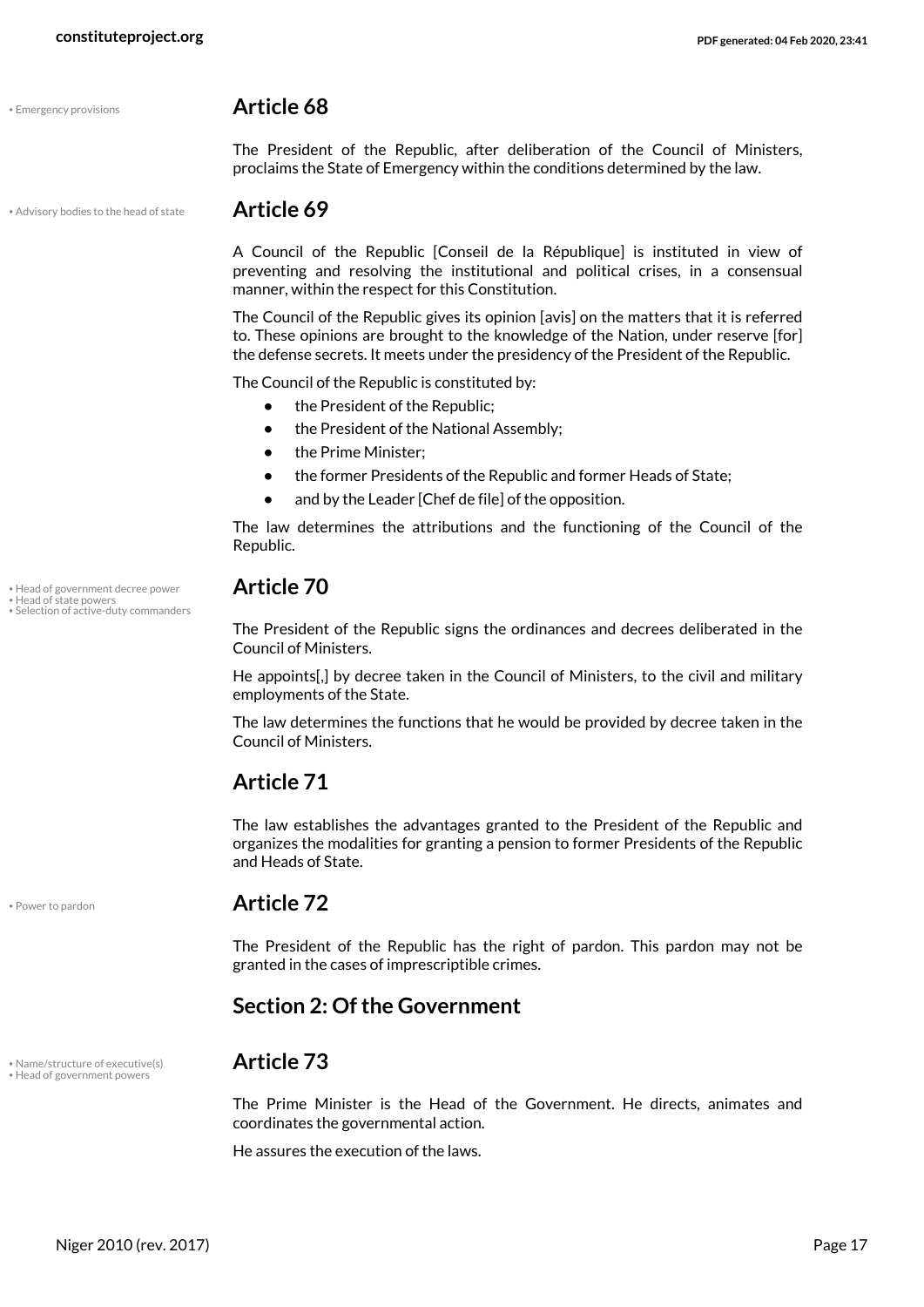He may delegate certain of his powers to the Ministers.

By virtue of an express delegation and for a determined agenda, he substitutes the President of the Republic in the presidency of a Council of Ministers.

### <span id="page-17-0"></span>• God or other deities **Article 74** • Oaths to abide by constitution

<span id="page-17-3"></span>Before entering into [his] functions, the Prime Minister takes, before the National Assembly, on the Holy Book of his confession, the following oath:

"Before God and before the representatives of the sovereign Nigerien People, We ..., Prime Minister, Head of the Government, solemnly swear on the Holy Book [Livre-Saint]:

- **•** to respect the Constitution that the People have freely given to themselves;
- **•** to loyally fulfill the high functions with which we have been invested;
- **•** to respect and to defend the republican form of the State;
- **•** to respect and to defend the rights and freedoms of the citizens;
- **•** not to take or to be guaranty [cautionner] for any measures degrading [avilissante] the human dignity;
- **•** to assure the neutrality of the administration and to the respect for the texts that establish [consacrent] its depolitization;
- **•** to work tirelessly for the happiness of the People;
- **•** to conduct ourselves everywhere as faithful and loyal servant of the People;

In the case of perjury, may we suffer the rigors of the law.

May God help us."

#### • Powers of cabinet **Article 75**

The acts of the Prime Minister are countersigned, the case arising, by the Ministers charged with their execution.

#### <span id="page-17-4"></span>• Powers of cabinet **Article 76**

The Government determines and conducts the policy of the Nation.

It disposes of the administration and of the public force. It may dispose of the armed force within the conditions determined by the law.

The Government is responsible before the National Assembly within the conditions specified in Articles 107 and 108.

At his entering into [his] functions and after deliberation of the Council of Ministers, the Prime Minister makes a declaration of general policy before the National Assembly.

• Head of government powers **Article 77**

<span id="page-17-1"></span>The acts of the President of the Republic other than those specified in paragraph 1 of Article 56 and of Articles 60, 61, 67 and 92 are countersigned by the Prime Minister and, the case arising, by the Ministers responsible.

<span id="page-17-2"></span>• Human dignity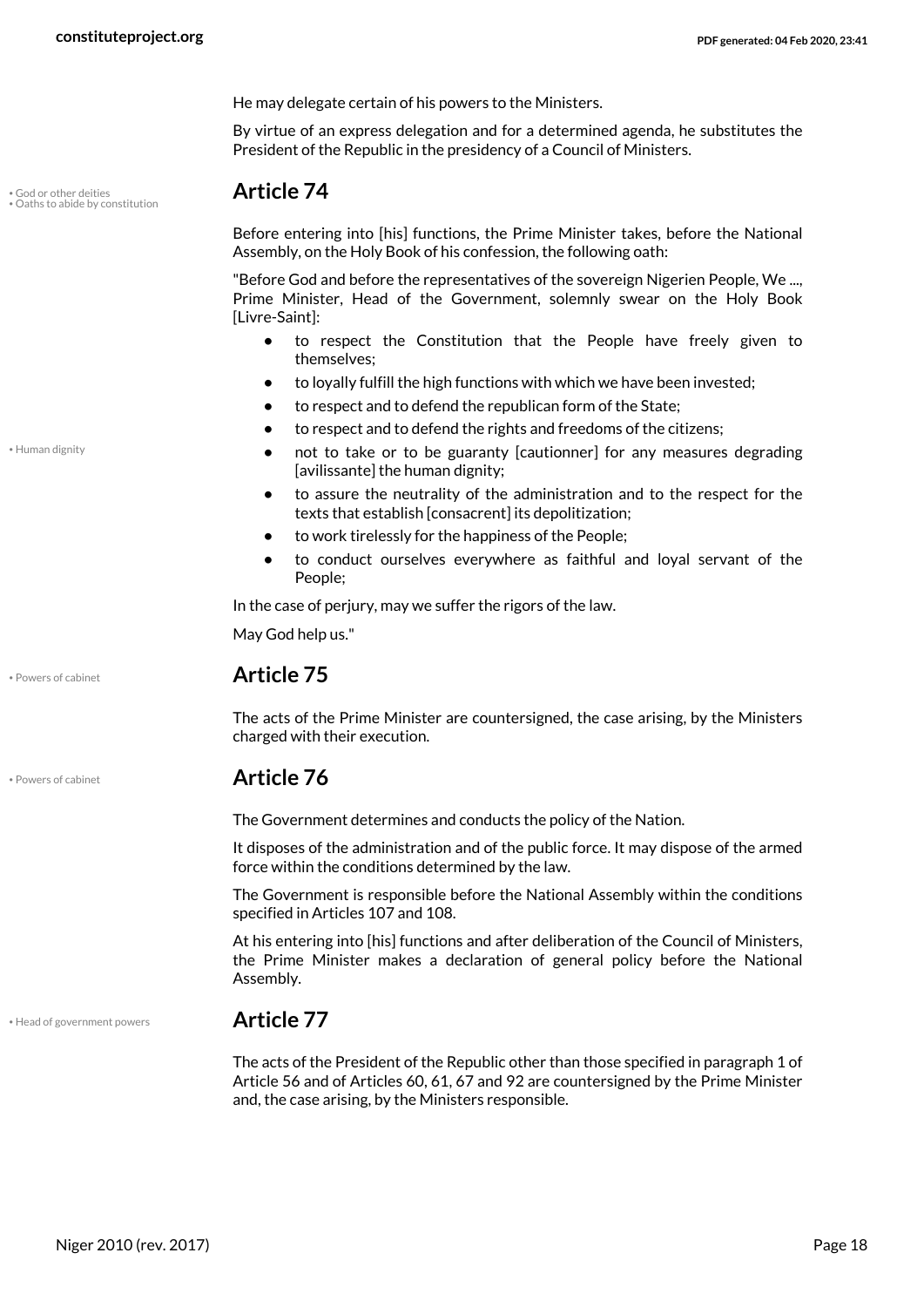### **Article 78**

Within seven (7) days of their entering into [their] functions, the Prime Minister and the Ministers shall remit to the President of the Court of Accounts the declaration[,] written on their honor. I of their assets. This declaration is subject to an annual updating and [one] at the cessation of the functions.

This provision is extended to the Presidents of other institutions of the Republic and to the responsible [persons] of the independent administrative authorities.

The initial declaration and the updates are published in the Journal Officiel [Official Gazette] and by way of the press.

The Court of Accounts is charged with controlling the declarations of assets.

The law determines the other public agents subject to the obligation of declaration of assets, as well as the modalities of this declaration.

#### **Article 79**

Any inexact or untruthful declaration of assets exposes its author to prosecution for evasion [chef de faux] in accordance with the provisions of the Penal Code.

## • Eligibility for cabinet **Article 80** • Head of government's role in the

<span id="page-18-6"></span>The functions of members of the Government are incompatible with the exercise of any parliamentary mandate, [with] any function of professional representation on an international, national or local scale [à l'échelle], [with] any public or private employment and [with] any professional activity.

No one may be [a] member of the Government if he does not enjoy a good morality attested by the competent services.

### <span id="page-18-0"></span>**Section 3: Of the Cohabitation**

#### **Article 81**

• Head of government selection

• Outside professions of legislators

<span id="page-18-4"></span><span id="page-18-1"></span>legislature

• Head of government removal

<span id="page-18-7"></span><span id="page-18-5"></span>• Powers of cabinet **Article 82** • Head of state powers

<span id="page-18-3"></span>When the presidential majority and the parliamentary majority do not concur, the Prime Minister is appointed by the President of the Republic from a list of three (3) notable persons [personnalités] proposed by the majority of the National Assembly.

<span id="page-18-2"></span>The President of the Republic terminates the functions of the Prime Minister on the presentation by him of the resignation of the Government.

The Ministers charged with the National Defense and with Foreign Affairs are appointed by mutual agreement of the President of the Republic and the Prime Minister.

The President of the Republic appoints to the civil employments of the State on proposal of the Government.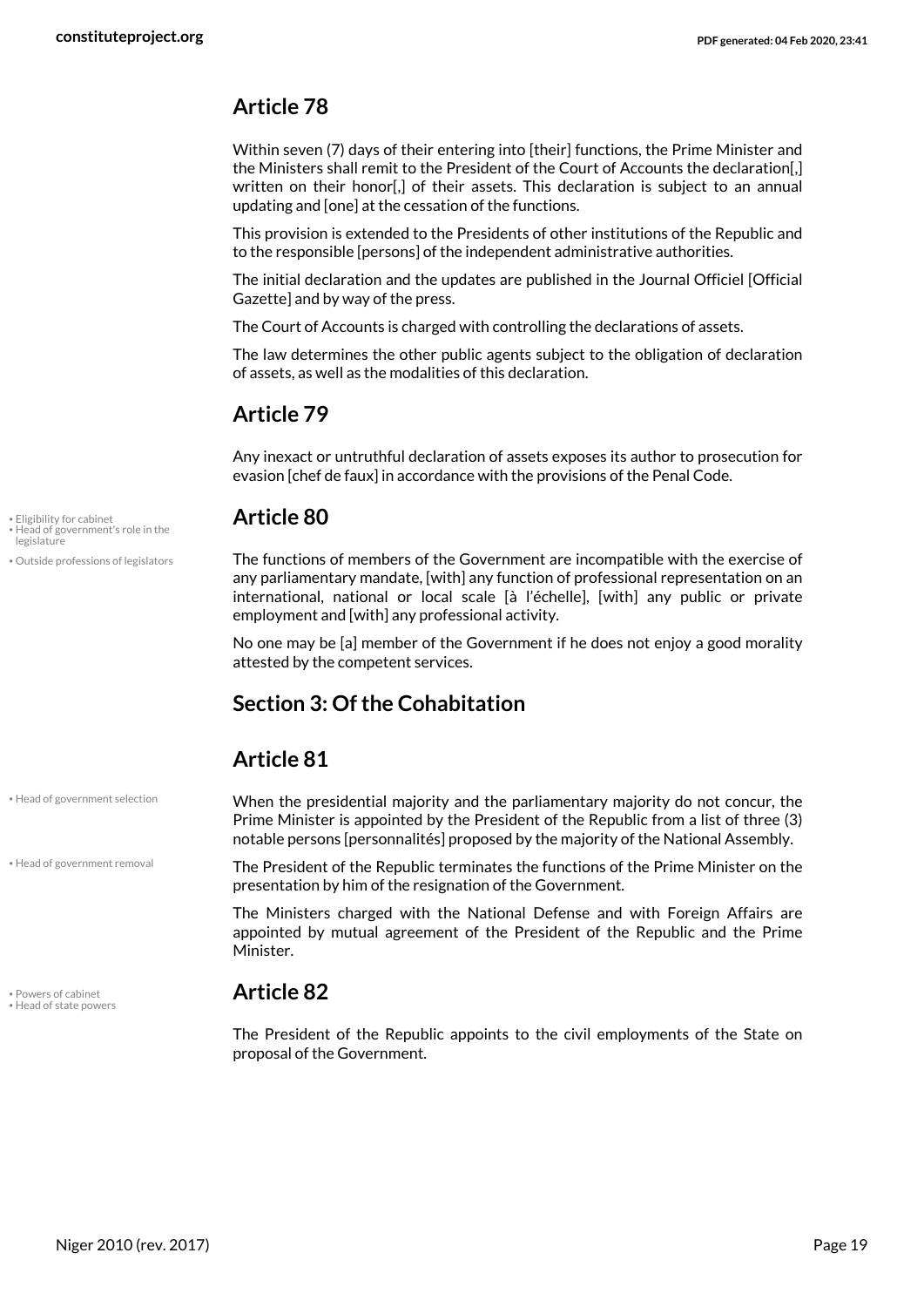## <span id="page-19-0"></span>**TITLE IV: OF THE LEGISLATIVE POWER**

#### **Article 83**

• Structure of legislative chamber(s)

<span id="page-19-14"></span>The legislative power is exercised by a unique chamber denominated [the] National Assembly whose members bear the title of Deputies.

The National Assembly enjoys financial autonomy.

A financial and accounting regulation determines the modalities of this financial autonomy and establishes the rules of drafting [élaboration], of adoption, of execution and of control of the budget of the National Assembly.

<span id="page-19-13"></span><span id="page-19-4"></span>The budget of the National Assembly, ordered and approved by the Bureau, is annexed to the General Budget of the State.

<span id="page-19-11"></span>• Secret ballot and secret suffrage.<br>• Secret ballot and secret suffrage.

<span id="page-19-7"></span><span id="page-19-6"></span><span id="page-19-1"></span>Nigeriens of the two (2) sexes, at least twenty-one (21) years old and enjoying their civil and political rights[,] are eligible to the National Assembly.

The lists of the political parties, of the groups of parties as well as those of the independent candidates must obligatorily include [compter], at least, 75% of [their] candidates holding, at least, the Brevet d'Études du Premier Cycle (BEPC), [Certificate of Studies of the First Cycle] or its equivalent and 25%, at most, of [their candidates] not fulfilling this condition.

<span id="page-19-5"></span>Within this quota, the special circumscriptions are integrated within the regions to which they belong.

<span id="page-19-9"></span><span id="page-19-8"></span><span id="page-19-2"></span>An organic law establishes the number of members of the National Assembly, the indemnity of the Deputies and the benefits [avantages], their conditions of eligibility, the regime of ineligibilities and of incompatibilities, the modality of the ballot as well as the conditions under which the vacancy of [a] seat of [a] Deputy is provided for.

<span id="page-19-15"></span><span id="page-19-10"></span>The duration of a legislature is of five (5) years. The general elections for the renewal of the National Assembly take place sixty (60) days at least and ninety (90) days at most prior to the end of the current legislature.

#### • Constitutional court powers **Article 86**

<span id="page-19-3"></span>The Constitutional Court decides on the eligibility of the candidates.

It equally decides on the validity of the election of the Deputies.

### **Article 87**

Each Deputy is the representative of the Nation.

Any imperative mandate is null.

The right to vote of the Deputies is personal. However, the delegation of the vote is permitted when a Deputy is absent for cause of illness, for the execution of a mandate or a mission entrusted to him by the National Assembly or the Government

• Standing committees

• Eligibility for first chamber **Article 84** • First chamber selection

• Claim of universal suffrage

• Minimum age for first chamber

• First chamber representation quotas

• First chamber representation quotas

<span id="page-19-12"></span>• Compensation of legislators

• Replacement of legislators • Size of first chamber

• Outside professions of legislators

• Scheduling of elections **Article 85** • Term length for first chamber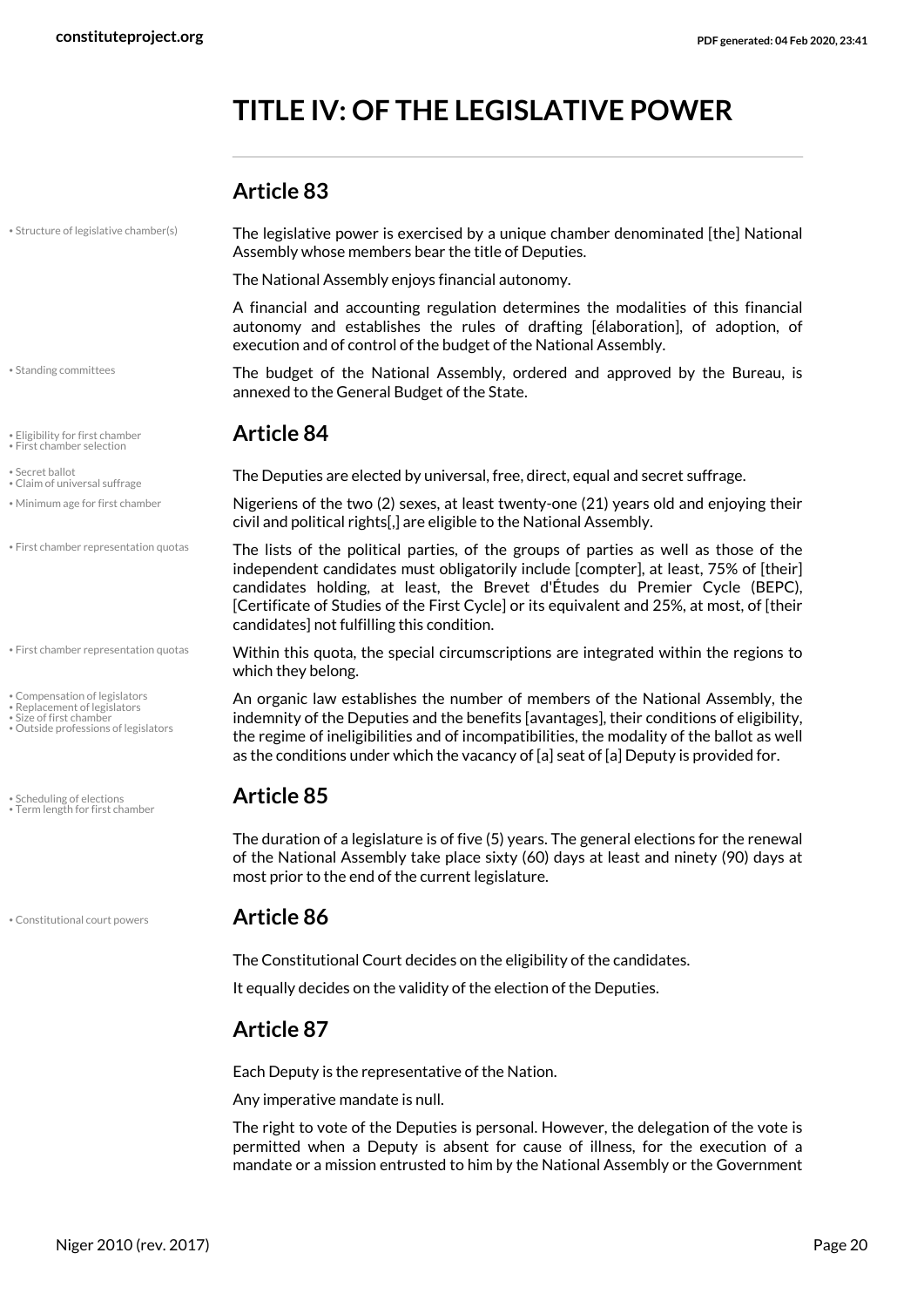or to fulfill his military obligations. No one may receive for one ballot more than one delegation of [the] vote.

<span id="page-20-5"></span>During the legislature, any Deputy who resigns from his party loses his seat and is replaced by his substitute. The Deputy who is excluded from his party sits as an independent within [au sein de] the National Assembly. He may not, in any case, affiliate himself to another parliamentary group in the course of the legislature.

#### <span id="page-20-2"></span>• Immunity of legislators **Article 88**

The members of the National Assembly enjoy parliamentary immunity.

No Deputy shall be prosecuted, investigated, arrested, detained or judged for the opinions or the votes emitted by him in the exercise of his functions.

Except in the case of flagrante delicto, no Deputy may, during the duration of the sessions, be prosecuted or arrested in a correctional or criminal matter except with the authorization of the National Assembly.

No Deputy may, out of session, be arrested except with the authorization of the Bureau of the National Assembly, except in the case of flagrante delicto, of authorized prosecutions or of definitive convictions.

<span id="page-20-3"></span>The National Assembly is presided over by a President assisted by a Bureau. The composition of the Bureau must reflect the political configuration of the National Assembly.

The President is elected for the duration of the legislature and the other members of the Bureau [are elected] every year, according to the Internal Regulations of the National Assembly.

<span id="page-20-4"></span>Before entering into [his] functions, the President of the National Assembly takes an oath on the Holy Book of his confession before the Constitutional Court, in these terms:

"Before God and before the sovereign Nigerien People, We ..., President of the National Assembly solemnly swear on the Holy Book

- **•** to respect and to have respected the Constitution that the People have freely given to themselves;
- **•** to loyally fulfill the high functions with which we have been invested;
- **•** never to betray or misrepresent [travestir] the aspirations of the People
- **•** to respect and to defend the republican form of the State;
- **•** to respect and to defend the rights and freedoms of the citizens;
- **•** not to take or to be guaranty [cautionner] for any measures degrading [avilissante] the human dignity;
- **•** to respect and to have respected the principles of the separation of the powers;
- **•** to respect and to have respected the Internal Regulations of the National Assembly;
- **•** to work tirelessly for the happiness of the People;
- **•** to conduct ourselves everywhere as faithful and loyal servant of the People;

In the case of perjury, may we suffer the rigors of the law.

May God help us."

• Standing committees

• Replacement of legislators

<span id="page-20-6"></span>• Leader of first chamber **Article 89** • Standing committees

<span id="page-20-0"></span>• God or other deities • Oaths to abide by constitution

<span id="page-20-1"></span>• Human dignity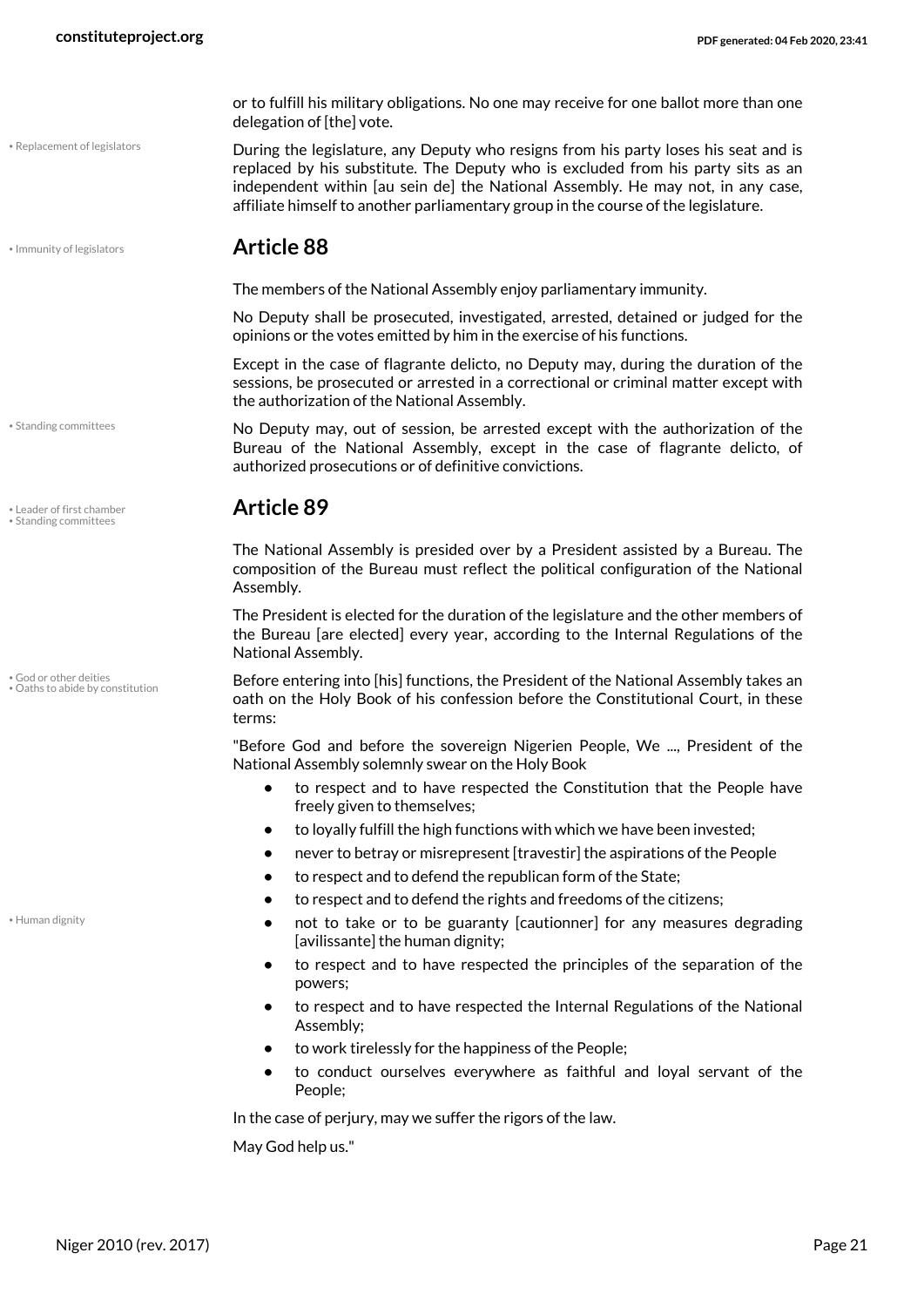In the case of a crisis of confidence between the President of the National Assembly and the Deputies, he may be dismissed. The initiative for the dismissal is signed by half of the members composing the National Assembly. The dismissal is adopted by a majority of two-thirds (2/3) of the Deputies.

When he assures the interim of the President of the Republic within the conditions specified in the Article 53 of this Constitution, the President of the National Assembly is replaced in his functions according to the Internal Regulations of the National Assembly.

In the case of vacancy of the Presidency of the National Assembly by death, resignation or any other cause, the Assembly elects a new President within the fifteen (15) days that follow the vacancy[,] if it is in session; in the contrary case, it meets of plain right within the conditions established by the Internal Regulations.

#### **Article 90**

The National Assembly votes the law and consents to taxes.

It controls the action of the Government.

• Length of legislative sessions **Article 91**

<span id="page-21-1"></span>Each year, the National Assembly meets of plain right in two ordinary sessions on the convocation of its President.

The first session opens the first week of the month of March and may not exceed ninety (90) days.

The second session, called [the] budgetary session, opens the first week of the month of October and may not exceed sixty (60) days.

• Extraordinary legislative sessions **Article 92**

<span id="page-21-0"></span>The National Assembly is convoked in extraordinary session by its President on a determined agenda, at the demand of the Prime Minister or by two-fifths (2/5) of the Deputies.

The extraordinary sessions, except in the cases where they take place of plain right, are opened and closed by decree of the President of the Republic. The closure comes as soon as the agenda is exhausted.

Their duration may not exceed fifteen (15) days.

• Public or private sessions **Article 93** • Publication of deliberations

<span id="page-21-3"></span><span id="page-21-2"></span>The sittings of the National Assembly are public.

A complete record of the debates is published in the Journal Officiel [Official Gazette].

At the request of the Prime Minister or of one-third (1/3) of the Deputies, the National Assembly may sit in closed session.

#### **Article 94**

The work of the National Assembly takes place following the Internal Regulations that it adopts in accordance with the Constitution.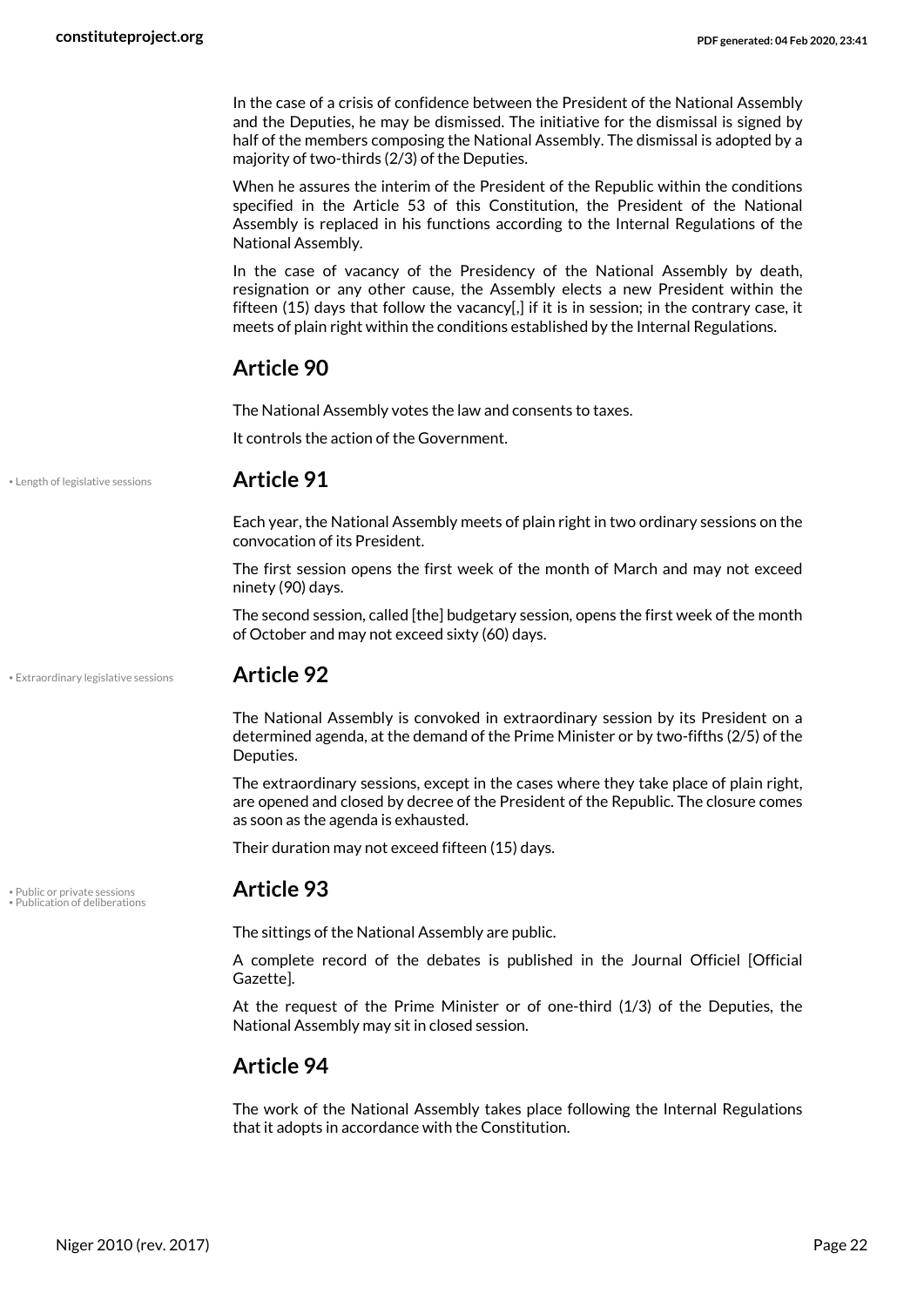<span id="page-22-3"></span>• Standing committees

• Legislative committees

• Legislative oversight of the executive

• Legislative oversight of the executive

• Legislative oversight of the executive

The Internal Regulations determine notably:

- **•** the composition, [and] the rules of functioning of the Bureau as well as the powers and prerogatives of its President;
- **•** the procedure of dismissal of the President of the National Assembly;
- **•** the creation of commissions of inquiry and of parliamentary control as well as of missions for information within the framework of the control of the governmental action or of any matter of national interest;
- **•** the number, the mode of appointment, the composition, the role and the competence of the permanent commissions as well as those that are special and temporary;
- **•** the creation of parliamentary commissions of inquiry within the framework of the control of the governmental action or of any matter of national interest;
- **•** the organization of the administrative services directed by a secretary-general placed under the authority of the President of the National Assembly;
- **•** the disciplinary regime of the Deputies during the sittings of the National Assembly
- **•** the modes of the ballot governing [régissant] the elections within the National Assembly, with the exclusion of those expressly specified by this Constitution;
- <span id="page-22-2"></span>**•** the conditions of exercise of the right of interpellation, the applicable rules in the matter of written and oral questions, the current issues, as well as the measures to be taken by the National Assembly concerning [à l'égard de] the Prime Minister or any member of the Government refusing to answer an interpellation or a request of information from the National Assembly;
- **•** the procedure [mis en jeu] for initiating the responsibility of the Government.

## <span id="page-22-0"></span>**TITLE V: OF THE RELATIONS BETWEEN THE EXECUTIVE AND THE LEGISLATIVE POWERS**

<span id="page-22-1"></span>

#### • Legislative committees **Article 95**

The National Assembly informs the President of the Republic and the Government of the agenda of its sessions, of its sittings, as well as that [the agenda] of its commissions.

#### **Article 96**

The President of the Republic can, at any time, communicate with the National Assembly, either directly or through messages that he has read by the President of the National Assembly.

These messages do not give rise to any debate.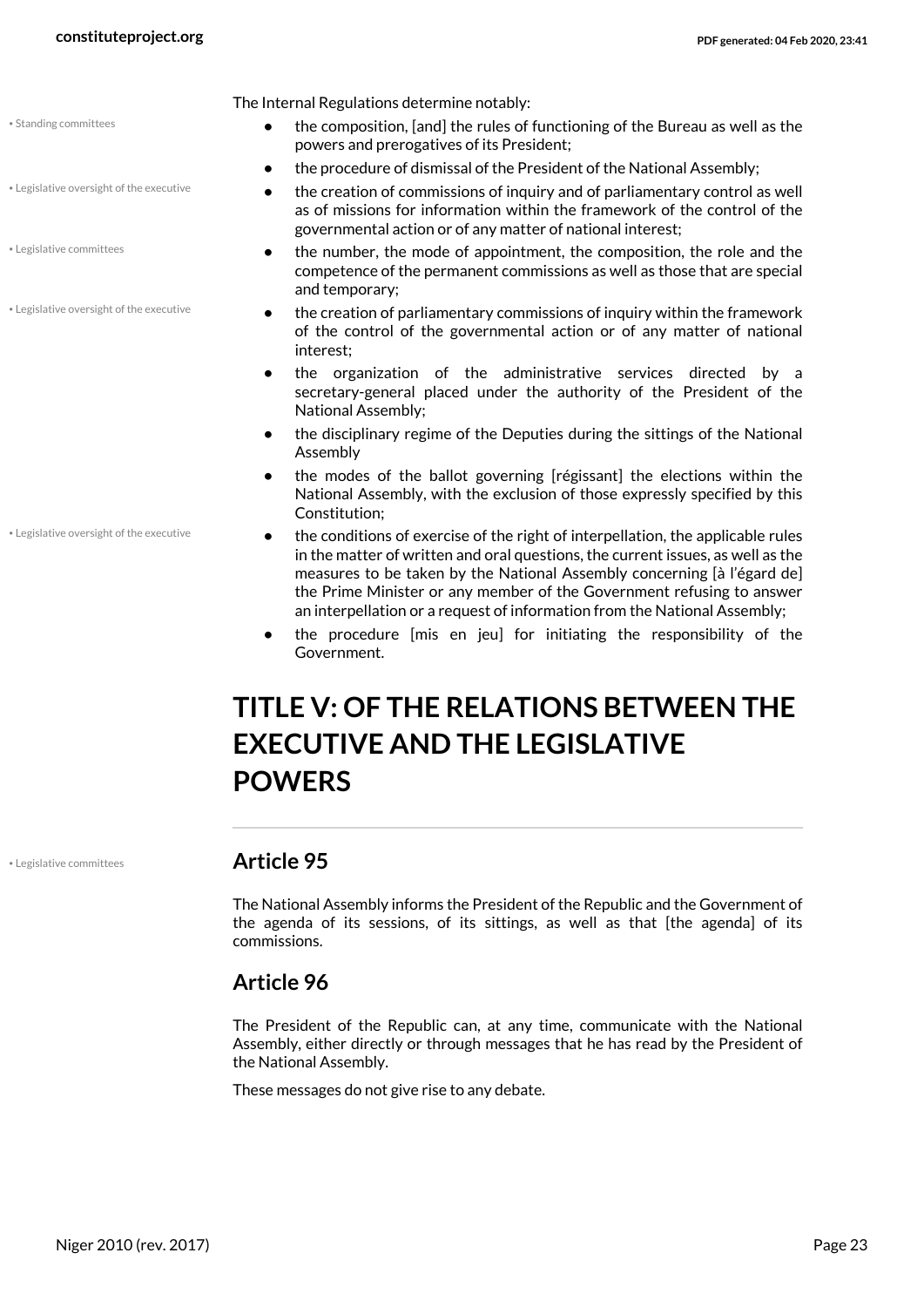#### • Legislative oversight of the executive **Article 97**

• Legislative committees

<span id="page-23-0"></span>The members of the Government have access to the plenary and to the commissions of the National Assembly. They are heard either at the demand of these, or at their own demand.

They may be [se faire] assisted by their collaborators.

• Legislative oversight of the executive **Article 98**

<span id="page-23-1"></span>

The members of the National Assembly, either individually or collectively, may interpellate the Prime Minister or any other member of the Government by means of a petition [requête]. These may not remove themselves from this obligation.

The members of the National Assembly may equally obtain, by means of written or oral questions, all information about the activities or the acts of administration of the Government. The interested Ministers are obligated to provide them.

#### **Article 99**

The law establishes the rules concerning:

- **•** citizenship, the civil rights and the fundamental guarantees for the exercise of public freedoms;
- **•** the constraints imposed in the interest of the national defense, of public security and of assistance to the citizens, on their persons and on their assets.
- <span id="page-23-2"></span>**•** nationality, the state and the capacity of the persons, the matrimonial regimes, inheritance and gifts;
- **•** the procedure according to which customs [coutumes] will be declared and brought into harmony with the fundamental principles of the Constitution;
- **•** the determination of crimes and misdemeanors as well as of the penalties applicable to them, the penal procedure and amnesty;
- **•** the organization of the jurisdictions of all orders and the procedure to be followed before these jurisdictions, the creations of new orders of jurisdiction, the statute of the magistrates, of the ministerial officers and of the auxiliaries of justice;
- **•** the base [l'assiette], the rate and the modalities for recovering of taxes [impositions] of any nature;
- **•** the regime of emission of the currency;
- **•** the creation of categories of public establishments;
- **•** the nationalization of enterprises and the transfers of property of enterprises from the public sector to the private sector;
- **•** research, the exploration and the exploitation of the oil and gas resources, [and] the mineral resources, [both] natural and [of] energy;
- **•** the acquisition, the storage, the handling, the transportation, [and] the transit of radioactive substances and the disposal of radioactive waste;
- **•** the general statute of the Public Function;
- **•** the autonomous status;
- **•** the regime of treatments, indemnities and other advantages granted to the national deputies;
- **•** the regime of treatments, indemnities and other advantages granted to the responsible [persons] of the institutions of the Republic;
- **•** the statute of the Deputies

• Right to transfer property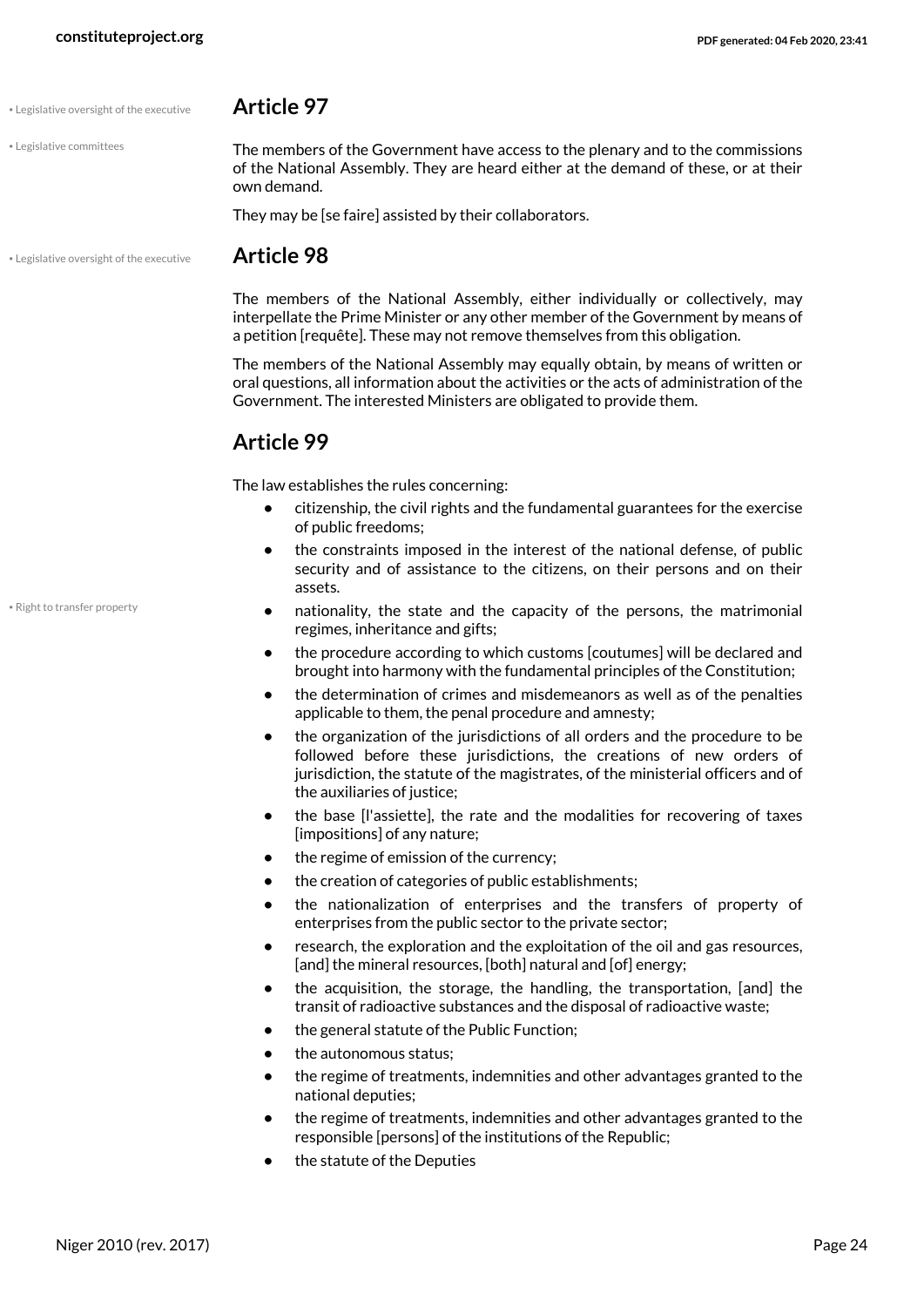- **•** the statute of the military personnel and of the National Gendarmerie, [and] of the Forces of Security and similar [forces];
- **•** the status of the traditional leadership [chefferie];
- **•** the general organization of the Administration;
- **•** the territorial organization, the creation and the modification of the administrative circumscriptions as well as the electoral divisions;
- **•** the creation, the status, and the functioning of the independent administrative authorities;
- Emergency provisions  **Emergency and the State of Siege; Conservery and the State of Siege;** 
	- **•** communication;
	- **•** the regime of the associations;
	- **•** the charter of the political parties;
	- **•** the Statute of the Opposition.
	- **•** the organs and mechanisms of control and of regulation of the public markets.

#### • Referenda **Article 99bis**

<span id="page-24-4"></span><span id="page-24-2"></span>The electoral regime of the President of the Republic, of the members of the National Assembly, [and] of the local assemblies is established by an organic law.

It is the same for the referendum

### **Article 100**

<span id="page-24-17"></span>The Law determines the fundamental principles:

- **•** of the organization of the national defense;
- **•** of the free administration of the territorial collectivities, of their competences and of their resources;
- **•** of the protection of the freedom of the press and of the access to public information and to administrative documents;
- Reference to science *• •* **<b>• • • • of training [l'enseignement], of technology and of scientific research;** 
	- **•** of health and of public hygiene;
	- **•** of the policy of the population;
- Right to shelter **•• Right to shelter •• Contract to shelter •• Of the housing policy;**
- Right to found a family **•• Contraction of the family; •• Contract of the family;**
- Protection of consumers  **Protection of consumers;** 
	- **•** of the protection of the elderly persons and of the integration of handicapped persons;
	- **•** of the protection of the environment and of the conservation of the natural resources;
	- **•** of the protection, of the conservation and of the organization of the airspace [l'espace];
- Right to culture **•• COVID-10 of the protection of the cultural patrimony;** 
	- **•** of the organization of civil protection;
	- **•** of the regime of property, of real rights and of civil and commercial obligations;
	- **•** of the right to work [droit du travail], of social security, of the syndical right and of the right to strike;
	- **•** of the alienation and of the management of the domain of the State;
	- **•** of insurance [mutualité] and of savings;

<span id="page-24-0"></span>• Electoral districts

<span id="page-24-1"></span>

<span id="page-24-9"></span>

- Head of state selection
- First chamber selection
- Municipal government • Subsidiary unit government
	-
- <span id="page-24-5"></span>• Municipal government • Subsidiary unit government
- <span id="page-24-12"></span><span id="page-24-3"></span>• Right to information • Freedom of press
- <span id="page-24-8"></span>
- <span id="page-24-14"></span>
- <span id="page-24-11"></span><span id="page-24-6"></span>
- 
- Protection of environment
- <span id="page-24-7"></span>• Protection of environment
- <span id="page-24-10"></span>
- <span id="page-24-16"></span><span id="page-24-13"></span>• Right to join trade unions • Right to work
- <span id="page-24-15"></span>• Right to strike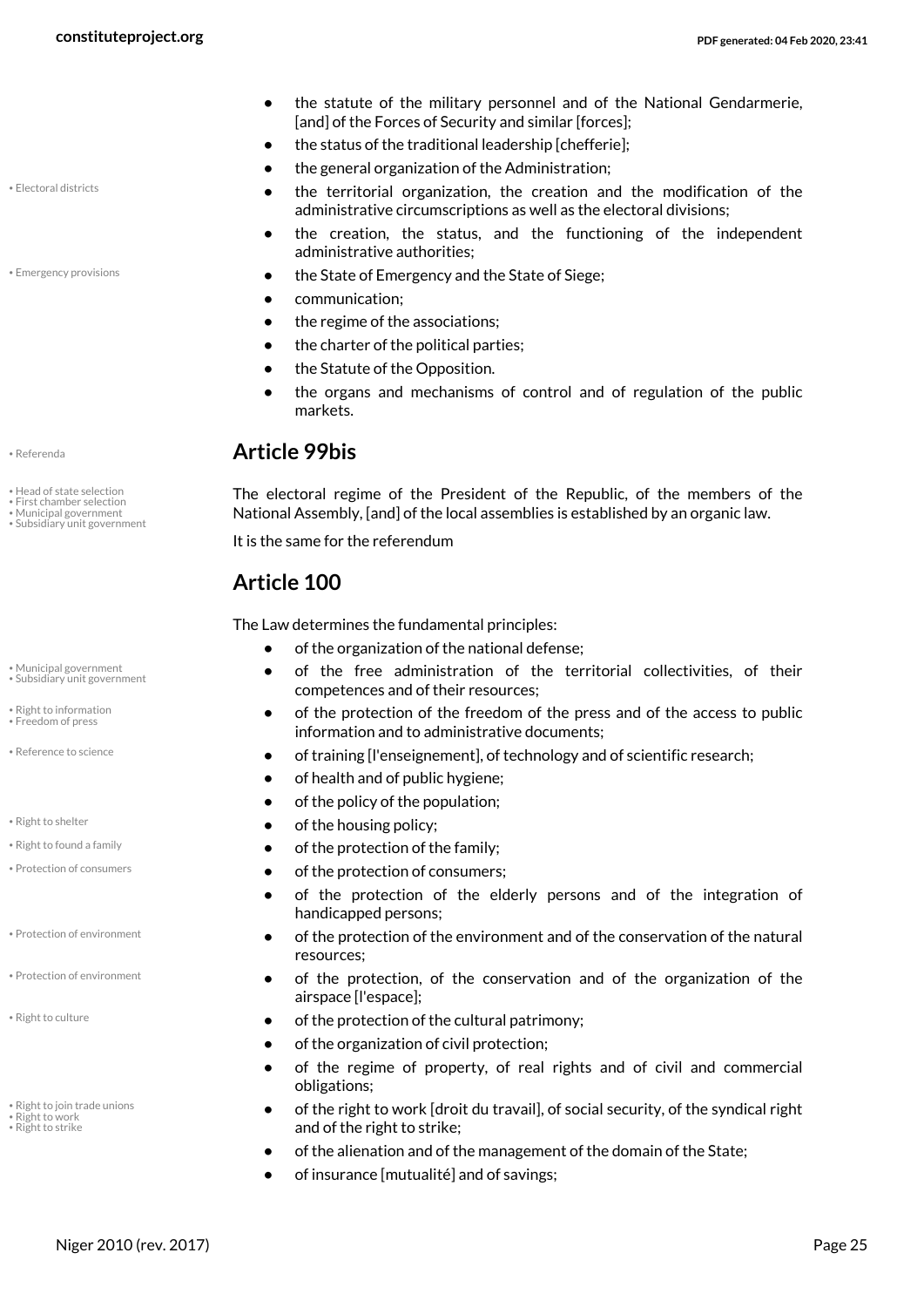<span id="page-25-5"></span><span id="page-25-4"></span><span id="page-25-3"></span><span id="page-25-2"></span><span id="page-25-1"></span><span id="page-25-0"></span>

|                                | of the regime of transport, of the posts and of telecommunications;<br>of the public accounting regime;<br>of the penitentiary regime;<br>$\bullet$<br>of education;<br>$\bullet$<br>of the Rural Code;<br>٠<br>of the Water and Food Security Code;<br>$\bullet$ |
|--------------------------------|-------------------------------------------------------------------------------------------------------------------------------------------------------------------------------------------------------------------------------------------------------------------|
|                                | of the Construction and Housing Code;<br>$\bullet$<br>of the Code of the leases to rent [du code des baus á loyer];<br>٠<br>of public procurement [commande publique/public contracts];<br>٠<br>of public private partnership.<br>$\bullet$                       |
| • Budget bills                 | <b>Article 101</b>                                                                                                                                                                                                                                                |
|                                | The law of finance of the year specifies and authorizes, for each civil year, all<br>[I'ensemble] of the resources and the charges of the State.                                                                                                                  |
|                                | The laws of finance called corrective [rectificatives] [laws] may, in the course of the<br>year, modify the provisions of the law of finance of the year.                                                                                                         |
|                                | The law of regulation declares the financial results of each civil year and approves<br>the differences between the results and the projections [prévisions] of the law of<br>finance of the year.                                                                |
| • Economic plans               | The program laws [lois de programme] establish the objectives of the economical<br>and social action of the State.                                                                                                                                                |
|                                | <b>Article 102</b>                                                                                                                                                                                                                                                |
|                                |                                                                                                                                                                                                                                                                   |
| · Compensation of legislators  | The treatments, indemnities and/or diverse benefits granted to the President of the<br>Republic, to the Prime Minister, to the Ministers, to the Deputies and to the<br>responsible [persons] of the other institutions, are determined by an organic law.        |
|                                | They must take into account the financial situation of the State and the general level<br>of revenues of the Nigeriens.                                                                                                                                           |
|                                | <b>Article 103</b>                                                                                                                                                                                                                                                |
|                                | The matters other than those in the domain of the law have a regulatory character.                                                                                                                                                                                |
|                                | The texts of legislative form intervening, in these matters, before the entry into force<br>of this Constitution may be modified by decree issued after the opinion [avis] of the<br><b>Constitutional Court.</b>                                                 |
| . Power to declare/approve war | <b>Article 104</b>                                                                                                                                                                                                                                                |
|                                | The declaration of war is authorized by the National Assembly.                                                                                                                                                                                                    |
|                                | When the National Assembly is dissolved and the country is [a] victim of external<br>aggression, the declaration of war is made by the President of the Republic in the<br><b>Council of Ministers.</b>                                                           |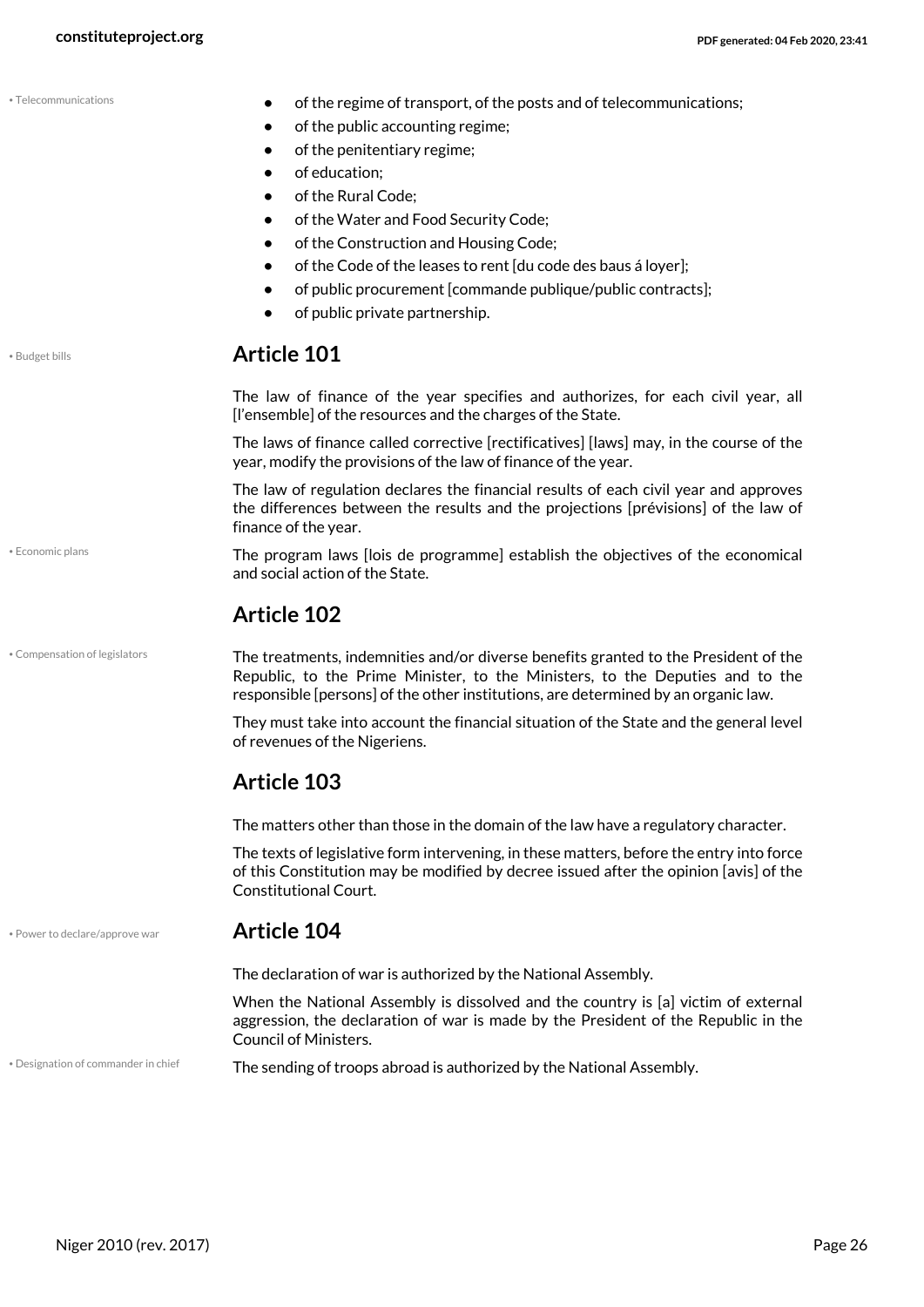#### • Emergency provisions **Article 105**

is not in session.

• Standing committees

<span id="page-26-6"></span><span id="page-26-2"></span>The State of Siege is decreed in the Council of Ministers after the opinion [avis] of the Bureau of the National Assembly. The National Assembly meets of plain right if it

The extension of the State of Siege over fifteen (15) days may not be authorized except by the National Assembly.

The National Assembly may not be dissolved during the State of Siege.

## • Constitutional court powers **Article 106** • Head of government decree power

<span id="page-26-3"></span><span id="page-26-1"></span>The Government may, for the execution of its program, request of the National Assembly the authorization to take by ordinance(s) for a limited time period, the measures that are normally of the domain of the law.

This authorization takes the form of an enabling law [loi d'habilitation].

The ordinances are taken in the Council of Ministers after the opinion [avis] of the Constitutional Court. They enter into force on their publication but become lapsed if the bill of law of ratification is not deposited before the National Assembly before the date established by the enabling law.

At the expiration of the time period mentioned in the first paragraph of this Article, the ordinances may only be modified in their provisions that are of the domain of the law.

## • Cabinet removal **Article 107** • Head of government removal

The responsibility of the Government may be engaged before the National Assembly either by the vote of a motion of censure, or by a vote of no confidence.

The National Assembly engages [mettre en cause] the responsibility of the Government by the vote of a motion of censure. Such a motion is not receivable unless it is signed by one-fifth (1/5), at least, of the Deputies. The vote may only take place forty-eight (48) hours after its presentation. Only the votes favorable to the motion of censure are counted which may only be adopted by the absolute majority of the Deputies. If the motion is rejected, its signatories may not propose a new one during the course of the same session.

The Prime Minister can, after deliberation of the Council of Ministers, engage the responsibility of the Government before the National Assembly by posing the question of confidence on the vote of a text. The text is considered adopted if it receives the absolute majority of the votes.

## <span id="page-26-0"></span>• Cabinet removal **Article 108** • Head of government removal

<span id="page-26-4"></span>When the National Assembly adopts a motion of censure, disapproves of the program or of a declaration of general policy of the Government or denies to it its confidence on the occasion of the vote of a text, the Prime Minister remits to the President of the Republic the resignation of the Government.

#### **Article 109**

• Initiation of general legislation

<span id="page-26-5"></span>The Government has the initiative of the laws concurrently with the members of the National Assembly.

The Deputies and the Government have the right of amendment and that, regardless of the origin of the text.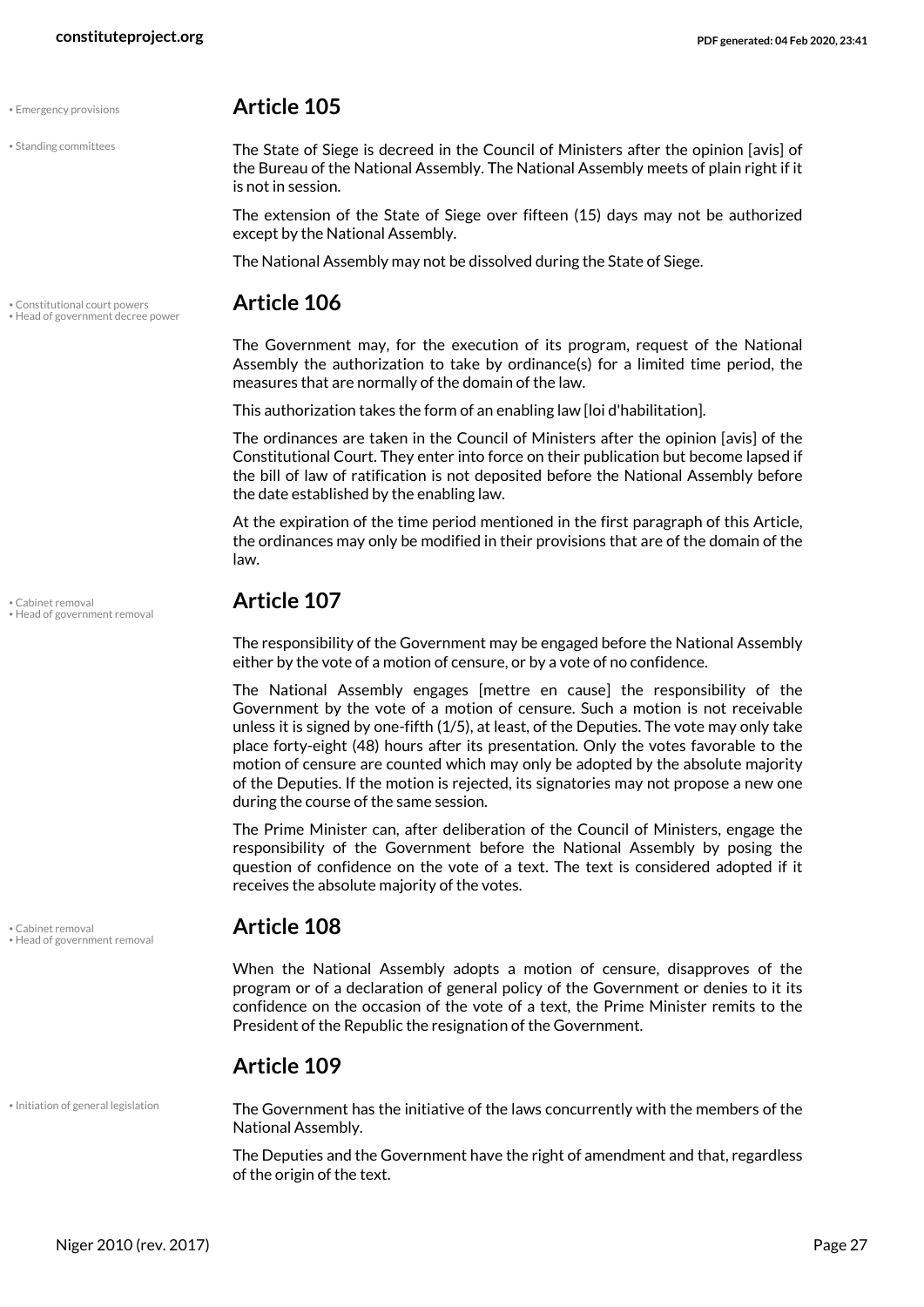### **Article 110**

The proposals, bills and amendments that are not of the domain of law, [and] that infringe good morals are irreceivable. The irreceivability is pronounced by the President of the National Assembly.

In the case of dispute [contestation], the Constitutional Court, referred to [the matter] by the Prime Minister, by the President of the National Assembly or by one-tenth (1/10) of the members of the National Assembly[,] decides within a time period of eight (8) days.

#### **Article 111**

The bills and the amendments deposited by the Deputies are not receivable when their adoption would have as consequence, either a diminution of the public resources, or the creation or the aggravation of a public charge, unless it is accompanied by a proposal of augmentation of receipts or of equivalent economies.

<span id="page-27-2"></span>

#### • Legislative committees **Article 112**

The discussion of the bills of law focuses on the text presented by the competent commission of the National Assembly.

At the demand of the Government, the commission must bring to the cognizance [porter á la connaissance] of the National Assembly the points on which there is disagreement with the Government.

#### • Budget bills **Article 113**

The National Assembly votes the bill of the law of finance within the conditions determined by the law.

### <span id="page-27-1"></span>• Budget bills **Article 114**

The National Assembly is referred to [the matter] of the bill of the law of finance from the opening of the budgetary session; the bill of the law of finance must specify the receipts necessary for the complete coverage of the expenses.

<span id="page-27-0"></span>• Balanced budget **The National Assembly votes the budget in equilibrium.** 

If the National Assembly has not decided within sixty (60) days of the presentation of the bill, the provisions of this bill can be put into force by ordinance.

The government refers [the matter], for ratification, to the National Assembly convoked in extraordinary session, within a time period of fifteen (15) days.

If the National Assembly has not voted the budget at the end of this extraordinary session, the budget is definitively established by ordinance.

If the bill of the law of finance could not be presented in a timely fashion to be promulgated before the beginning of the fiscal year [exercice], the Prime Minister demands of urgency of the National Assembly the authorization to continue to receive the taxes and to continue with expenditures, the budget of the preceding year by provisional twelfths.

### **Article 115**

The National Assembly governs [règle] the accounts of the Nation following the modalities specified by the law of finance.

Niger 2010 (rev. 2017) Page 28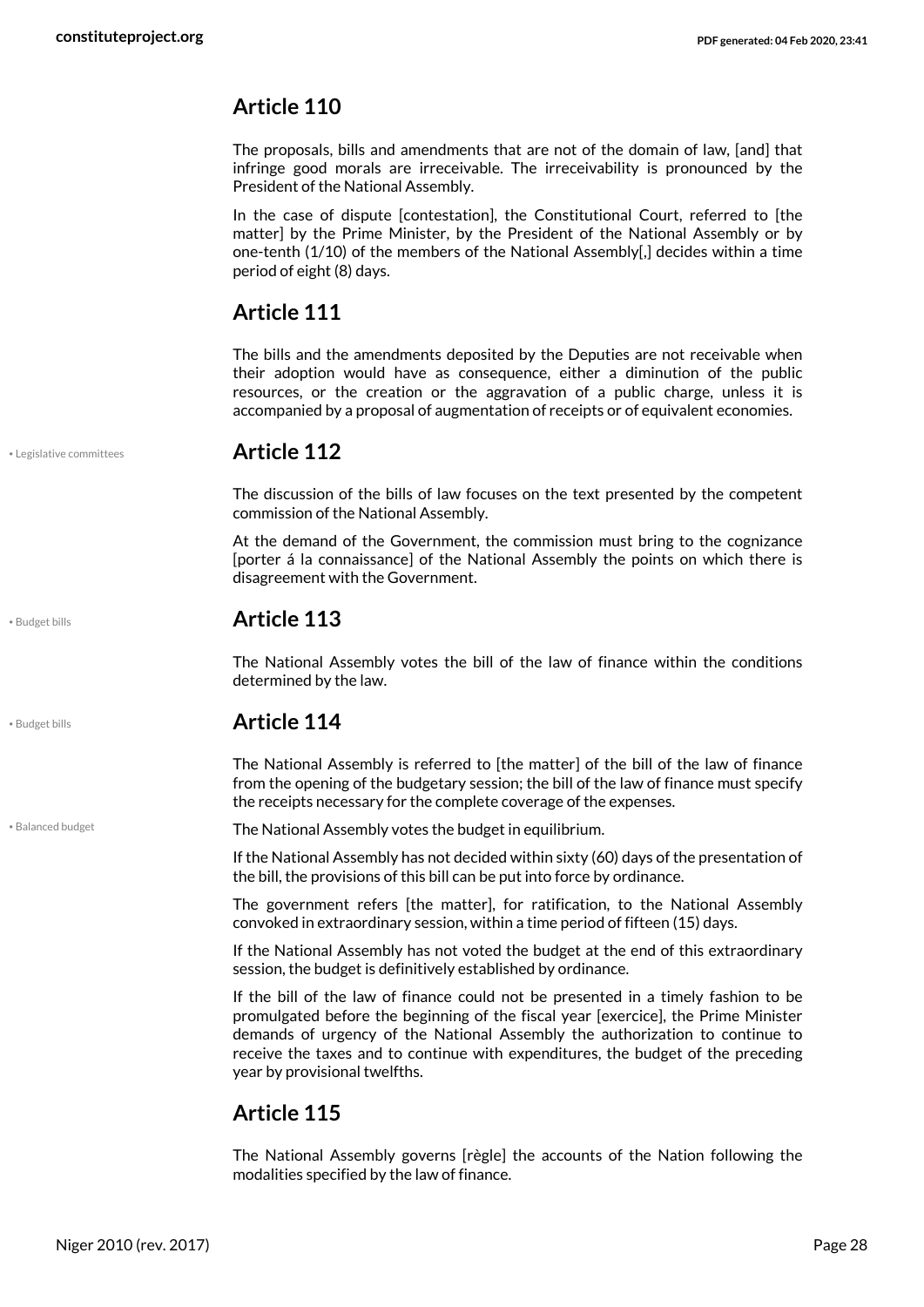<span id="page-28-7"></span>• Standing committees

The law of regulation [règlement] must be deposited with the Bureau of the National Assembly at the budgetary session of the year following that of the execution of the budget to be debated at the next parliamentary session and adopted[,] at the latest[,] the thirty-first (31) of December of the second year that follows the execution of the budget.

The National Assembly may demand of the Court of Accounts to lead [mener] all inquests and studies related to the execution of the public receipts and expenses.

## <span id="page-28-0"></span>**TITLE VI: OF THE JUDICIAL POWER**

#### <span id="page-28-1"></span>**Section 1: Of the general provisions**

#### **Article 116**

• Judicial independence

<span id="page-28-8"></span>• Establishment of administrative courts

• Establishment of constitutional court

• Structure of the courts

<span id="page-28-5"></span>

• Establishment of judicial council **Article 119** • Ordinary court selection

The judicial power is independent of the legislative power and of the executive power.

<span id="page-28-3"></span><span id="page-28-2"></span>The judicial power is exercised by the Constitutional Court, the Court of Cassation, the Council of State, the Court of Accounts, [and] the courts and tribunals.

### **Article 117**

Justice is rendered on the national territory in the name of the People and with a strict respect for the rule of law, as well as for the rights and freedoms of each citizen.

The decisions of justice impose themselves on all, on the public powers as well as on the citizens. They may only be criticized by the ways and under the forms authorized by the law.

#### • Judicial independence **Article 118**

In the exercise of their functions, the magistrates are independent and are only subject to the authority of the law.

<span id="page-28-6"></span><span id="page-28-4"></span>The presiding magistrates [du siège] are appointed by the President of the Republic on proposal of the Minister of Justice, guardian of the seals [garde des sceaux], after the opinion [avis] of the Superior Council of the Magistracy [Conseil supérieur de la magistrature].

The prosecuting magistrates [du parquet] are appointed by the President of the Republic on proposal of the Minister of Justice, guardian of the seals.

The presiding magistrates are irremovable.

The law establishes the composition, the organization, the attributions and the functioning of the Superior Council of the Magistracy.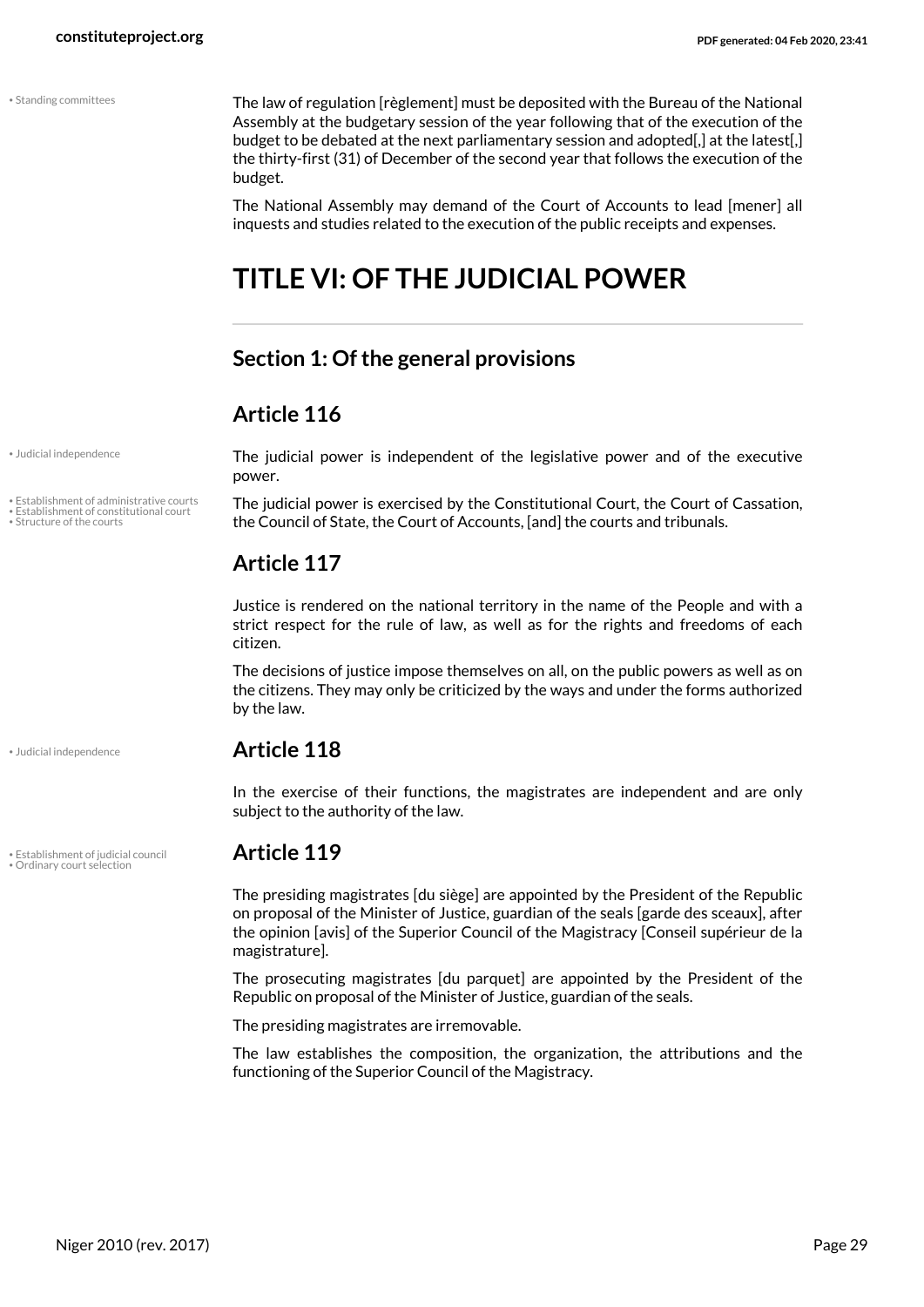• Establishment of constitutional court **Section 2: Of the Constitutional Court**

• Constitutional court powers **Article 120** • Constitutional interpretation

- <span id="page-29-9"></span>
- International law<br>• Referenda
- <span id="page-29-11"></span>

• Eligibility for const court judges **Article 121** • Constitutional court selection

<span id="page-29-12"></span>• Standing committees

• Min age of const court judges **The Constitutional Court includes seven (07) members aged forty (40) years at least.** 

<span id="page-29-10"></span><span id="page-29-3"></span>It is composed of:

<span id="page-29-7"></span>proclaims the definitive results of the elections.

matters.

Constitution.

**•** two (2) notable persons [personnalités] with a great professional experience in juridical or administrative matters[,] of which one (1) is proposed by the President of the Republic and one (1) is proposed by the Bureau of the National Assembly;

<span id="page-29-8"></span><span id="page-29-6"></span><span id="page-29-1"></span><span id="page-29-0"></span>The Constitutional Court is the jurisdiction competent in constitutional and electoral

It is charged with deciding on the constitutionality of the laws, of the ordinances as well as of the conformity of international treaties and agreements with the

It interprets the provisions of the Constitution. It controls the regularity, the transparency and the honesty [sincérité] of the referendum, [and] of the presidential and legislative elections. It is [the] judge of the electoral disputes [contentieux] and

- **•** two (2) magistrates elected by their peers[,] of which one (1) is of the first grade and one (1) is of the second [grade];
- **•** one (1) lawyer with at least ten (10) years of exercise [of the profession], elected by his peers;
- **•** one (1) professor-researcher holder [titulaire] of a doctorate in public law, elected by his peers;
- **•** one (1) representative of the associations of defense of human rights and of promotion of democracy, holder at least of a diploma of the third cycle in public law, elected by the [singular] or the [plural] collectives of these associations.
- The members of the Constitutional Court are appointed for six (6) years by decree of the President of the Republic. • Constitutional court term length

• Constitutional court term limits **Their mandate is not renewable.** 

<span id="page-29-5"></span><span id="page-29-4"></span>The members of the Constitutional Court are renewed by thirds every two (2) years.

#### • Constitutional court removal **Article 122**

<span id="page-29-2"></span>The members of the Constitutional Court are irremovable for the duration of their mandate. They may not be prosecuted or arrested without the authorization of the Constitutional Court, except in the case of flagrante delicto. In this case, the President of the Constitutional Court is referred to [the matter] at the latest within forty-eight (48) hours.

#### **Article 123**

The President of the Constitutional Court is elected by his peers for a period of three (3) years renewable.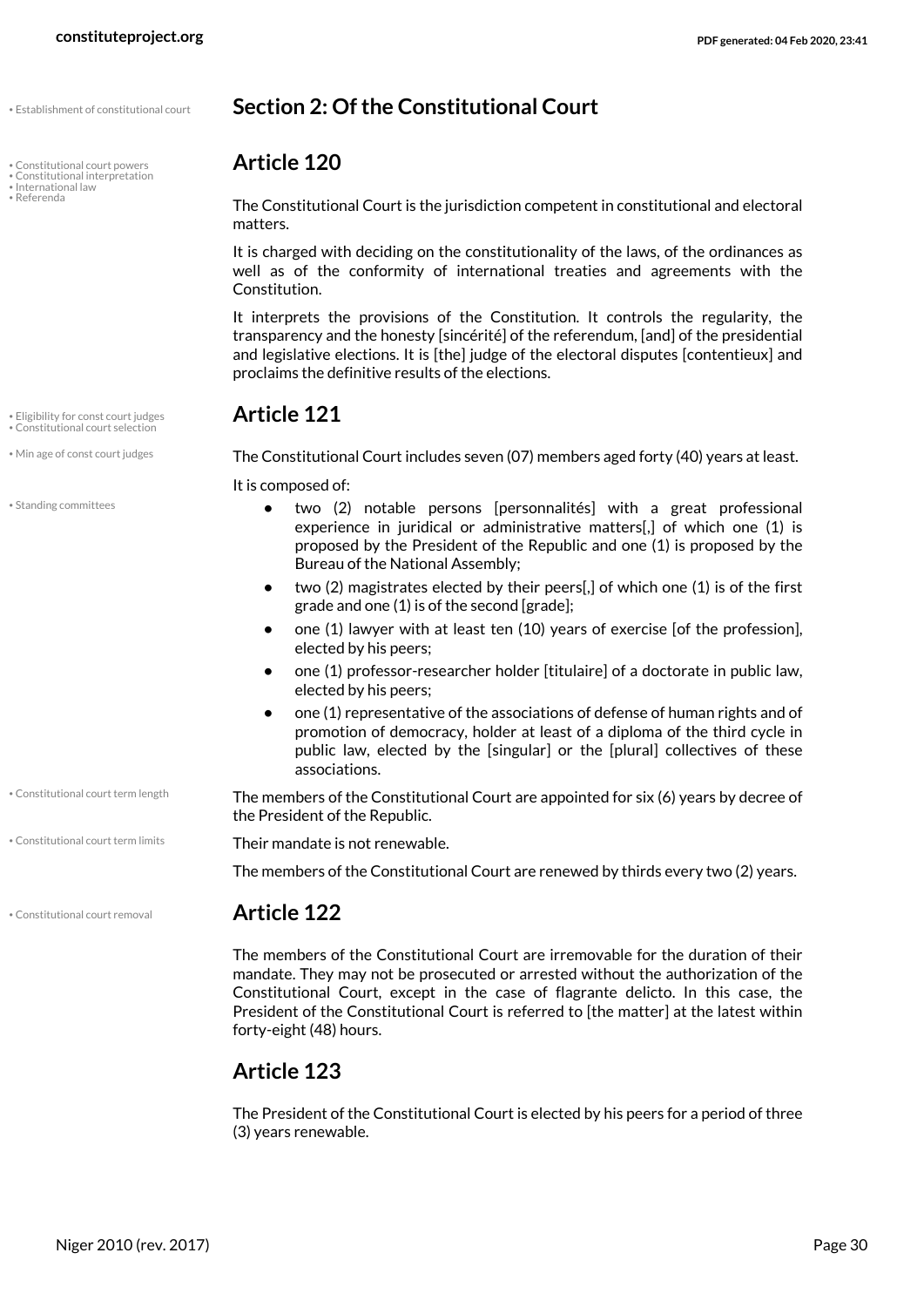<span id="page-30-3"></span>• God or other deities **Article 124** • Oaths to abide by constitution

<span id="page-30-4"></span>Before entering into [their] functions, the members of the Constitutional Court take an oath on the Holy Book [Livre Saint] of their confession before the President of the Republic in these terms:

"I swear to well and faithfully complete my functions, to exercise them with total impartially within the respect for the Constitution and with total independence, to keep the secrecy of the deliberations and the votes, not to take any public position and not to give any consultation on the questions relevant to the competence of the Court. May God help us."

<span id="page-30-6"></span>The functions of [a] member of the Constitutional Court are incompatible with the exercise of any electoral mandate, with any public, civil or military employment, with any function of national representation and with any professional activity excluding

<span id="page-30-2"></span>An organic law determines the organization and the functioning of the Constitutional Court, the procedure followed before it, notably the time periods for the referral, the conditions of eligibility, the advantages, the immunities and the

**•** the Internal Regulations of the National Assembly before their application

**•** the conflicts of attribution between the Institutions of the State. The Constitutional Court is competent to decide on any question of interpretation

The Constitutional Court controls the regularity of the presidential and legislative elections. It examines the claims, decides on the disputes of the presidential and of the legislative elections and proclaims the results of the ballots. It decides on the

regularity of the referendum and proclaims their results of them.

#### **Article 125**

disciplinary regime of its members.

<span id="page-30-1"></span>The Constitutional Court decides by order [par arrêt], on:

• the constitutionality of the laws;

and their modifications;

and of application of the Constitution.

education.

• Restrictions on the armed forces

• Eligibility for const court judges

• Constitutional court powers **Article 126** • Constitutional interpretation

<span id="page-30-5"></span>• Constitutional court powers **Article 127** • Referenda

• Constitutional court powers **Article 128**

The Constitutional Court is competent to decide on the recourses for excess of power in electoral matters, without [a] prior administrative recourse. It must decide within a time period of five (5) days, counting from the presentation of the recourse at the registry [greffe].

#### • Constitutional court powers **Article 129**

<span id="page-30-0"></span>The Constitutional Court is equally competent to decide on the cases specified in the Articles 6, 53, 54, 60, 67, 86, 103 and 110 of the Constitution.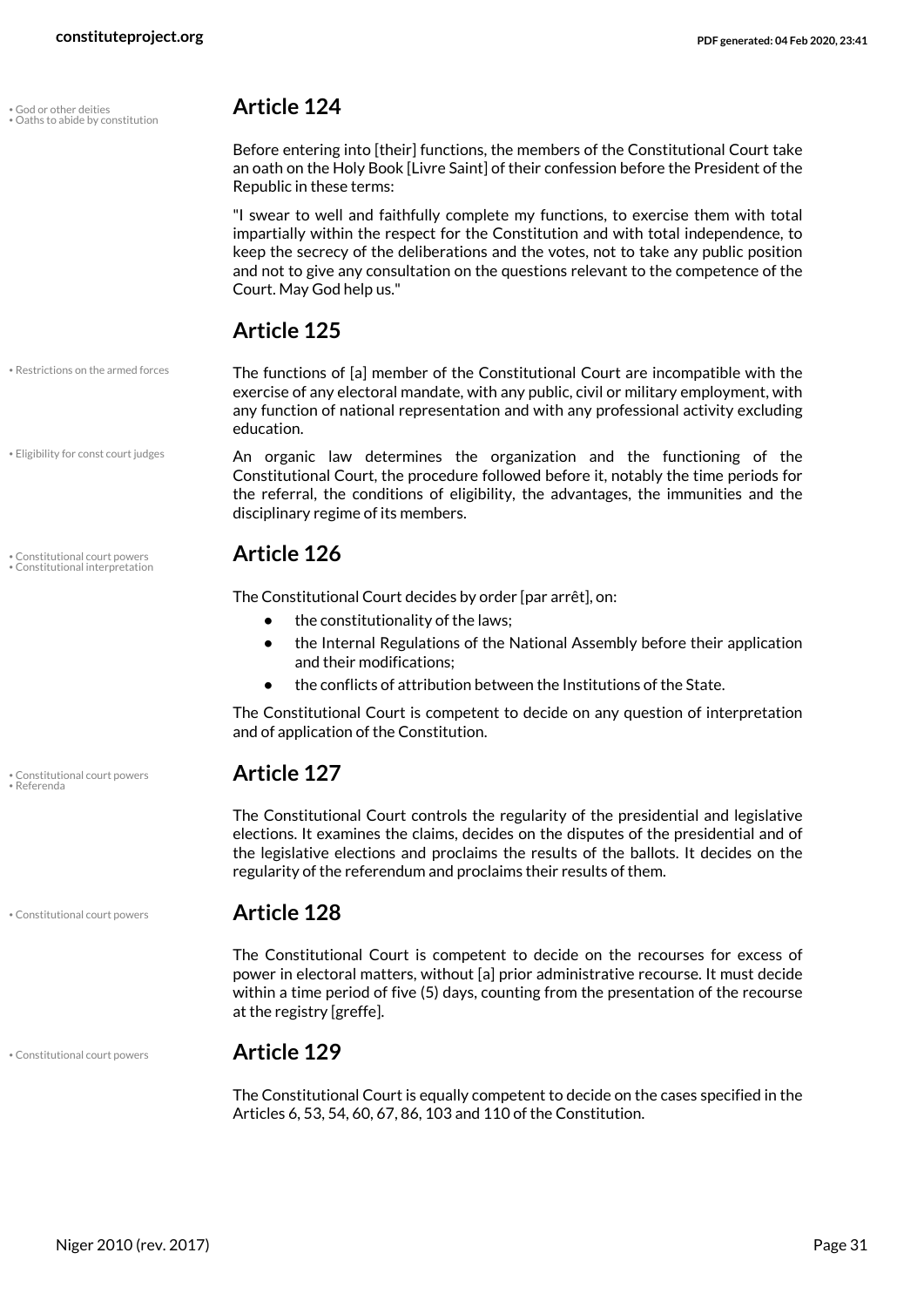#### **Article 130**

The Constitutional Court receives the oath of the President of the Republic.

### <span id="page-31-2"></span>• Organic laws **Article 131** • Constitutionality of legislation

The organic laws, before their promulgation, and the Internal Regulations of the National Assembly, before their application as well as their modifications, must be submitted to the Constitutional Court which decides on their conformity with the Constitution.

To the same end, before their promulgation, the laws may be referred [déférées] to the Constitutional Court by the President of the Republic, by the Prime Minister, by the president of the National Assembly or by one-tenth (1/10) of the Deputies.

In the cases specified in the preceding paragraphs, the Constitutional Court must decide within a time period of fifteen (15) days. In case of emergency and by request of the Government, this time period is reduced to five (5) days.

In all cases, the referral to the Constitutional Court suspends the time period of the promulgation.

#### • Constitutionality of legislation **Article 132**

<span id="page-31-1"></span>Any person party [partie] to a process may raise the unconstitutionality of a law before any jurisdiction, by way of pleadings [exception]. This [jurisdiction] must postpone [surseoir] [its] decision until the decision of the Constitutional Court, which must intervene within a time period of thirty (30) days.

A provision declared unconstitutional on the basis of the preceding paragraph is lapsed of plain right. The decision of the Constitutional Court establishing this unconstitutionality is published in the Journal Officiel following the procedure of urgency.

#### • Constitutional interpretation **Article 133**

<span id="page-31-0"></span>The Constitutional Court emits opinions [avis] on the interpretation of the Constitution when it is referred to [the matter] by the President of the Republic, by the president of the National Assembly, by the Prime Minister, or by one-tenth (1/10) of the deputies.

#### **Article 134**

The orders [arrêts] of the Constitutional Court are not susceptible to any recourse. They bind [lient] the public powers and all the administrative, civil, military and jurisdictional authorities.

Any act of discreditingg [jet de discrédit] of the orders [arrêts] of the Court is sanctioned according to the laws in force.

#### **Article 135**

The Constitutional Court may not be dissolved and no provision of this Constitution related to the Court may be suspended.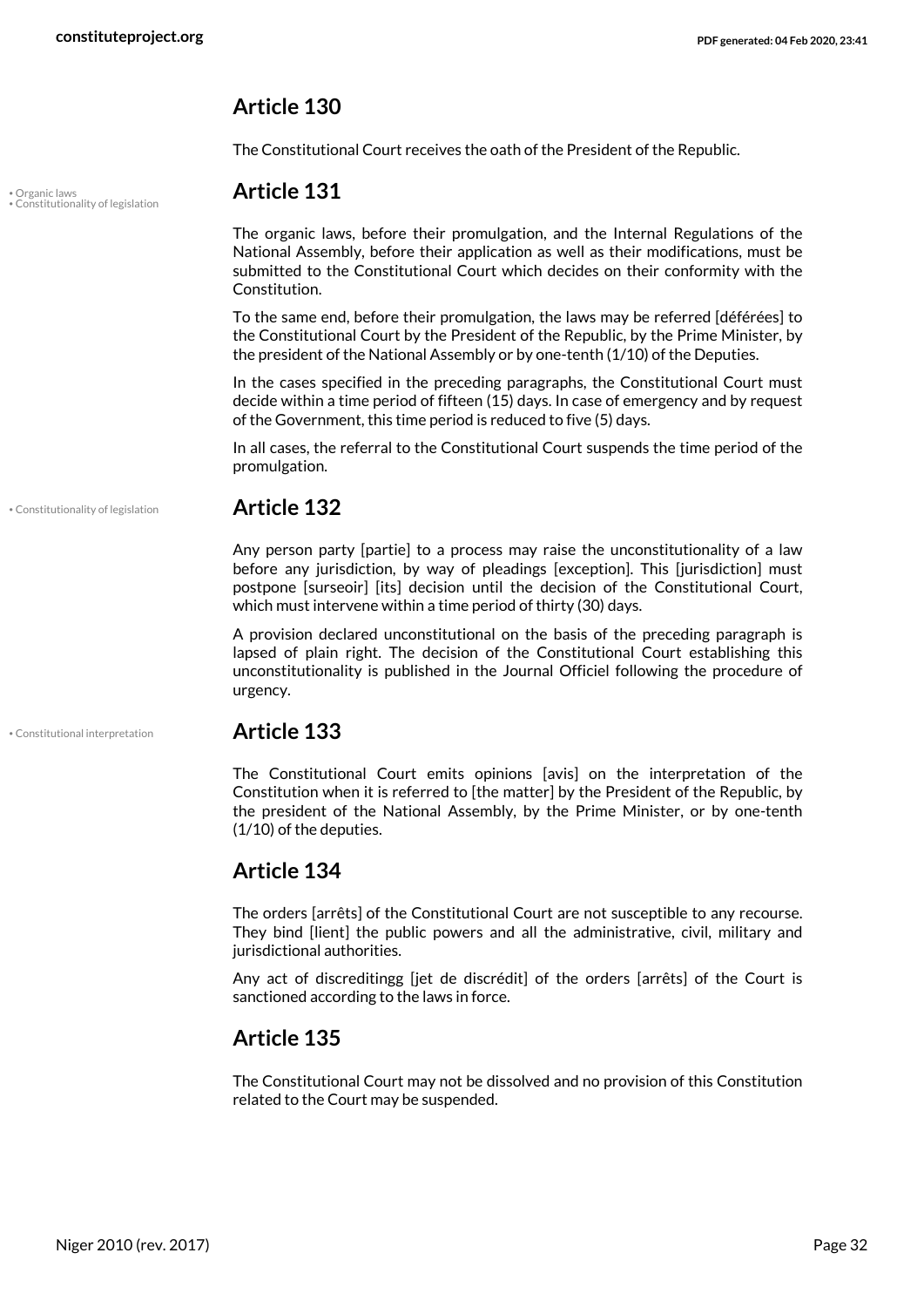#### <span id="page-32-0"></span>**Section 3: Of the Court of Cassation**

#### <span id="page-32-5"></span><span id="page-32-4"></span>**Article 136**

| • Structure of the courts                | The Court of Cassation is the highest jurisdiction of the Republic in judicial matters.                                         |  |
|------------------------------------------|---------------------------------------------------------------------------------------------------------------------------------|--|
| • Supreme court selection                | An organic law determines the composition, the organization, the attributions and<br>the functioning of the Court of Cassation. |  |
| • Establishment of administrative courts | Section 4: Of the Council of State                                                                                              |  |
| · Ultra-vires administrative actions     | <b>Article 137</b>                                                                                                              |  |

<span id="page-32-6"></span><span id="page-32-3"></span><span id="page-32-1"></span>The Council of State is the highest jurisdiction in administrative matters. It is [the] judge of the excess of power of the administrative authorities in first and last resort as well as of the recourses for interpretation and for valuation [appréciation] of the legality of the administrative acts.

### **Article 138**

The Council of State takes cognizance of [connaît] equally:

- **•** of the appeals in cassation formed against the decisions rendered in the last resort by the jurisdictions deciding in administrative matters;
- **•** of the decisions rendered in last resort by the administrative organs [organismes] and professional associations [ordres];
- **•** of the decisions rendered in the last resort by the jurisdiction deciding in matters of dispute concerning registration on the electoral lists;
- **•** of the decisions rendered by the Ordinary Courts of first instance [tribunaux de grande instance] sitting in electoral matters.

### **Article 139**

The Council of State gives its opinion on the [bills] of law and bills of ordinances that are submitted to it by the Prime Minister, before their adoption in the Council of Ministers. It gives its justified [motivé] opinion to the Government on the drafts of decrees or on any other draft of [a] text for which its intervention is specified by the bills, legislative, [or] regulatory provisions[,] or [provisions] submitted to it by the Government.

### **Article 140**

The Council of State may be consulted by the Prime Minister or by the Ministers on difficulties of the administrative order.

It equally may, on its own initiative, bring [attirer] the attention of the public powers to the reforms of a legislative, regulatory or administrative order that seem to it conform with the public interest.

• Administrative court selection

<span id="page-32-2"></span>An organic law determines the composition, the organization, the attributions and the functioning of the Council of State.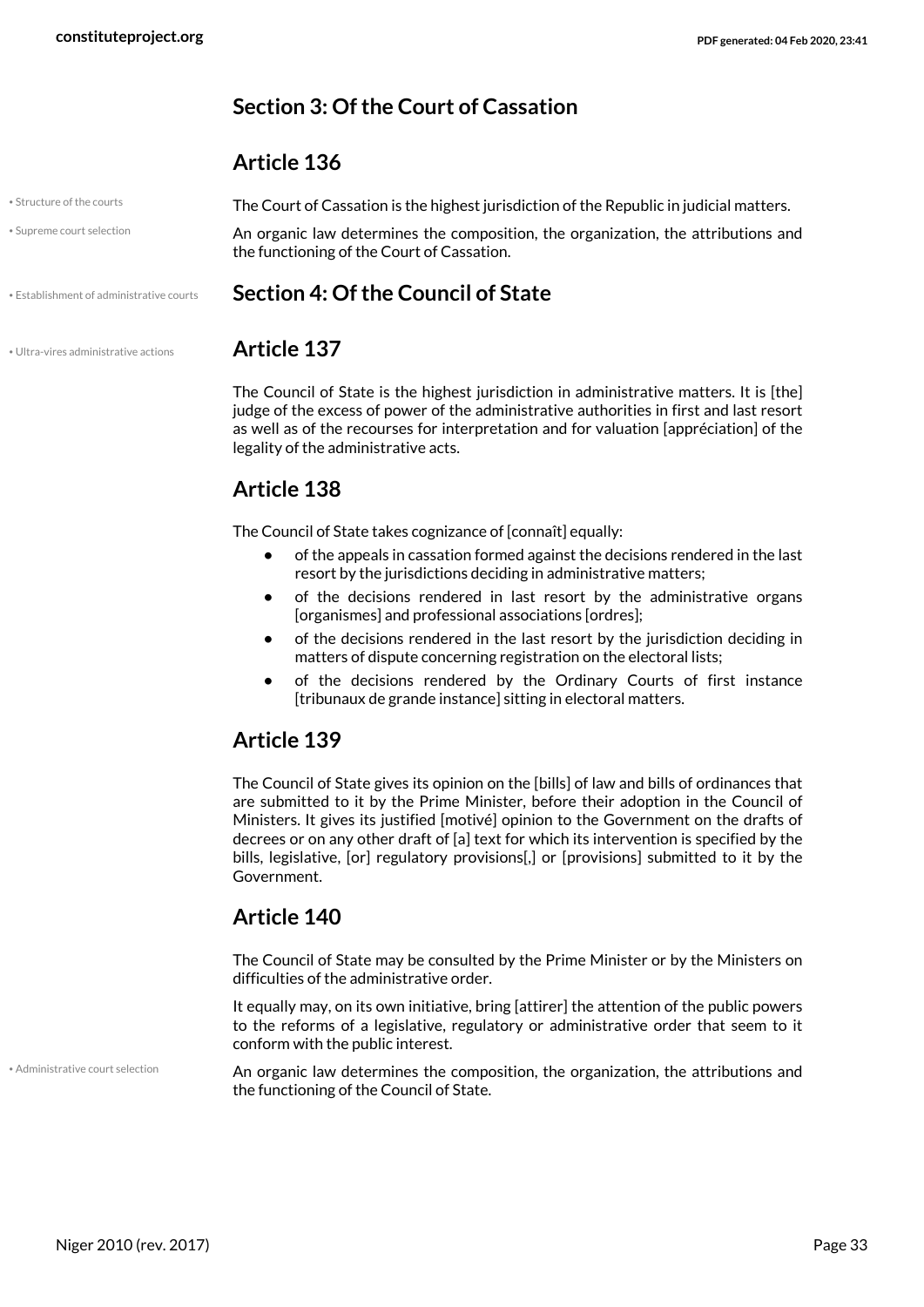### <span id="page-33-0"></span>**Section 5: Of the Court of Accounts**

### **Article 141**

The Court of Accounts is the highest jurisdiction of control of the public finances. It exercises a jurisdictional competence, [and] a competence of control as well as a consultative competence.

It is the judge of the accounts of the State, of the territorial collectivities, of the public institutions and enterprises, of the independent administrative authorities and of any organ [organisme] benefiting from the financial aid [concours] of the State and its separated parts [démembrements].

<span id="page-33-3"></span><span id="page-33-1"></span>An organic law determines the composition, the organization, the attributions and the functioning of the Court of Accounts.

#### • Courts for judging public officials **Section 6: Of the High Court of Justice**

<span id="page-33-5"></span>The President of the Republic is not responsible for the acts accomplished in the exercise of his functions except in the case of high treason. He is judged by the High Court of Justice.

There is high treason when the President of the Republic violates his oath, refuses to obey [obtempérer] an order of the Constitutional Court, is recognized author, co-author or accomplice of graves and characterized violations of human rights, of fraudulent cession of a part of the national territory, of compromising the national interests in the matters of administration of the natural resources and the subsoil and of the introduction of toxic wastes inside the national territory.

When the President of the Republic is found guilty of the crime of high treason, he is relieved [déchu] of his functions.

The forfeiture [déchéance] is declared by the Constitutional Court at the end of the procedure before the High Court of Justice according to the provisions of this Constitution.

<span id="page-33-4"></span>The High Court of Justice is competent to judge the members of the Government for the reason of the acts qualified as crimes or misdemeanors committed in the exercise[,] or on the occasion of the exercise off[,] their functions.

### **Article 143**

The High Court of Justice is an institution before [auprès] the National Assembly. It is composed of:

- **•** four (4) Deputies that the National Assembly elects from within [its members] [dans son sein] after each general renewal;
- **•** three (3) magistrates of which one (1) is proposed by the Court of Cassation, one (1) by the Council of the State and one (1) by the Court of Accounts.

The Court elects from within [its members] a President from among the four (4) Deputies.

The Commission of Investigation [d'instruction] is composed of three (3) magistrates appointed by the President of the Court of Cassation.

<span id="page-33-6"></span>• Head of state removal **Article 142** • Head of state immunity

<span id="page-33-2"></span>• Cabinet removal • Head of government removal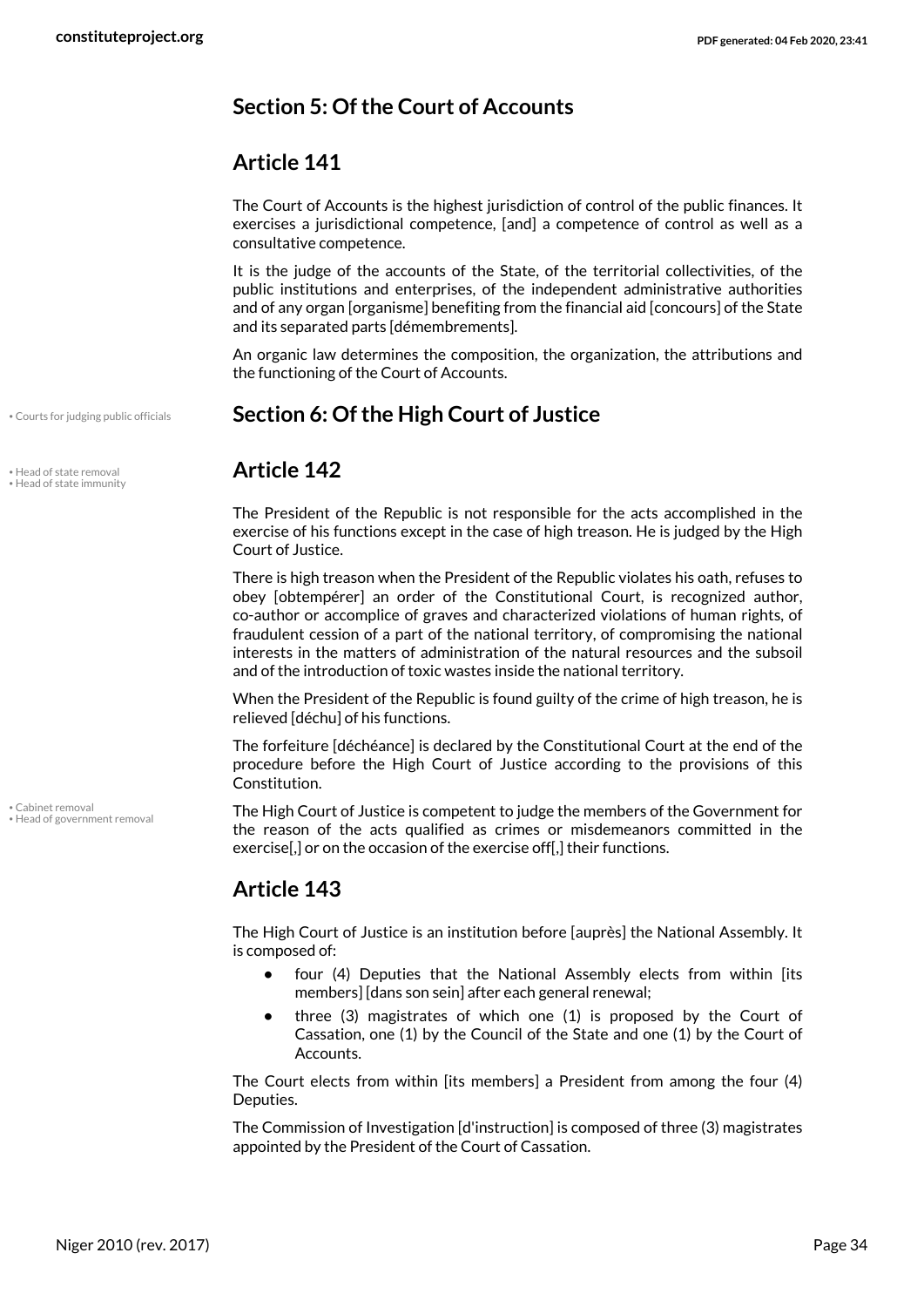<span id="page-34-2"></span>

<span id="page-34-5"></span>

The functions of the public ministry before [près] the High Court of Justice are exercised by the Procurator General at [près] the Court of Cassation and by a substitute-general [substitut général] at the said Court.

The members of the High Court of Justice are irremovable for the duration of the legislature.

They are appointed before the end of the first ordinary session of the first legislature.

## <span id="page-34-3"></span>• Cabinet removal **Article 144** • Head of government removal • Head of state removal

<span id="page-34-4"></span>The impeachment [mise en accusation] of the President of the Republic is voted by public ballot by the majority of two-thirds (2/3) of the Deputies composing the National Assembly.

The impeachment [mise en accusation] of a member of the Government is voted in the same conditions, by an absolute majority.

### **Article 145**

The High Court of Justice is bound [liée] by the definition of the crimes and misdemeanors[,] and by the determination of the sentences resulting[,] of the penal laws in force at the time [époque] of the acts included in the prosecutions.

The law establishes the rules of its functioning as well as the procedure followed before it.

## <span id="page-34-0"></span>**TITLE VII: OF THE ECONOMICAL, SOCIAL AND CULTURAL DEVELOPMENT**

### <span id="page-34-1"></span>**Section 1: Of the general orientations of the policy of development**

### **Article 146**

The action of the State in matters of the policies of economic and social development is supported by a strategic vision.

<span id="page-34-6"></span>The State makes of the creation of wealth, of growth and of the fight against inequality a major axis of its interventions.

<span id="page-34-7"></span>The public policies must promote food supply [alimentaire] sovereignty, durable development, the access to all to social services as well as the improvement of the quality of life.

### **Article 147**

The State submits itself [s'attèlle] to develop its energy potential in view of achieving energy sovereignty, [and] access to energy and to build a dynamic and competitive industrial, mining, oil and a gas sector, oriented to satisfy the national necessities and the requirements of development.

• Mentions of social class

• Right to reasonable standard of living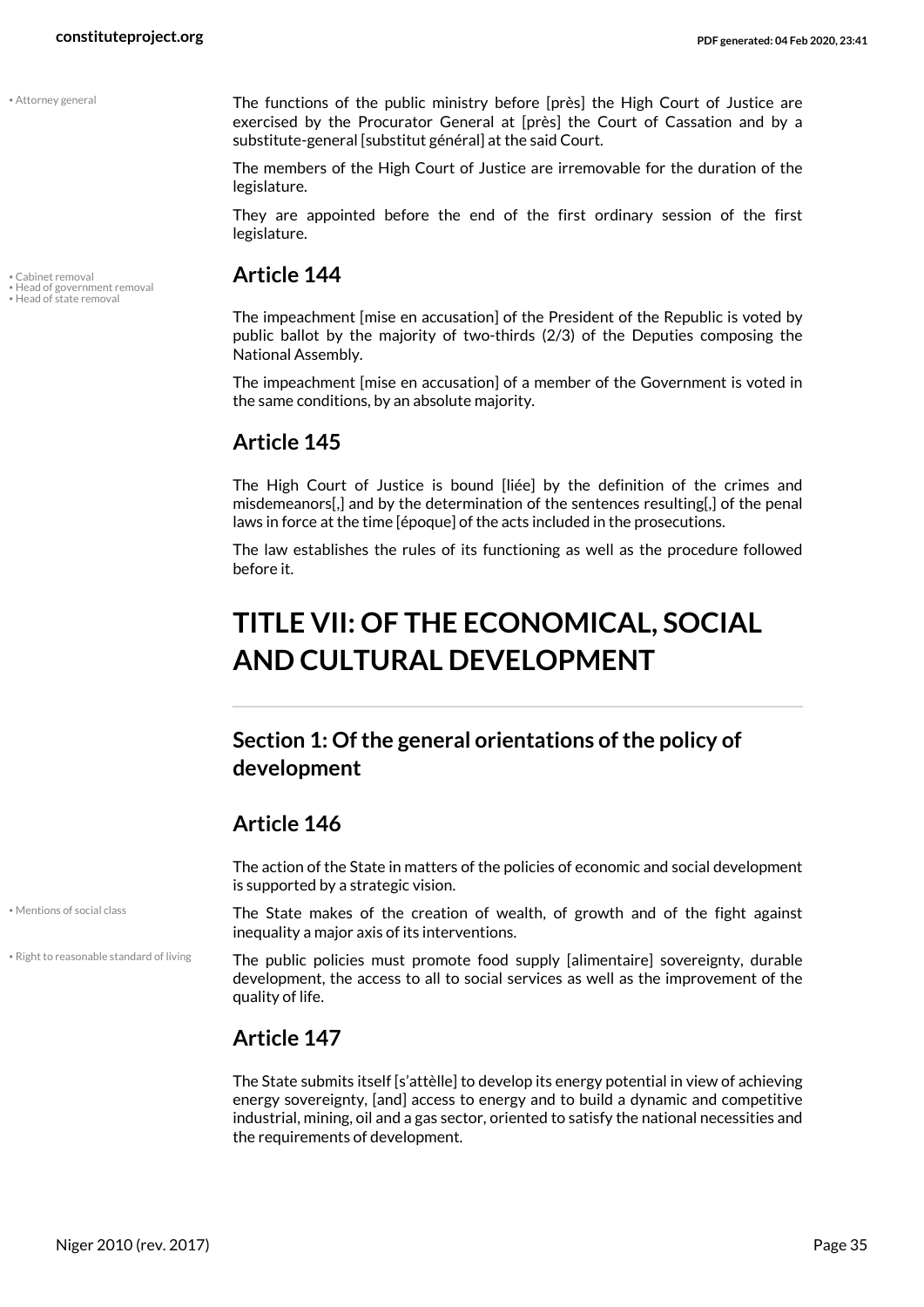The companies operating in Niger are required to employ, as a priority, Nigerien personnel and to allow their accession to all employments, in relation to their capacities according to the laws in force.

### <span id="page-35-0"></span>**Section 2: Of the exploitation and the administration of the natural resources and of the subsoil**

#### • Ownership of natural resources **Article 148**

<span id="page-35-3"></span>The natural resources and the subsoil are the property of the Nigerien people.

The law determines the conditions of their prospecting, their exploitation and their administration.

#### **Article 149**

The State exercises its sovereignty over the natural resources and the subsoil.

<span id="page-35-4"></span>The exploitation and the administration of the natural resources and of the subsoil must be done with transparency and taking into account the protection of the environment, [and] the cultural heritage as well as the preservation of the interests of present and future generations.

### **Article 150**

The contracts for prospecting and exploitation the natural resources and the subsoil as well as the revenues paid [versés] to the State, disaggregated, company by company, are completely [intégralement] published in the Journal Officiel of the Republic of Niger.

### **Article 151**

The State assures itself of the effective implementation of the contracts for prospecting and for exploitation granted.

<span id="page-35-6"></span>The receipts realized on the natural resources and on the subsoil are divided between the budget of the State and the budgets of the territorial collectivities according to the law.

#### **Article 153**

The State sees to invest in the priority domains, notably agriculture, animal husbandry, health and education, and to the creation of a fund for future generations.

<span id="page-35-1"></span>**Section 3: Of the Economical, Social and Cultural Council [Conseil économique, social et culturel (CESOC)]**

#### **Article 154**

<span id="page-35-5"></span>• Right to culture • Protection of environment

<span id="page-35-2"></span>• Municipal government **Article 152** • Subsidiary unit government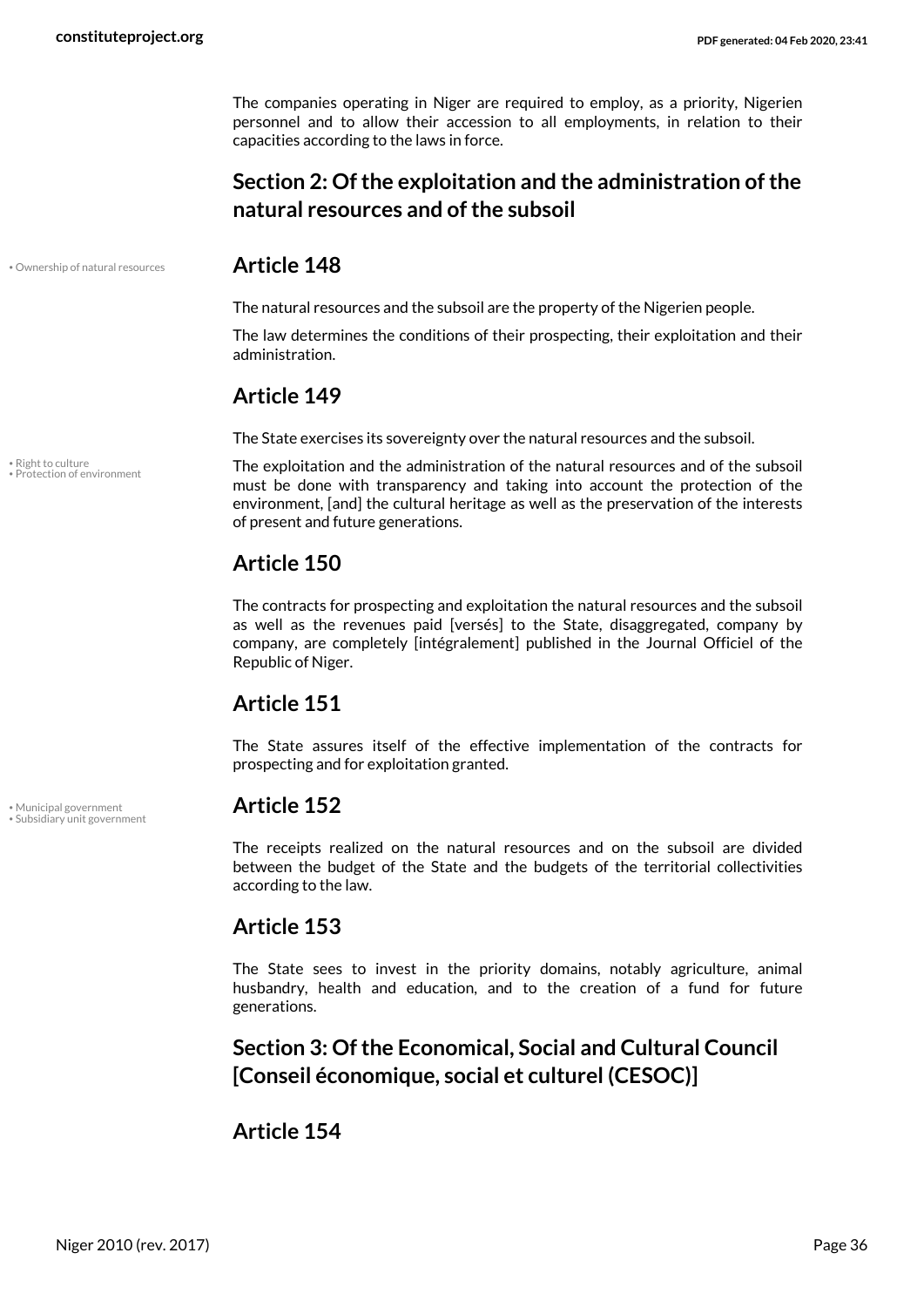The Economical, Social and Cultural Council assists the President of the Republic and the National Assembly.

It gives its opinion on the questions referred to it by the President of the Republic or by the National Assembly.

It is competent to examine the bills and the proposals of law of economic, social and cultural character, excluding the laws of finance.

### **Article 155**

An organic law establishes the attributions, the composition, the organization and the functioning of the Economic, Social and Cultural Council.

## <span id="page-36-0"></span>**TITLE VIII: Of the Superior Council of Communication [Conseil Supérieur de la Communication (CSC)]**

<span id="page-36-2"></span>• Media commission

#### **Article 156**

The Superior Council of Communication is an independent administrative authority.

#### • State operation of the media **Article 157**

<span id="page-36-1"></span>

• Freedom of press

<span id="page-36-4"></span>The Council has as [its] mission to assure and guarantee the freedom and the independence of the means of the audiovisual communication, from the written and electronic press within the respect for the law.

As such [à ce titre], it sees to:

- **•** the respect for the mission of public service conferred on the medias of the State;
- **•** the respect for ethics [déontologie] in matters of information and communication:
- **•** the respect for the equitable and effective access of the citizens, the associations and the political parties to the public means of information and communication;
- **•** the respect for the regulations in force in communication and exploitation;
- **•** the respect for the statutes of the professionals of communication;
- **•** the respect for the plurality of opinions in the public and private media;
- **•** the promotion and to the development of the technology of information and of communication;
- **•** the training of the personnel, to their professionalization and to the reinforcement of their capacities;
- **•** the control of the content and modalities of the programming of the emissions of publicity diffused by the public, private, communitarian and associative networks [chaînes] of radio and television;
- **•** the protection of childhood and adolescence in the programming of the emissions diffused by the public and private companies of audiovisual communication;

<span id="page-36-5"></span><span id="page-36-3"></span>• Radio • Television

Niger 2010 (rev. 2017) Page 37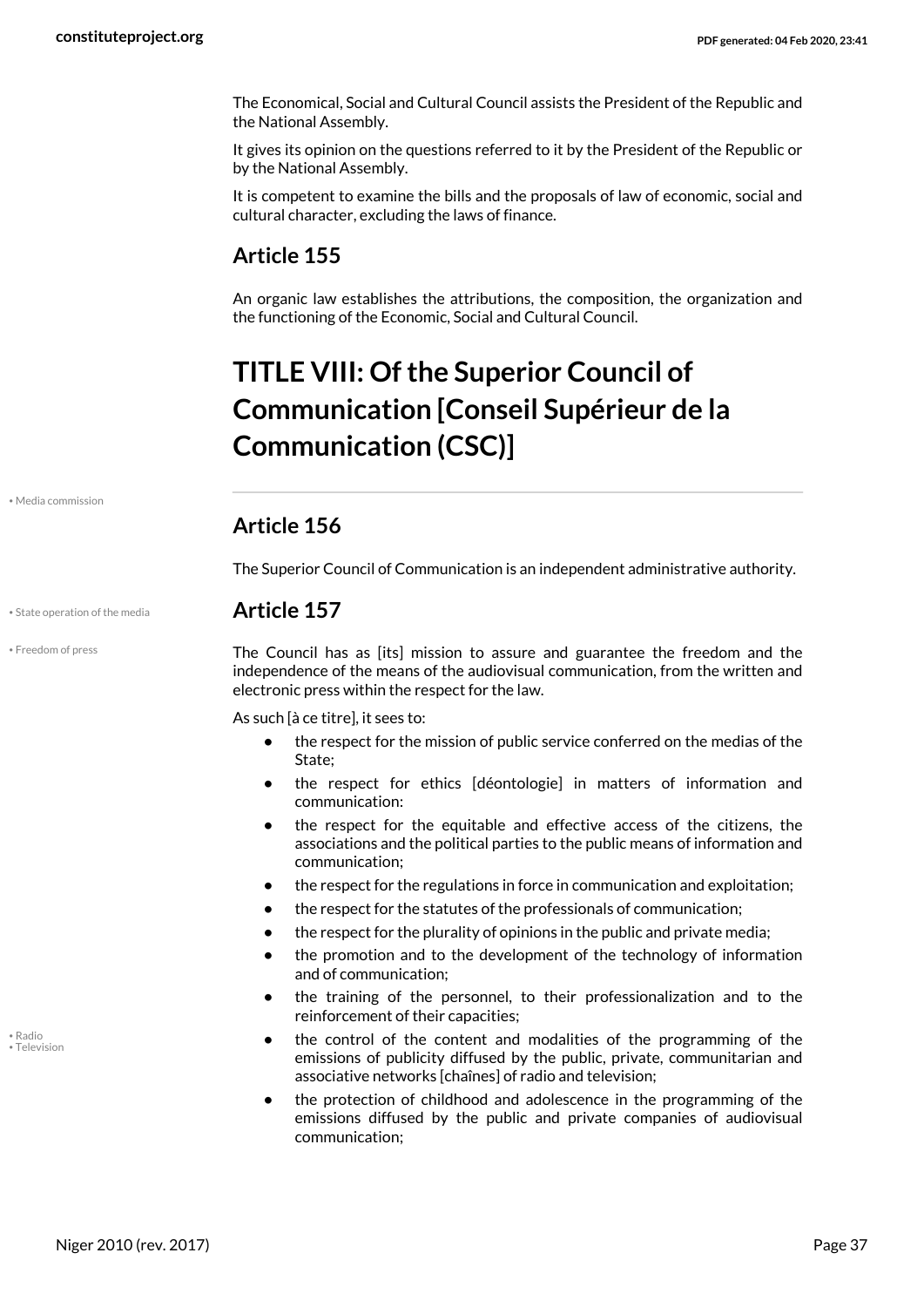• State operation of the media **Article 158**

- <span id="page-37-1"></span><span id="page-37-0"></span>• Human dignity • Freedom of press
- Right to culture • Reference to fraternity/solidarity
- <span id="page-37-5"></span>• Right to culture • Reference to fraternity/solidarity

<span id="page-37-6"></span>Audiovisual, written, [and] electronic communication as well as printing and diffusion are free, subject to the respect for the public order, of freedom and of the dignity of the citizens.

**•** the promotion of sport and Nigerien culture in the programming of the emissions diffused by the public and private companies of audiovisual

The medias of the State are public services to which access is guaranteed, in an equitable and effective manner to all in the conditions specified by the law.

<span id="page-37-3"></span>They have the obligation to favor the democratic debate and to promote the fundamental human rights, the languages and the national sports and cultural products, the national unity, tolerance and solidarity, peace and security, between the different communities, as well as the fight against all forms of discrimination.

The statute of the medias of the State is established by a law that guarantees the objectivity, the impartiality and the pluralism of opinions in the treatment and diffusion of the information.

The private medias are medias of public utility. As such, they are submitted to the same obligations as the medias of the State as specified in paragraph 3 of this Article.

### **Article 159**

communication.

The Superior Council of Communication is directed by a bureau. The Councilors elect among themselves one (1) President, one (1) Vice President and two (2) reporters [rapporteurs]. Only the bureau is permanent.

### **Article 160**

<span id="page-37-4"></span><span id="page-37-2"></span>The members of the Superior Council of Communication must have proven competence, notably in the domain of communication, of public administration, of science, of law [droit], of culture and of the arts.

They must have a professional experience of at least ten (10) years and be aged thirty-five (35) years at least.

### **Article 161**

The Superior Council of Communication is composed of fifteen (15) members as it follows:

- **•** one (1) notable person [personnalité] proposed by the President of the Republic;
- **•** one (1) notable person proposed by the President of the National Assembly;
- **•** one (1) notable person proposed by the Prime Minister;
- **•** three (3) representatives elected by the socio-professional organizations of the medias of the private sector including, at least, one woman;
- **•** three (3) representatives elected by the trade-union [syndicales] organizations of workers of the medias of the public sector including [dont] a journalist, a producer and a technician with at least one woman;
- **•** one (1) representative elected by the trade-union organizations of workers of the telecommunications sector;

<span id="page-37-7"></span>• Telecommunications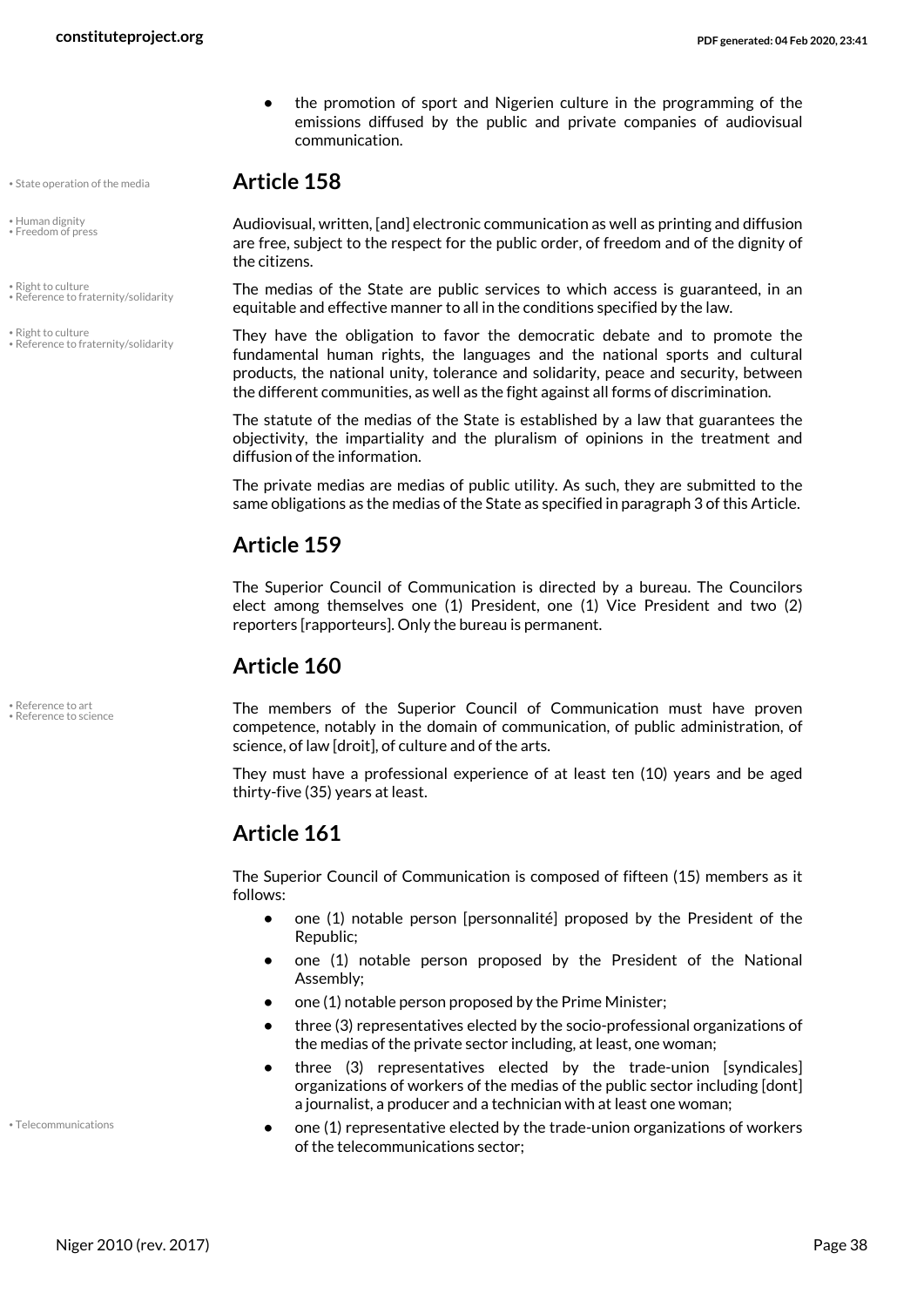- **•** one (1) representative elected by the associations for the defense of the rights of man and promotion of democracy;
- **•** one (1) representative elected by the collective of the women organizations;
- **•** one (1) representative elected by the agencies and bureaus of communication and publicity;
- **•** one (1) representative elected by the cultural creators;
- **•** one (1) representative elected by the printers and publishers.

#### **Article 162**

The duration of the mandate of the members of the Supreme Council of Communication is five (5) year non-renewable. In case of death, resignation or exclusion of a member, he is replaced in the same conditions for the rest of the mandate.

#### **Article 163**

An organic law specifies [précise] the organization, the attributions, and the functioning of the Superior Council of Communication.

## <span id="page-38-0"></span>**TITLE IX: OF THE TERRITORIAL COLLECTIVITIES**

• Municipal government • Subsidiary unit government

### <span id="page-38-3"></span><span id="page-38-1"></span>**Article 164**

The territorial administration is based [repose] on the principles of decentralization and deconcentration.

The territorial collectivities are created by an organic law. They administered themselves freely by elected councils.

The law determines the fundamental principles of the freedom of administration of the territorial collectivities, their competences and their resources.

#### **Article 165**

• Reference to fraternity/solidarity

<span id="page-38-2"></span>The State sees to the harmonious development of all the territorial collectivities on the basis of national solidarity, social justice, regional potentialities and interregional equilibrium.

The representative of the State sees to the respect for the national interests.

#### **Article 166**

The ordinary courts of first instance [tribunaux de grande instance], in special form [formation], decide on the eligibility of the candidates, control the regularity, the transparency and the sincerity of the local elections. They proclaim the results.

The recourses against the decisions in electoral matters of the ordinary courts of first instance are introduced before the Council of the State that decides in last resort.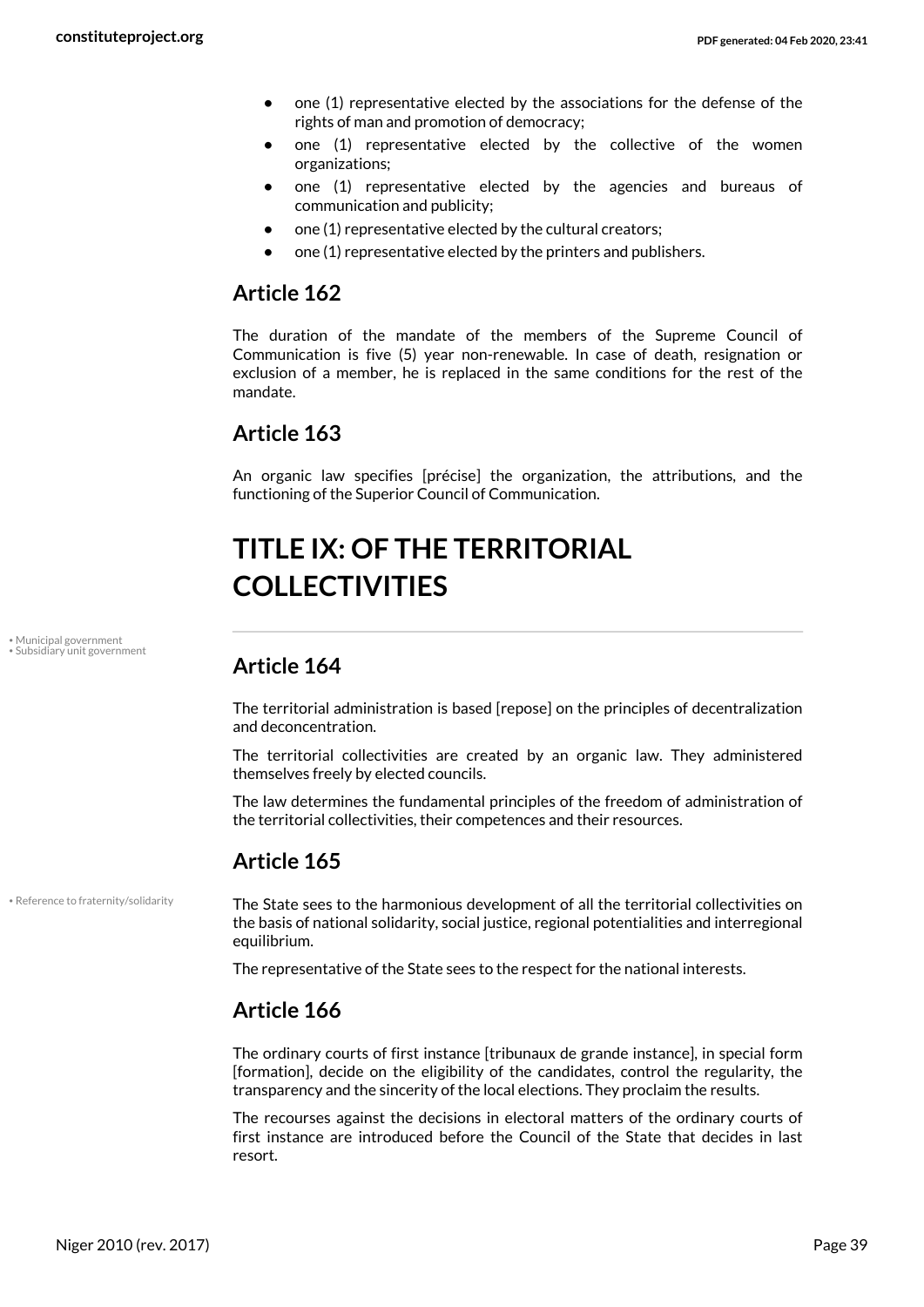### **Article 167**

The State recognizes the traditional leadership [chefferie] as the depositary of customary authority. As such, it participates in the administration of the territory of the Republic in the conditions determined by the law.

The traditional leadership is held to a strict obligation of neutrality and reserve. It is protected against any abuse of power tending to divert it from the role conferred on it by the law.

## <span id="page-39-0"></span>**TITLE X: OF THE TREATIES AND INTERNATIONAL AGREEMENTS**

## **Article 168** • Foreign affairs representative

<span id="page-39-2"></span>The President of the Republic negotiates and ratifies the international treaties and agreements.

#### • International organizations **Article 169**

The treaties of defense and peace, the treaties and agreements relative to the international organizations, those which modify the internal laws of the State and those which involve [portent] [a] financial engagement from the State, may only be ratified following a law authorizing their ratification.

#### • Legal status of treaties **Article 170**

If the Constitutional Court referred to [the matter] by the President of the Republic, by the president of the National Assembly, by the Prime Minister or by one-tenth (1/10) of the Deputies, has declared that an international agreement contains a clause contrary to the Constitution, the authorization to ratify it can only intervene after revision of the Constitution.

### • Legal status of treaties **Article 171**

The treaties or agreements regularly ratified have, from their publication, an authority superior to that of the laws, subject to[,] for each agreement or treaty[,] of its application by the other party.

## <span id="page-39-1"></span>**TITLE XI: OF COOPERATION AND ASSOCIATION WITH THE STATES**

<span id="page-39-4"></span>The Republic of Niger may conclude with any African State agreements of association or of community involving [emportant] partial or total abandonment of sovereignty in order to achieve African Unity.

<span id="page-39-3"></span>• International law

• Treaty ratification

<span id="page-39-7"></span>

• Treaty ratification<br>• Legal status of treaties

<span id="page-39-5"></span>

<span id="page-39-6"></span>• International organizations **Article 172** • Regional group(s)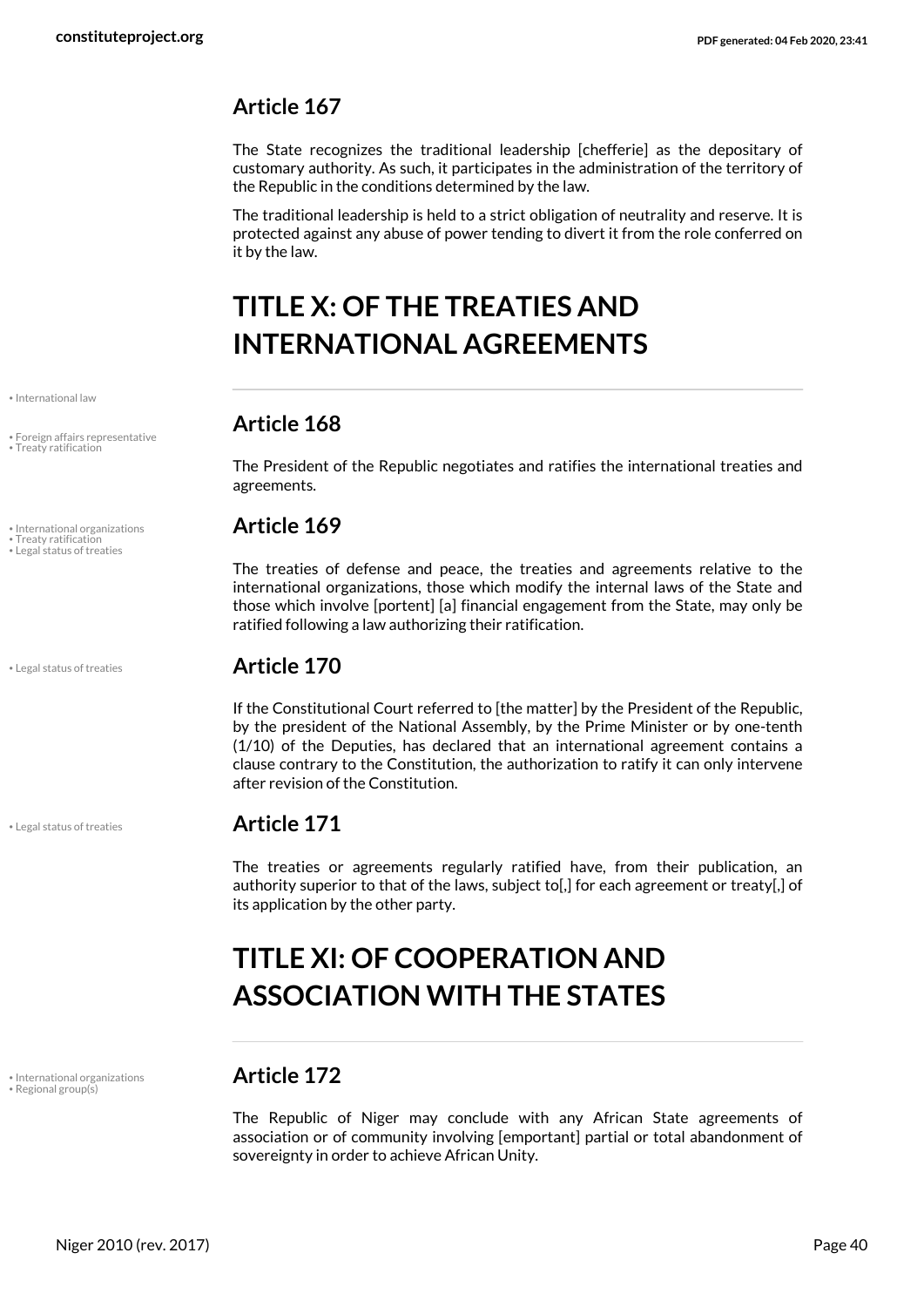The Republic of Niger may conclude agreements of cooperation and of association with other States on the basis of reciprocal rights and advantages.

It accepts[,] to create with these States, intergovernmental organs [organismes] of common administration, of coordination and of free cooperation.

These organs may have as [their] objective, notably:

- **•** the harmonization of the economical, financial and monetary policy;
- <span id="page-40-4"></span>• the establishment of unions with a view to [visant] economic integration by the promotion of production and of exchanges;
- Reference to fraternity/solidarity  **the creation of funds of solidarity:** 
	- **•** the harmonization of the plans of development;
	- **•** the harmonization of the foreign policy;
	- **•** cooperation in judicial matters;
	- **•** cooperation in defense matters;
	- **•** cooperation in security matters;
	- **•** cooperation in health matters;
- Reference to science *•* **• cooperation in cultural, scientific and technical matters;**
- Telecommunications  **Telecommunications the coordination of transports, communications and telecommunications;** 
	- **•** cooperation in the matters of the fight against natural calamities;
	- **•** to enhance [la mise en valeur] natural resources;
- Protection of environment  **Conservation of the environment;** 
	- **•** cooperation in the matters of the administration of the hydraulic resources.

## <span id="page-40-3"></span><span id="page-40-0"></span>**TITLE XII: OF REVISION**

#### <span id="page-40-1"></span>**Article 173**

The initiative of the revision of the Constitution belongs concurrently to the President of the Republic and to the members of the National Assembly.

The initiative of revision of the Constitution by the President of the Republic is transmitted to the National Assembly by the Government.

#### **Article 174**

To be taken into consideration, the bill or the proposal of revision must be voted by a majority of three-fourths (3/4) of the members composing the National Assembly.

If the bill or the proposal in question was approved by a majority of four-fifths (4/5) of the members of the National Assembly, the revision is adopted [acquise]. In default, the bill or the proposal is submitted to referendum unless [there is] abandonment of the said bill or proposal.

#### • Unamendable provisions **Article 175**

<span id="page-40-7"></span><span id="page-40-2"></span>No procedure of revision may be engaged or followed when the integrity of the territory is infringed.

The republican form of the State, the multiparty [system], the principle of the separation of State and religion and the provisions of paragraphs 1 and 2 of Article 47 and of Article 185 of this Constitution may not be made the object of any revision.

<span id="page-40-5"></span>

<span id="page-40-6"></span>

• Constitution amendment procedure

• Emergency provisions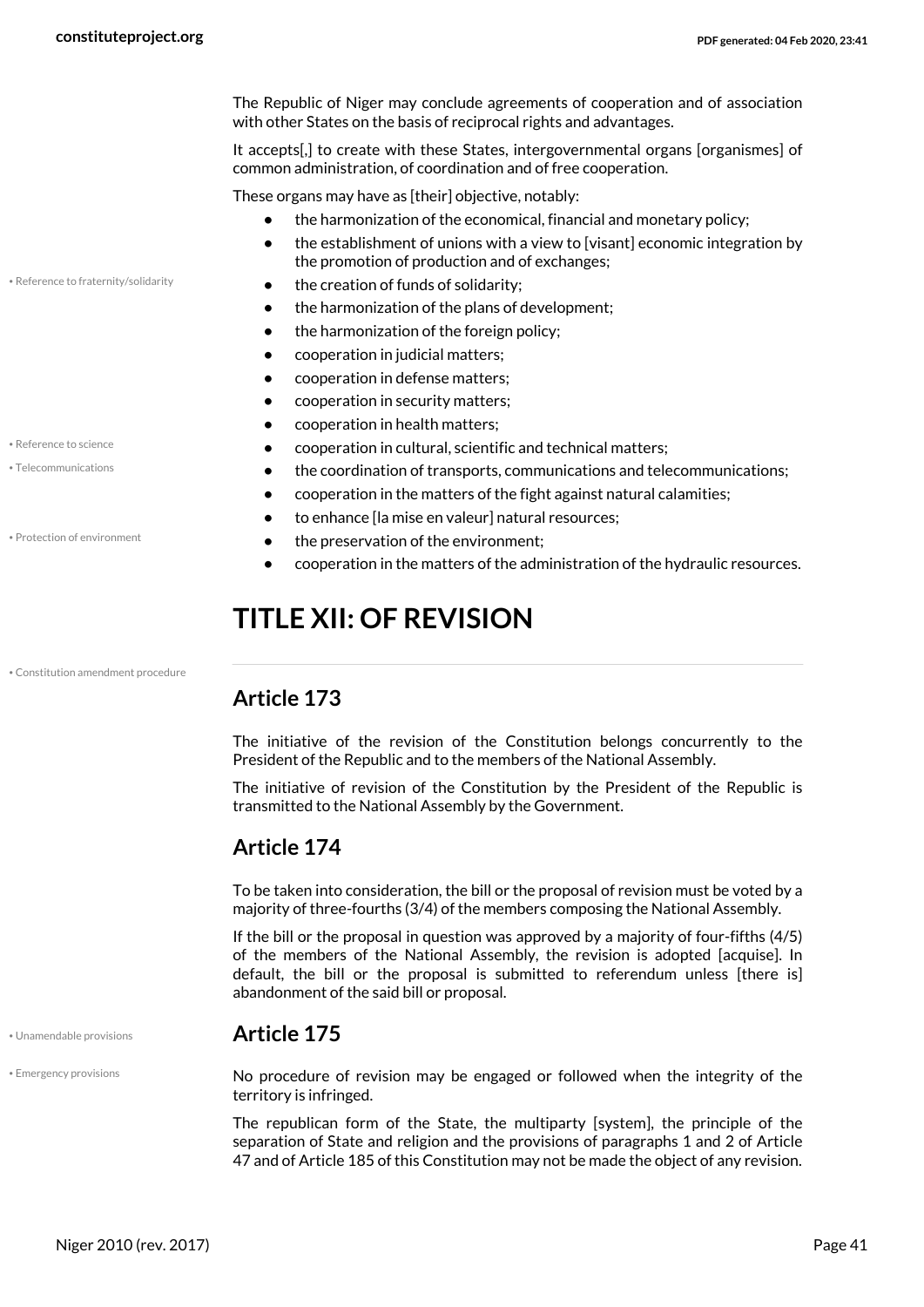No procedure of revision of this Article is receivable.

## <span id="page-41-0"></span>**TITLE XIII: OF THE TRANSITORY PROVISIONS**

• Transitional provisions

### <span id="page-41-1"></span>**Article 176**

The Supreme Council for the Restoration of Democracy [Conseil Supréme pour la Restauration de la Démocratie (CSRD)], the Government and the other organs of the Transition will continue to exercise their functions until the official installation of the new authorities.

#### **Article 177**

While waiting for the Constitutional Court to be put in place, its attributions are exercised by the Constitutional Council of Transition.

#### **Article 178**

While waiting for the Court of Cassation and for the Council of the State to be put in place, the State Court [Cour d'Etat] remains competent for the matters concerning the competence vested respectively in these jurisdictions.

The matters pending before the judicial chamber and the administrative chamber and concerning which they have not decided, will be transmitted respectively to the Court of Cassation and to the Council of State, from the installation of these jurisdictions.

### **Article 179**

While waiting for the High Court of Justice to be put in place, the matters pending before the former will be transferred to the Court of the State.

### **Article 180**

The President of the Republic elected as a result [à l'issue] of the period of Transition will take an oath before the Constitutional Council of Transition.

#### **Article 181**

The ordinance No. 2010-001 of the 22 of February of 2010 concerning the organization of the public powers during the period of Transition and its modifying texts remain in force until the entrance into [their] functions of the new authorities.

The ordinance No. 2010-002 of the II of March of 2010 relative to the neutrality of the members of the Government, of the secretaries general of the ministers and of certain units [cadres] of the territorial administration during the period of Transition remains in force until the entrance into [their] functions of the new authorities.

The ordinance No. 2010-003 dated on the 11 of March of 2010 relative to the ineligibility of the personnel of the forces of defense and security and of the members of the Government of Transition remains in force until the entrance into [their] functions of the new authorities.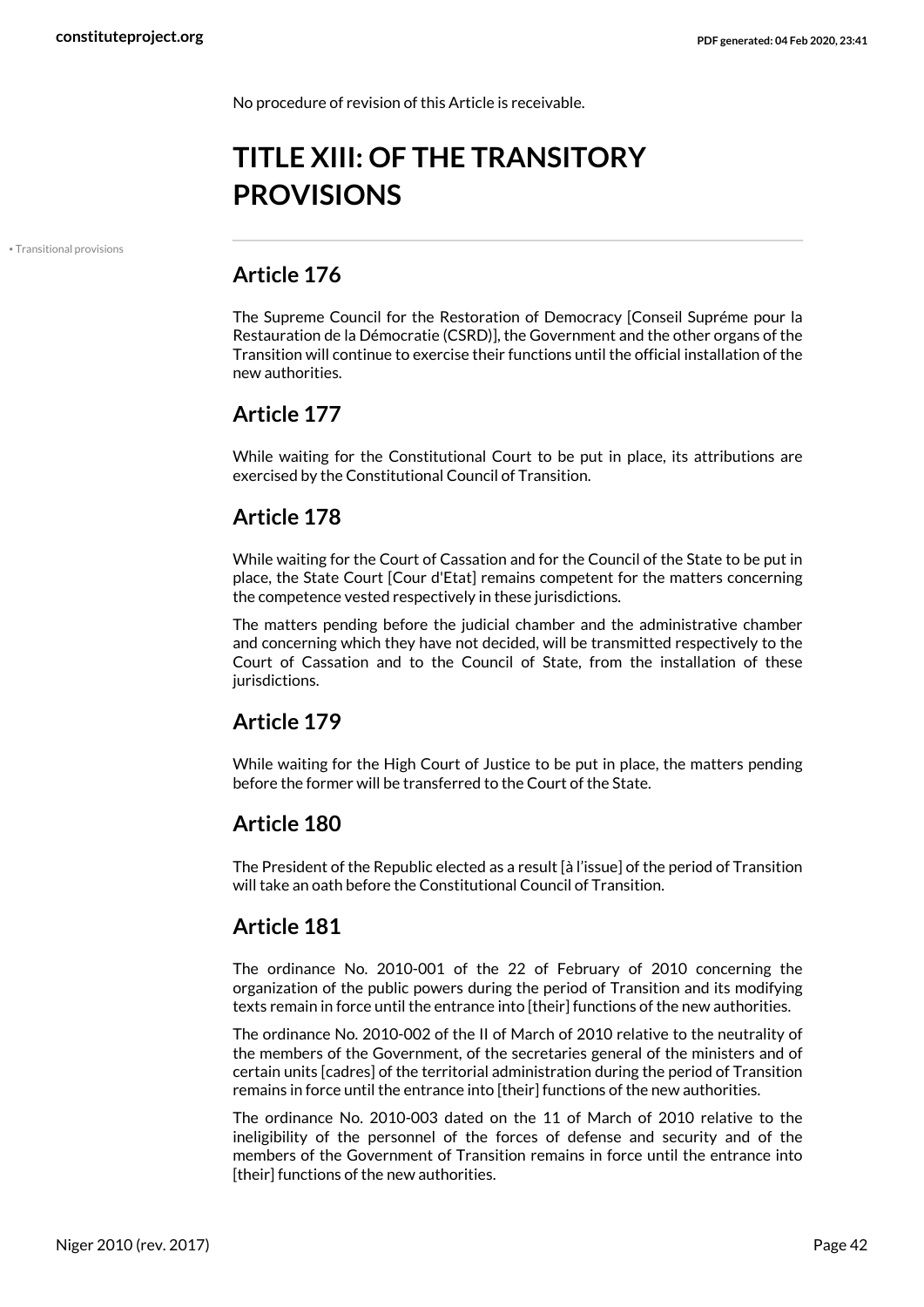#### **Article 182**

The legislation now [actuellement] in force remains applicable, insofar as it does not have anything contrary to this Constitution, except express abrogation.

## <span id="page-42-0"></span>**TITLE XIV: OF THE FINAL PROVISIONS**

#### **Article 183**

This Constitution will be adopted by referendum. It will enter into force from its promulgation by the President of the Supreme Council for the Restoration of Democracy, Head of the State[,] within the eight (8) days following the proclamation of the definitive results of the referendum by the Constitutional Council of Transition, under reserve of the transitional provisions above.

#### **Article 184**

The organic laws and the other laws of application specified by this Constitution must be adopted obligatorily within the two (2) first years of the first legislature.

<span id="page-42-2"></span><span id="page-42-1"></span>An amnesty is granted to the authors, co-authors and accomplices of the coup d'Etat of eighteen (18) February 2010.

A law will be voted, to this effect, during the first (1st) session of the National Assembly.

• Reference to country's history **Article 185** • Crimes of the previous regime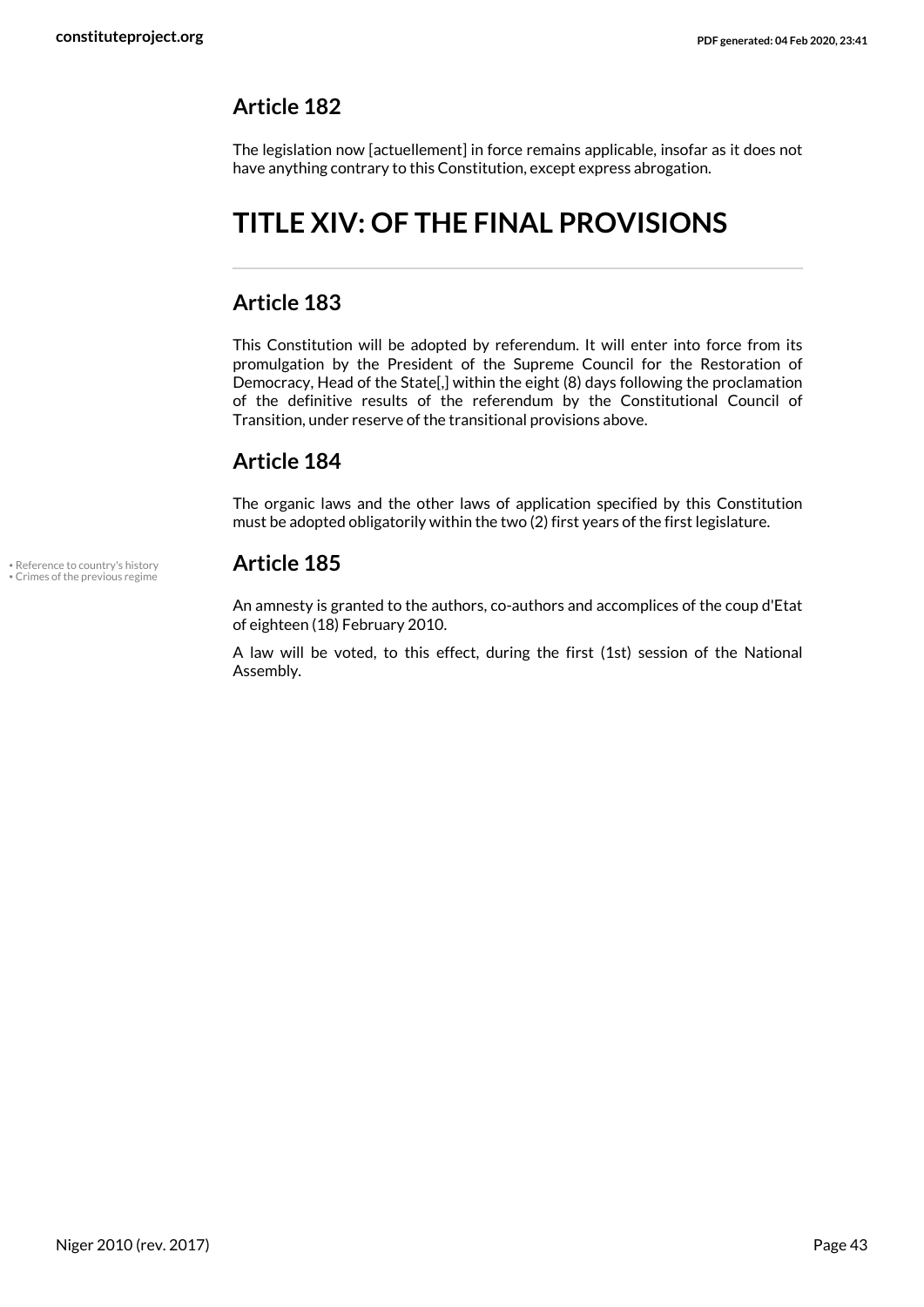### **Topic index**

#### A

| B |                                                                                                                  |
|---|------------------------------------------------------------------------------------------------------------------|
|   |                                                                                                                  |
|   |                                                                                                                  |
| C |                                                                                                                  |
|   |                                                                                                                  |
|   |                                                                                                                  |
|   | Claim of universal suffrage $\dots\dots\dots\dots\dots\dots\dots\dots\dots\dots\dots\dots\dots\dots\dots$        |
|   |                                                                                                                  |
|   |                                                                                                                  |
|   |                                                                                                                  |
|   |                                                                                                                  |
|   |                                                                                                                  |
|   |                                                                                                                  |
|   |                                                                                                                  |
|   |                                                                                                                  |
|   |                                                                                                                  |
|   |                                                                                                                  |
|   |                                                                                                                  |
| D |                                                                                                                  |
|   |                                                                                                                  |
|   |                                                                                                                  |
|   | Duty to obey the constitution $\dots\dots\dots\dots\dots\dots\dots\dots\dots\dots\dots\dots\dots\dots\dots\dots$ |
|   | Duty to pay taxes experience in the control of the control of the control of the control of the control of the c |
|   |                                                                                                                  |
| E |                                                                                                                  |
|   |                                                                                                                  |
|   |                                                                                                                  |
|   |                                                                                                                  |
|   |                                                                                                                  |
|   |                                                                                                                  |
|   |                                                                                                                  |
|   |                                                                                                                  |
|   |                                                                                                                  |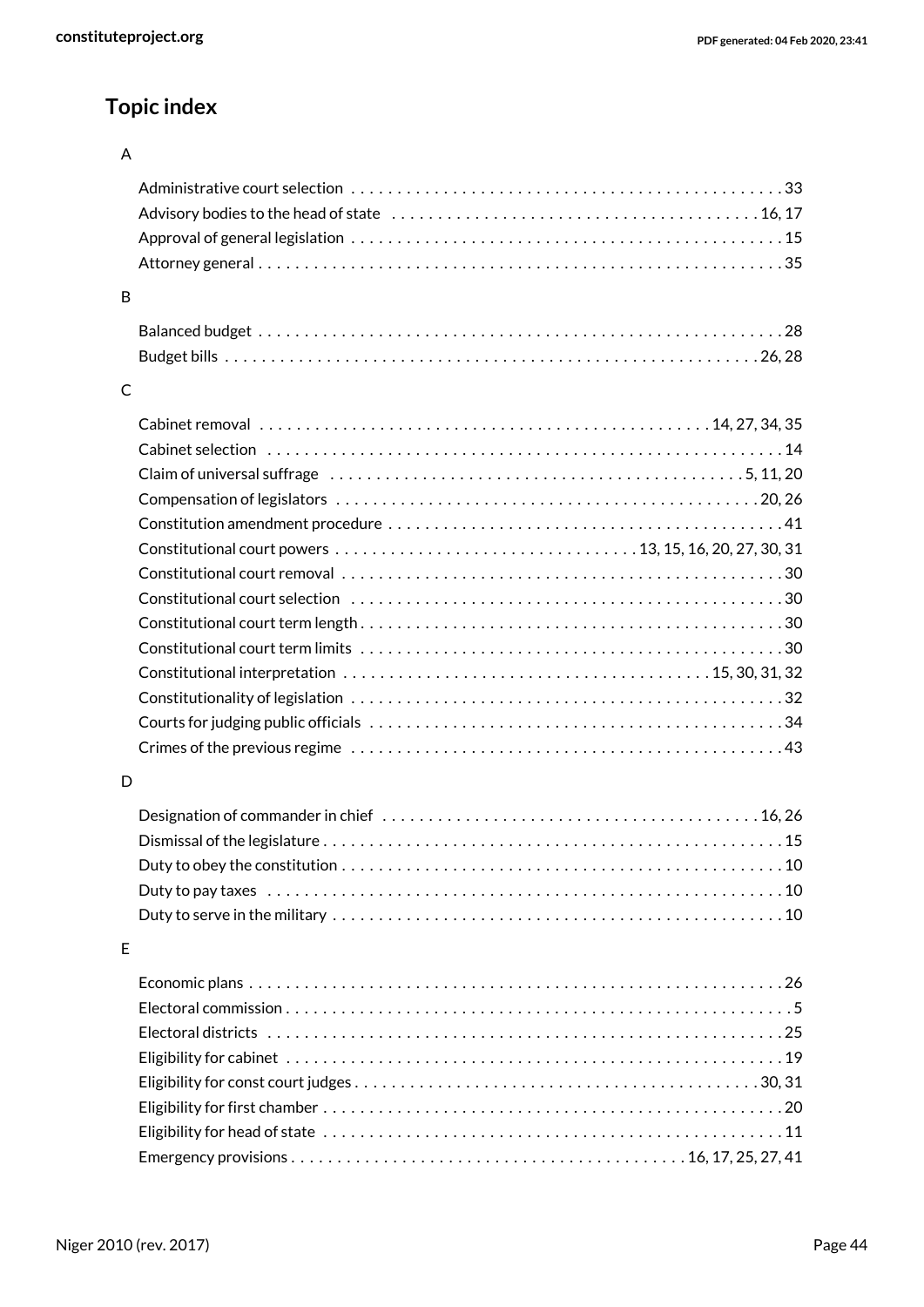| Equality regardless of religion $\dots\dots\dots\dots\dots\dots\dots\dots\dots\dots\dots\dots\dots\dots\dots\dots$ |
|--------------------------------------------------------------------------------------------------------------------|
|                                                                                                                    |
|                                                                                                                    |
|                                                                                                                    |
|                                                                                                                    |
|                                                                                                                    |
|                                                                                                                    |
|                                                                                                                    |

#### F

| Freedom of press $\dots\dots\dots\dots\dots\dots\dots\dots\dots\dots\dots\dots\dots\dots\dots\dots$ |  |
|-----------------------------------------------------------------------------------------------------|--|
|                                                                                                     |  |
|                                                                                                     |  |

#### G

| General guarantee of equality $\dots\dots\dots\dots\dots\dots\dots\dots\dots\dots\dots\dots\dots\dots\dots$ |  |
|-------------------------------------------------------------------------------------------------------------|--|
|                                                                                                             |  |

#### H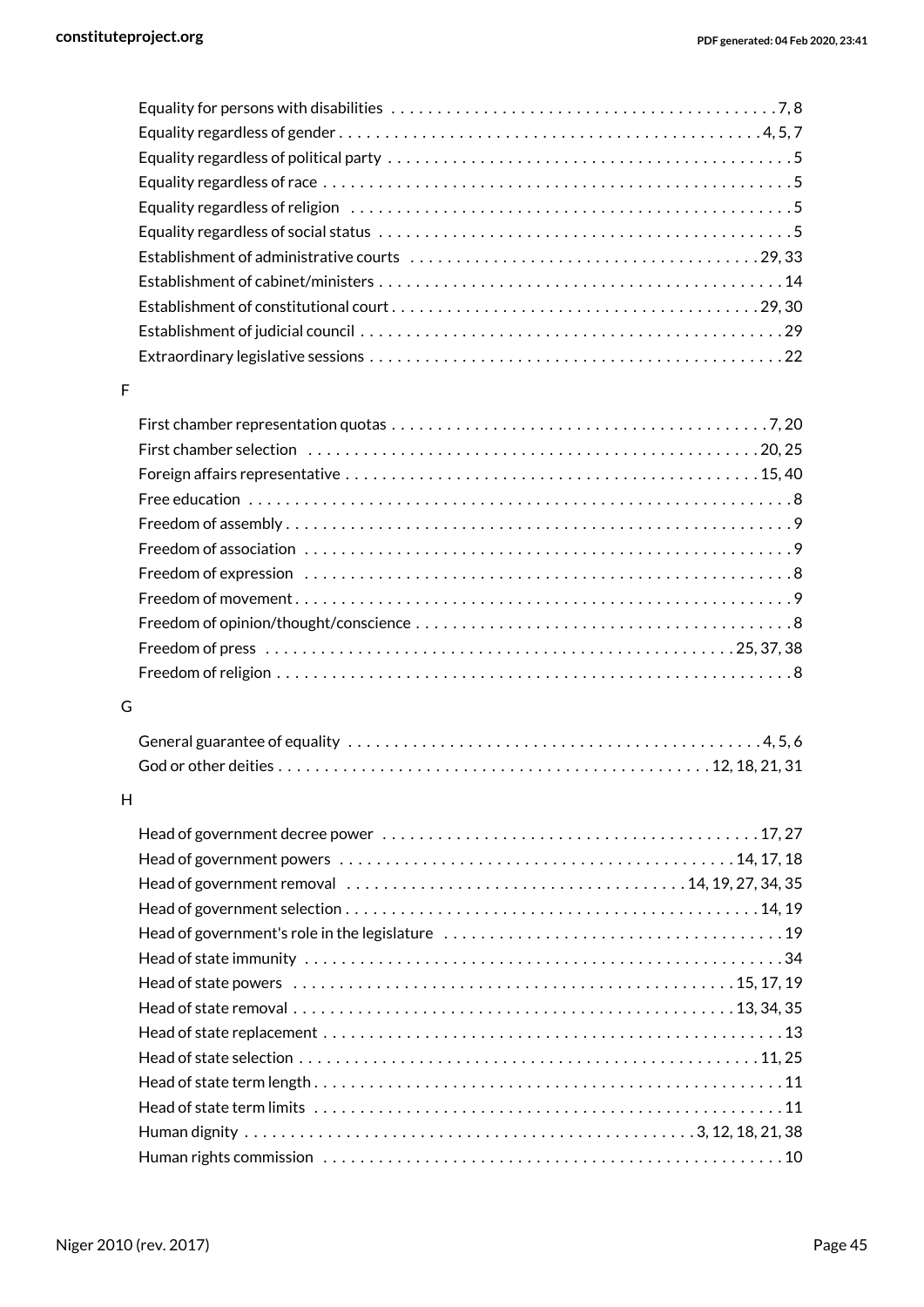| $\mathbf{I}$ |                                                                                                                   |
|--------------|-------------------------------------------------------------------------------------------------------------------|
|              |                                                                                                                   |
|              |                                                                                                                   |
|              |                                                                                                                   |
|              |                                                                                                                   |
|              |                                                                                                                   |
| J            |                                                                                                                   |
|              |                                                                                                                   |
| L            |                                                                                                                   |
|              |                                                                                                                   |
|              |                                                                                                                   |
|              |                                                                                                                   |
|              |                                                                                                                   |
|              |                                                                                                                   |
|              |                                                                                                                   |
| M            |                                                                                                                   |
|              |                                                                                                                   |
|              |                                                                                                                   |
|              |                                                                                                                   |
|              |                                                                                                                   |
|              |                                                                                                                   |
|              |                                                                                                                   |
|              |                                                                                                                   |
| N            |                                                                                                                   |
|              | 11.17                                                                                                             |
|              |                                                                                                                   |
|              |                                                                                                                   |
|              |                                                                                                                   |
|              |                                                                                                                   |
| O            |                                                                                                                   |
|              | Oaths to abide by constitution $\dots\dots\dots\dots\dots\dots\dots\dots\dots\dots\dots\dots\dots$ 12, 18, 21, 31 |
|              |                                                                                                                   |
|              |                                                                                                                   |
|              |                                                                                                                   |
|              |                                                                                                                   |
|              |                                                                                                                   |
| P            |                                                                                                                   |
|              |                                                                                                                   |
|              |                                                                                                                   |
|              |                                                                                                                   |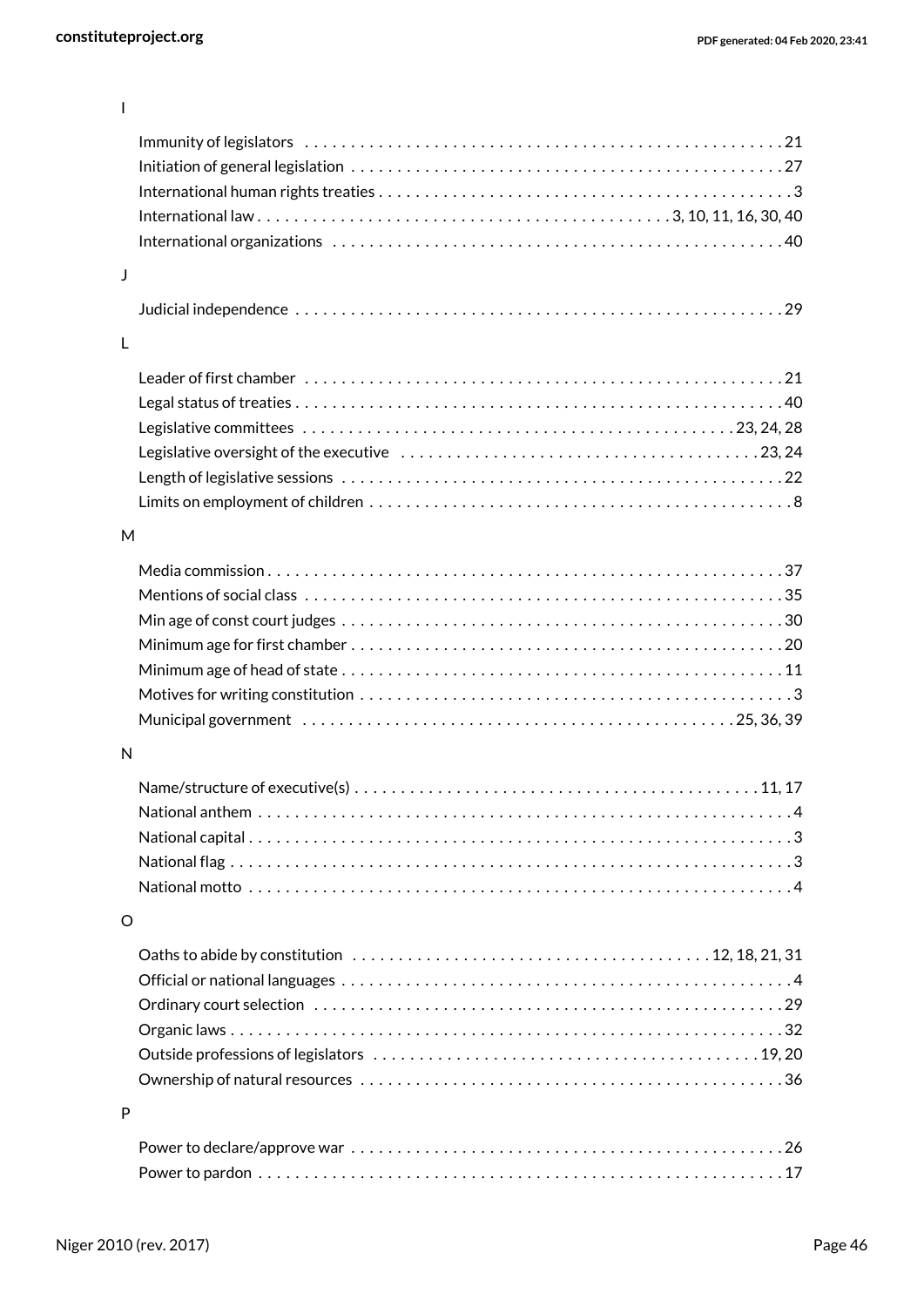#### R

| Regional group(s) $\dots\dots\dots\dots\dots\dots\dots\dots\dots\dots\dots\dots\dots\dots\dots\dots\dots\dots$ |
|----------------------------------------------------------------------------------------------------------------|
|                                                                                                                |
|                                                                                                                |
|                                                                                                                |
|                                                                                                                |
|                                                                                                                |
|                                                                                                                |
|                                                                                                                |
|                                                                                                                |
|                                                                                                                |
|                                                                                                                |
| Right to found a family $\dots\dots\dots\dots\dots\dots\dots\dots\dots\dots\dots\dots\dots\dots\dots\dots$     |
|                                                                                                                |
|                                                                                                                |
|                                                                                                                |
|                                                                                                                |
|                                                                                                                |
|                                                                                                                |
|                                                                                                                |
|                                                                                                                |
|                                                                                                                |